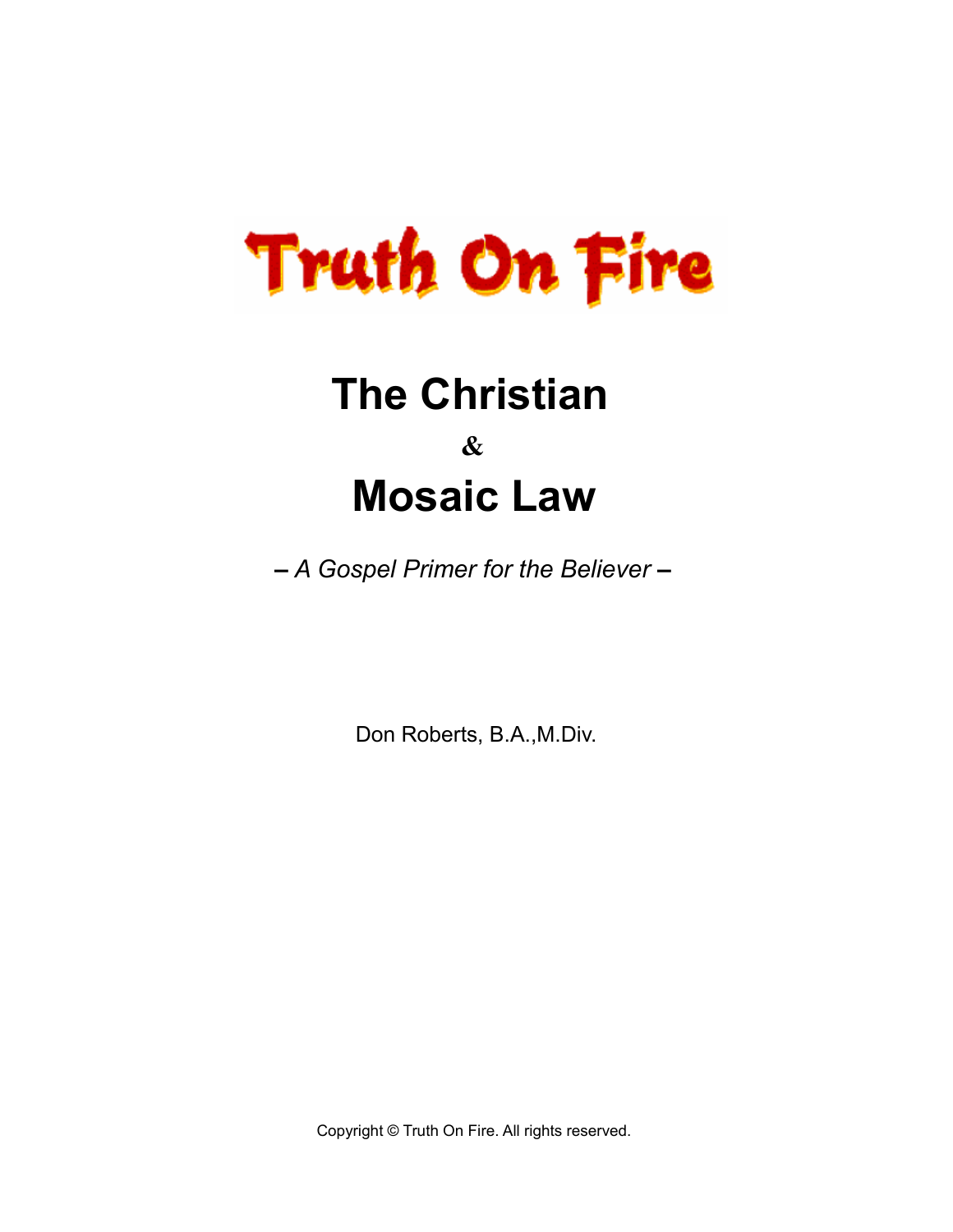# **Table of Contents**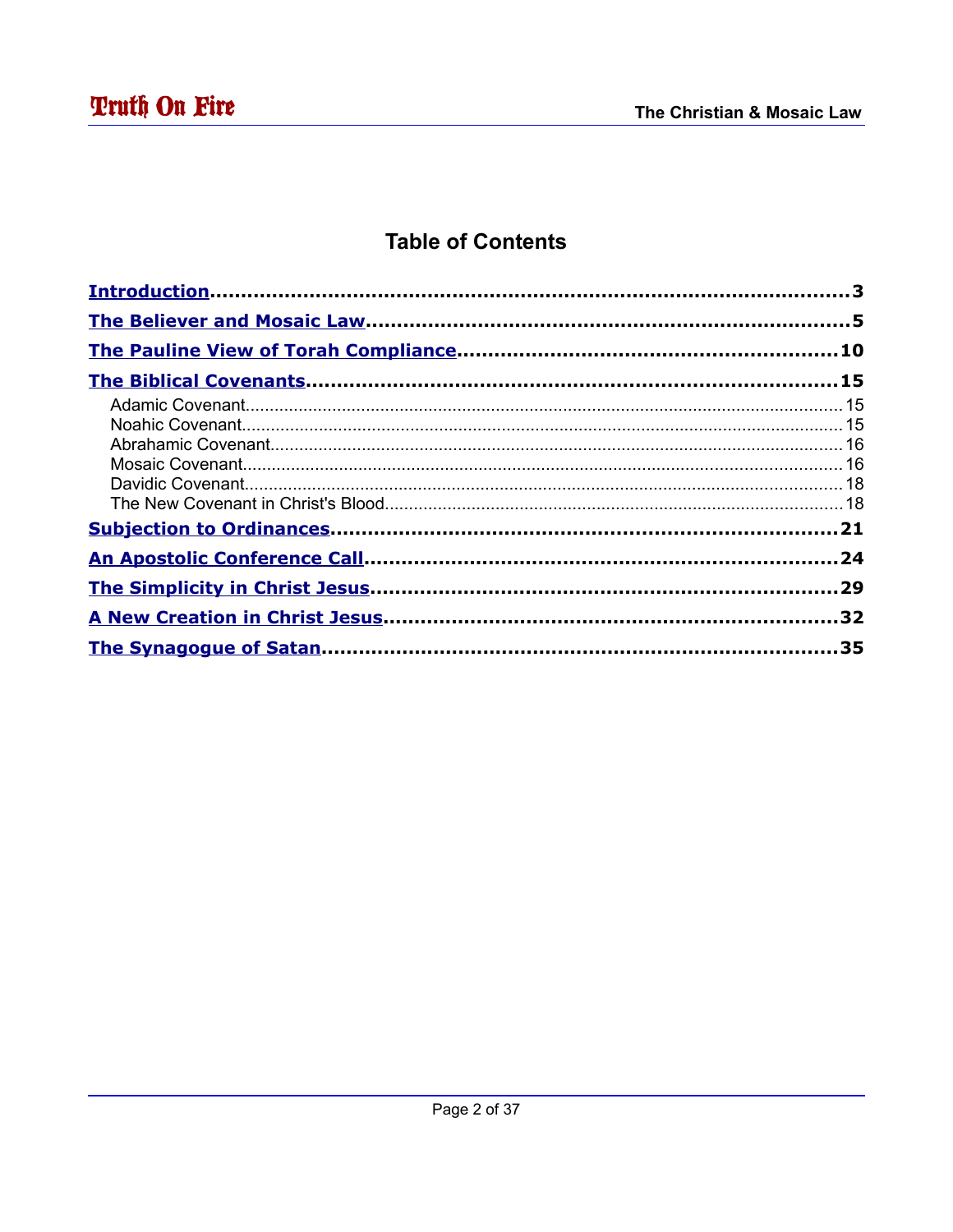### <span id="page-2-0"></span>**Introduction**

The Christian faith is firmly built upon several biblical facts. These would be: (1) The infallibility and inerrancy of the scriptures; (2) The incarnation of God himself in the person of Jesus of Nazareth; (3) The sinless life and substitutionary death of Jesus Christ on a cross outside of Jerusalem circa 33 A.D.; (4) The resurrection of Jesus from the dead; (5) Several postresurrection appearances to hundreds of his disciples; (6) His ascension back to the Father's right hand where now serves as the one Mediator between God and men, and (7) His power to save to the uttermost those who come unto God by him.

The apostle Paul wrote about God's hidden wisdom in the death of his Son: "Which none of the princes of this world knew: for had they known it, they would not have crucified the Lord of glory" (1 Corinthians 2:8). If the princes of this world failed to realize they sealed their own fate by killing the Lord Jesus, it's clear that Satan himself, the god of this world and prince of darkness, was also ignorant of the eternal impact the death of Christ would have on him. For that reason Satan, for the last two thousand years, has formulated every attack possible on the gospel of Christ, whether it be the divinity of Christ or the propitiatory value of his atoning death. If Jesus is NOT God, he cannot save a single sinner. If the death of Jesus was NOT all-inclusive for ALL men, ALL their sins and ALL aspects of Mosaic Law, he cannot save a single sinner. Satan CANNOT change the gospel of Christ. The redemptive work of Jesus Christ is an accomplished fact for every one that believes. But what Satan CAN do is corrupt the minds of believers and blind the minds of unbelievers to the glorious simplicity of Christ and his gospel.

One method or device Satan has used for two thousand years is the LIE that Christ did not totally satisfy the demands of the Mosaic Law in his life and death. The propagation of this LIE is carried out by the ministers of Satan, who appear as ministers of light, advocating for some degree of compliance with Mosaic Law as a requirement for righteousness and salvation. It is a subtle attack on the total sufficiency of Christ for the believer and an attack on his atoning death. Paul wrote the entire epistle to the Galatians and other significant texts within the New Testament to combat this error. Christian theologians often refer to these heretics as Judaizers. In the modern era, this heresy has raised its ugly head under the name of Torah Compliance.

In 1 Timothy 4:1, Paul wrote: "Now the Spirit speaketh expressly, that in the latter times some shall depart from the faith, giving heed to seducing spirits, and doctrines of devils." Torah Compliance, whether as a requirement for salvation or necessity for growth in grace (discipleship), represents a departure from the faith, spawned by a satanic spirit of seduction, a doctrine of devils inasmuch as it disavows the sufficiency of Christ for the believer. Advocates of Torah Compliance believe the current Church has had it wrong for the last two thousand years, teaching that the sufficiency of Christ as an end of the law for righteousness is a doctrine men. It's no surprise to see unbelievers and professing believers who buy into Torah Compliance: (1) abandon the local NT church, (2) adopt Hebraic lingo like 'Yahweh' and 'Yeshua' in their conversations about God, and (3) avoid mentioning 'Christ' or 'Jesus' in their conversation, using 'Father' instead. It is a distinctively Jewish mindset. The use of Hebraic names is not the problem. The problem lies in them thinking they're Jews when they are not and bringing Mosaic Law observances into the Christian faith in the name of discipleship, a mixing of covenants. They are convinced that this is pleasing to Yahweh and his Son Yeshua. The fact is it breaks God's heart when one of his children disavows the sufficiency of Christ by embracing the Law as a means to fulfill righteousness.

The purpose of this document is to examine NT testimony concerning the christian and his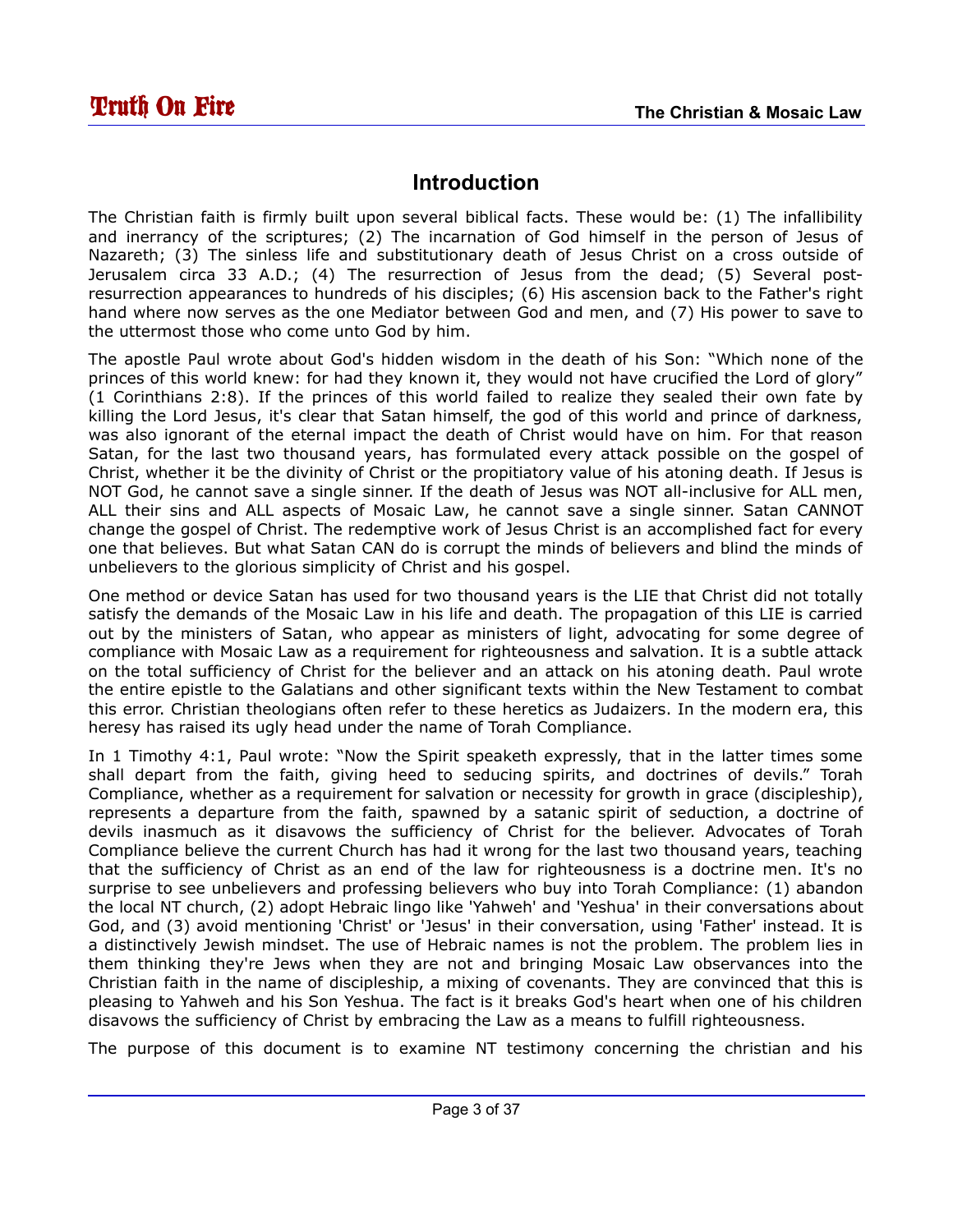relationship to the Mosaic Law. It consists of a collection of documents, including the Pauline view of Torah Compliance, the simplicity of the gospel of Christ and a high-level view of the covenants. The believer who nails down his biblical relationship to Mosaic Law early on in his Christian experience will rejoice in the sufficiency of Jesus his Lord and possess the spiritual discernment necessary to avoid the seductive trap of Torah Compliance.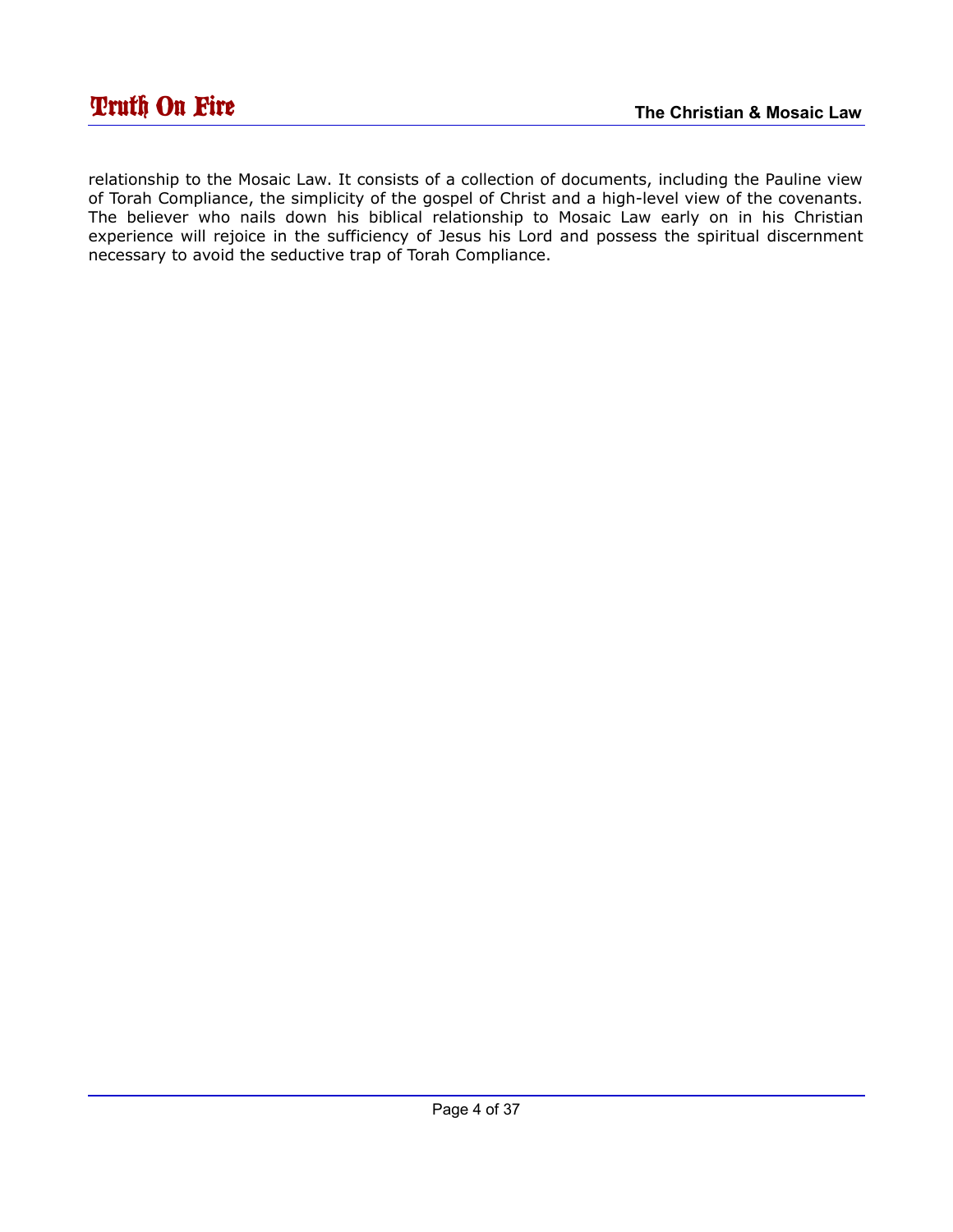## <span id="page-4-0"></span>**The Believer and Mosaic Law**

I was born again by the grace of God in late 1959 at the age of twelve. It was a Sunday evening. Our pastor had preached on the Second Coming (Rapture) at church that evening. As I laid in bed looking out my window, I realized for the first time that I was not ready. I reached over, turned on my night light, picked up my Bible and read John 3:16. For the first time in my life, the Spirit of God applied the truth of that verse to me. As I read the word "whosoever", I heard the Spirit of God say "Don". All of a sudden the gospel became personal.

I closed my Bible, put it back in its place, turned off my night light and lay there in the dark for several minutes as the Spirit of God continued to convict me of my lost condition. A struggle was raging in my heart. I finally slipped to my knees, and prayed: "Dear Lord Jesus, I know I'm a sinner, and without you I will go to hell. Dear Jesus, please forgive me of my sins, come into my heart and give me eternal life. Thank you Jesus for dying for me. In Jesus' name, Amen!" Somewhere between "come into my heart" and "give me eternal life", the Lord lifted the burden of sin from my heart. I got back into bed with the peace of God in my heart.

As a twelve year-old boy, I had no comprehension of what had happened to me in that moment, other than the fact I was saved and that Jesus now lived in my heart. I have since learned that I was passed from death unto life, justified by faith, regenerated by the Spirit and the Word, redeemed by Christ's blood from the curse of Mosaic Law, sanctified (set apart) by virtue of my position in Christ, elected the serve God as part of a chosen generation, predestinated to be conformed to the image of Christ, sealed by the Spirit (the earnest of my inheritance) until the day of redemption. Christ was in me, and I in him. Moreover, I came to realize I had been crucified with Christ and was therefore dead to the Law.

True discipleship is a multi-faceted and life-long task. In the course of discipleship, believers learn to walk by faith (daily dependence upon Jesus) in like manner as they were made spiritually alive by the same faith (Colossians 3:6). The walk of faith expresses itself in prayer, study of the scriptures and practical obedience to Christ as one continues to learn more about his Lord and acquire more light. The ultimate goal of discipleship is conformity to the image of Christ (Romans 8:29). The apostle Paul described it as the quest to "win" Christ and "apprehend" that for which Christ had "apprehended" him (Philippians 3:8-14). It's the life goal of the believer to attain in practical righteousness (godliness) what God gave him in positional righteousness (justification). As the believer walks by faith and immerses himself in scripture, the Spirit of God changes (transforms) him "from glory to glory, even as by the Spirit of the Lord" (2 Corinthians 3:18). The goal of true discipleship is Christ Conformance, not Torah Compliance! The indwelling Spirit of God is the ONLY power that can make that happen. It's his job!

One of the first truths a believer in Christ must learn is his new relationship to Mosaic Law. Prior to his faith in Christ, a lost man is "under the Law" (obligated to keep it, liable for breaking it). He is a debtor to do "the whole Law" if he seeks to be justified by it (Galatians 5:3; James 2:10). Since no man is able to keep the Law perfectly, he is "guilty before God" when he breaks it (Romans 3:19). He is "under the curse" if he "continues not in all things" written in the book of the Law (Galatians 3:10). God "added" Mosaic Law alongside the Abrahamic covenant because of transgressions "till the seed [Christ] should come to whom the promise was made (Genesis 15:8- 21; Galatians 3:19). As an addition, it served as a "schoolmaster" to bring lost men to Christ, that they might be "justified by faith" (3:24). A believer in Jesus is "no longer under a schoolmaster" once he is justified by faith in Christ (3:25). God reckons the believer, by virtue of his union with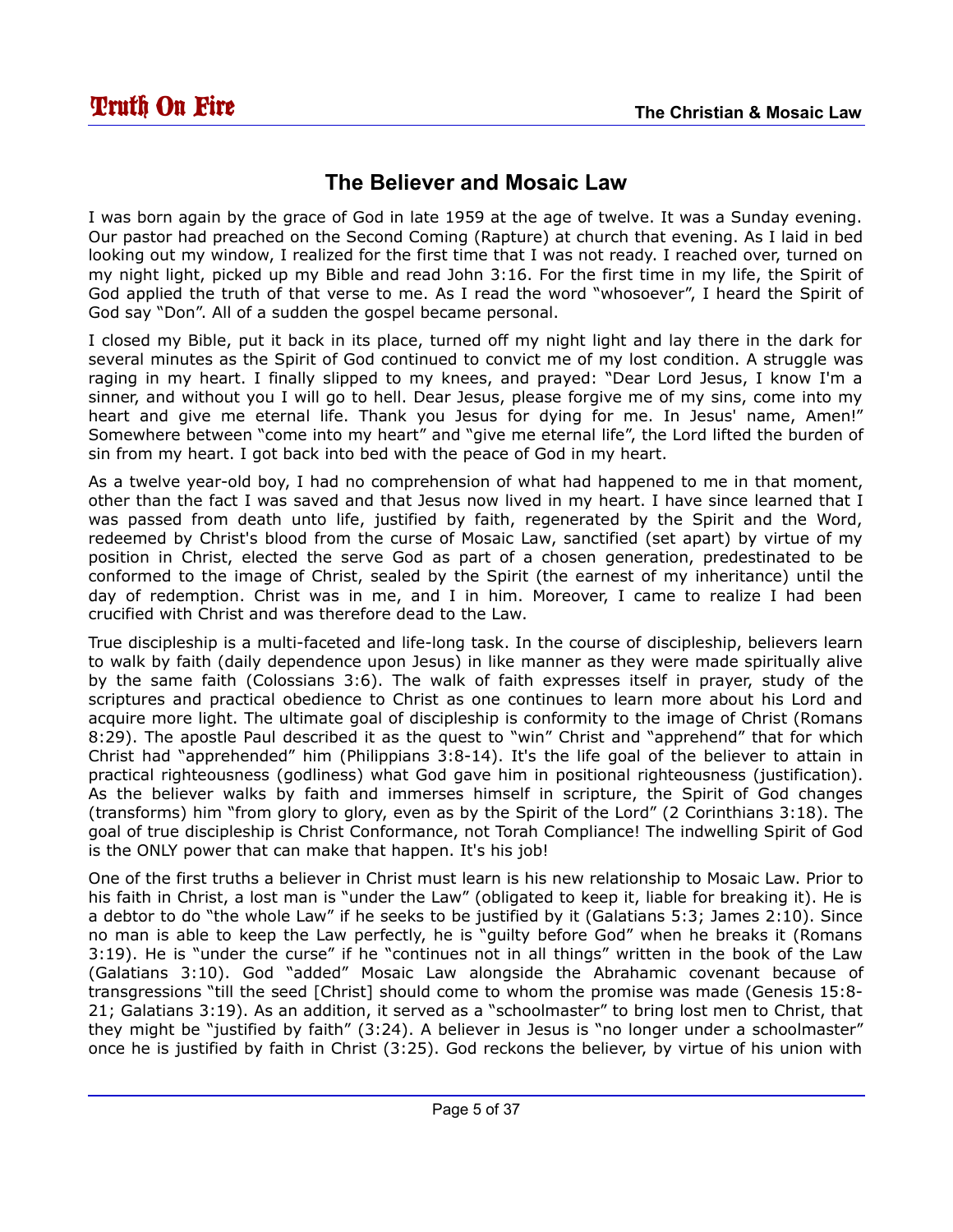Christ, to be in full compliance to Mosaic Law at all times.

So what exactly is the believer's relationship to Mosaic Law? In two key NT texts, the scripture says he is DEAD TO THE LAW (Romans 7:4; Galatians 2:19). In the Romans 7:1-4 passage, Paul employs the analogy of marriage to make the point. When God nailed "the body of Christ" to the cross, he nailed his sinless Son, who had completely fulfilled the Mosaic Law. The Father raised him from the dead for our justification (Romans 4:25). God imputes (reckons) to the believer the very righteousness of Jesus. He is therefore "complete in him" (Colossians 2:10). The Father made Jesus to be sin for us, who knew no sin, that we might be made the righteousness of God in him (2 Corinthians 5:21). In Paul's marriage analogy, he represents the Mosaic Law as the surviving spouse who buried the believer. Jesus fulfilled the Law in full; he did NOT destroy it (Matthew 5:17).

The Mosaic Law is alive and well. God reckons a believer to have DIED TO THE LAW with the death of Christ inasmuch as God reckons the believer to have DIED WITH CHRIST (Galatians 2:19-21). The believer has been "CRUCIFIED WITH CHRIST." The other side of that crucifixion coin is "CHRIST LIVETH IN ME" as God applies the effects of both the death and resurrection of Christ to the believer. These truths are fundamental to the gospel. If a man is ALIVE to Mosaic Law, he CANNOT have been crucified with Christ. He is still spiritually dead in his sins. If a man has been CRUCIFIED with Christ, he is ALIVE in Christ and DEAD to the Law. For a true believer to place himself afresh under Mosaic Law, to which he died by virtue of his death with Christ, is un-gospellike, to say the least.

How many times does God need to say "DEAD TO THE LAW" to establish it as spiritual fact? While the Law is the surviving spouse in Paul's analogy, Christ himself becomes the new husband to whom the believer is now married! He is loosed from the bondage of the Law and free to embark upon the quest of conformity to the image of Christ, to which God predestinated him. When Jesus said: "If the Son therefore shall make you free, ye shall be free indeed" (John 8:36), this is precisely what he had in mind. The same truth was iterated in Matthew 11:29: "Take my yoke upon you, and learn of me." This fundamental gospel truth leads to us to conclude that the Law, the yoke of bondage, CANNOT produce Christ-likeness! If that was possible, the believer could have remained married to the Mosaic Law. But since the Law, the believer's former husband, was incapable of generating either righteousness or spiritual life (Galatians 3:21), it was necessary for God to crucify the believer, raise him him up with a new birth and wed him to Christ his Son, from whom life and righteousness abound. It is obvious how spiritually counterintuitive it is for a believer, who DIED to the Law and got MARRIED to Christ, to behave as if he is ALIVE to his old husband! Wouldn't that be grounds for spiritual adultery? Christ-likeness is the purview of the Spirit as he works in tandem with the Word, writes the truth of God in fleshy tables of the heart and empowers the believer to achieve increasingly greater degrees of godliness. Mosaic Law has no power whatsoever to accomplish this.

Whether one is a believer or an unbeliever, he CANNOT compartmentalize Mosaic Law. It's an 'ALL or NONE' proposition. One who is "under the Law" is obligated to keep and obey the ENTIRE Mosaic Law – Ten Commandments, Sacrifices, Sabbath days, Feasts and Dietary Laws. Some seem to believe that Christ in his death took care of the sacrificial aspects of the Law but left the other aspects in tact as the way for a believer to attain to God's righteousness. This falsehood is known as 'Torah Compliance.' It claims the Church went astray almost immediately after Pentecost by not carrying over these aspects of Mosaic Law into Church life, and for two thousand years has been teaching the doctrines of man.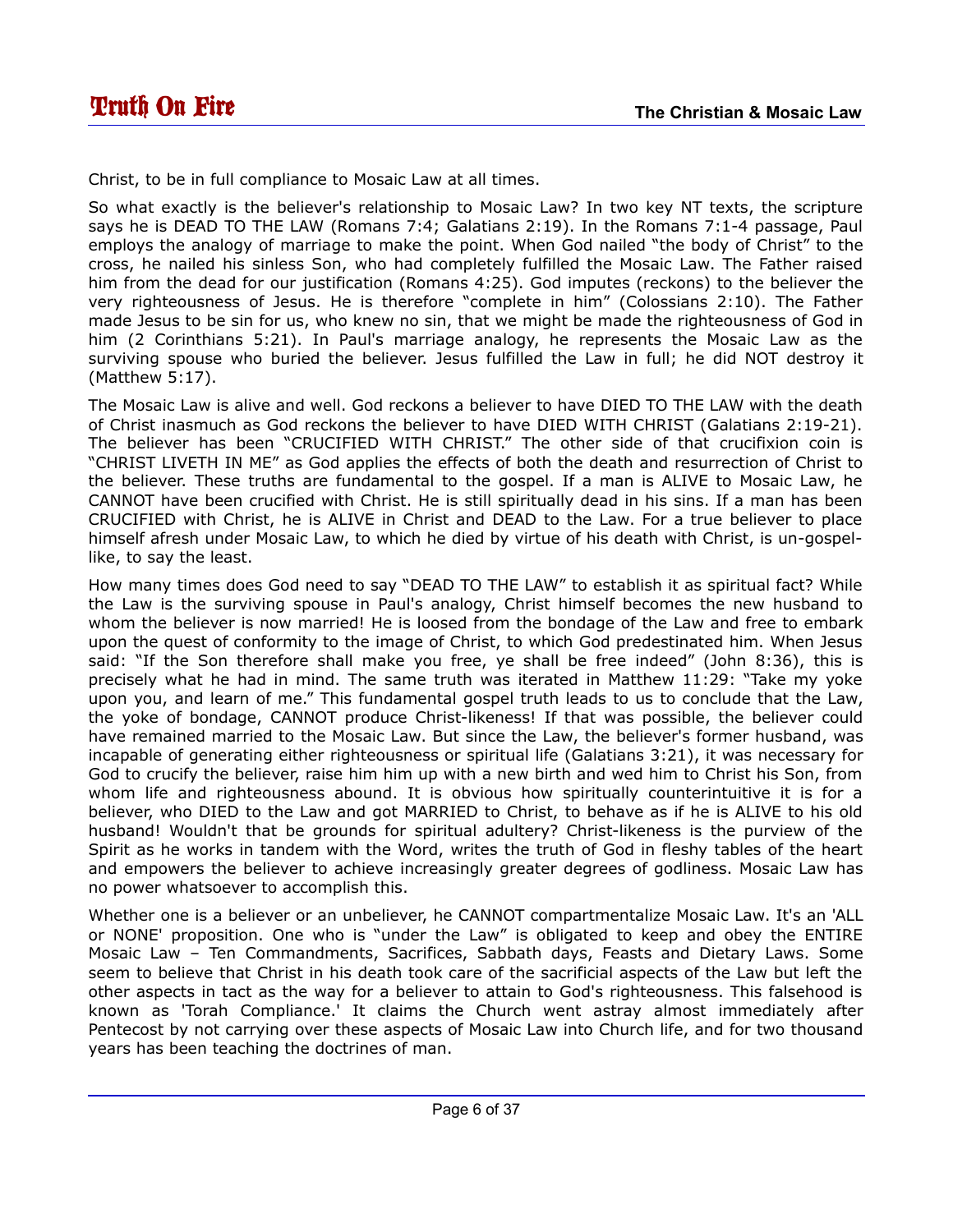This is a theological hybrid that denigrates Christ and diminishes his gospel (death and resurrection). It would have believers straddling the fence between Law and Grace. It is nothing more than convoluted, satanical nonsense. The scriptures teach unambiguously that one CANNOT be "under Law" and "under Grace" simultaneously. Christ either satisfied ALL of the Law's demands or satisfied NONE of them. If this compartmental approach to Mosaic Law is true, the believer might be BLESSED with Abraham at one moment and CURSED with Moses at another. In addition, the Lord who passed him from "death unto life" (John 5:24) would have to pass him from life back to spiritual death and condemnation. For as many as are of the works of the Law are under the CURSE of the law if they fail to continue in total compliance (Galatians 3:10). Scripture affirms that perfection is impossible. If the doctrine of 'Torah Compliance' is valid, Christ died in vain, there is no gospel of grace and Paul's epistles are fabrications.

One who is "under Grace" (dead to the Law and alive unto Christ) is under no obligation whatsoever to comply with Mosaic Law. At first blush, that sounds like heresy, as if we're teaching lawlessness for the Christian. Nothing could be farther from the truth. The believer who DIED with Christ and is DEAD to the Law is now ALIVE in Christ and subject to the Law of the Spirit of life (Romans 8:2). Rather than being subject to carnal ordinances carved in stone, the believer is now subject to the Christ who lives within him. This is the power and glory of the gospel! The Spirit of Christ WITHIN the believer empowers him to fulfill the righteousness of the Law (Romans 8:2). This is grace, pure and simple. For those who say grace is the equivalent of lawlessness, how can that be when the believer is now spiritually alive and subject to the AUTHOR of Mosaic Law? Is not the Lawgiver greater than his Law? Again, this is fundamental to the gospel of grace and its power!

Consider this word from Jesus when a lawyer asked about 'the great commandment' of the Law: "Thou shalt love the Lord thy God with all thy heart, and with all thy soul, and with all thy mind. This is the first and great commandment. And the second is like unto it, Thou shalt love thy neighbor as thyself. On these two commandments hang all the law and the prophets" (Matthew 22:37-40). Jesus taught that if a man complied with these Two commandments, he would find himself in compliance with all Ten. The first and foremost fruit of the Spirit is love (Galatians 5:22- 23), a love that is "shed abroad in our hearts by the Holy Ghost" (Romans 5:5). As the Spirit bears fruit in the believer's life, he fulfills the righteousness of the Law. In addition to love, the Spirit produces a whole cluster of spiritual fruit – joy, peace, longsuffering, gentleness, goodness, faith, meekness and temperance. The Law is incapable of producing any of these Christ-like attributes. Bearing the fruit of the Spirit in abundance is the goal of discipleship.

Is there any benefit in Mosaic Law for the believer? There certainly is! While the believer in Jesus is no longer under the schoolmaster of Mosaic Law, it does provide a sort of baseline for spiritual and moral rectitude. We must remember, however, that the fruit of the Spirit, when produced in the believer's life, will EXCEED exponentially the righteousness of mere compliance to the Law. It's why Paul referred to Mosaic Law and efforts to comply with it as "mine own righteousness" and "dung" (Philippians 3:8-9). He said the Law, if chosen by a believer as the means of righteousness, was: another gospel (Galatians 1:6), perversion of the gospel of Christ (1:7), bondage (2:4), frustration of God's grace (2:21), seeking to be made perfect by the flesh (3:3), the weak and beggarly elements (4:9), a covenant that breeds bondage (4:24), the yoke of bondage (5:1), making Jesus Christ unprofitable (5:2,4), debtor to do the whole Law (5:3), fallen from grace (5:4), disobedient to gospel truth (5:7), a little leaven (5:9), a cessation of the offense of the cross (5:11), vain glory (5:26) and the ministration of condemnation (2 Corinthians 3:9). The believer who embraces compliance to Mosaic Law as the means of attaining true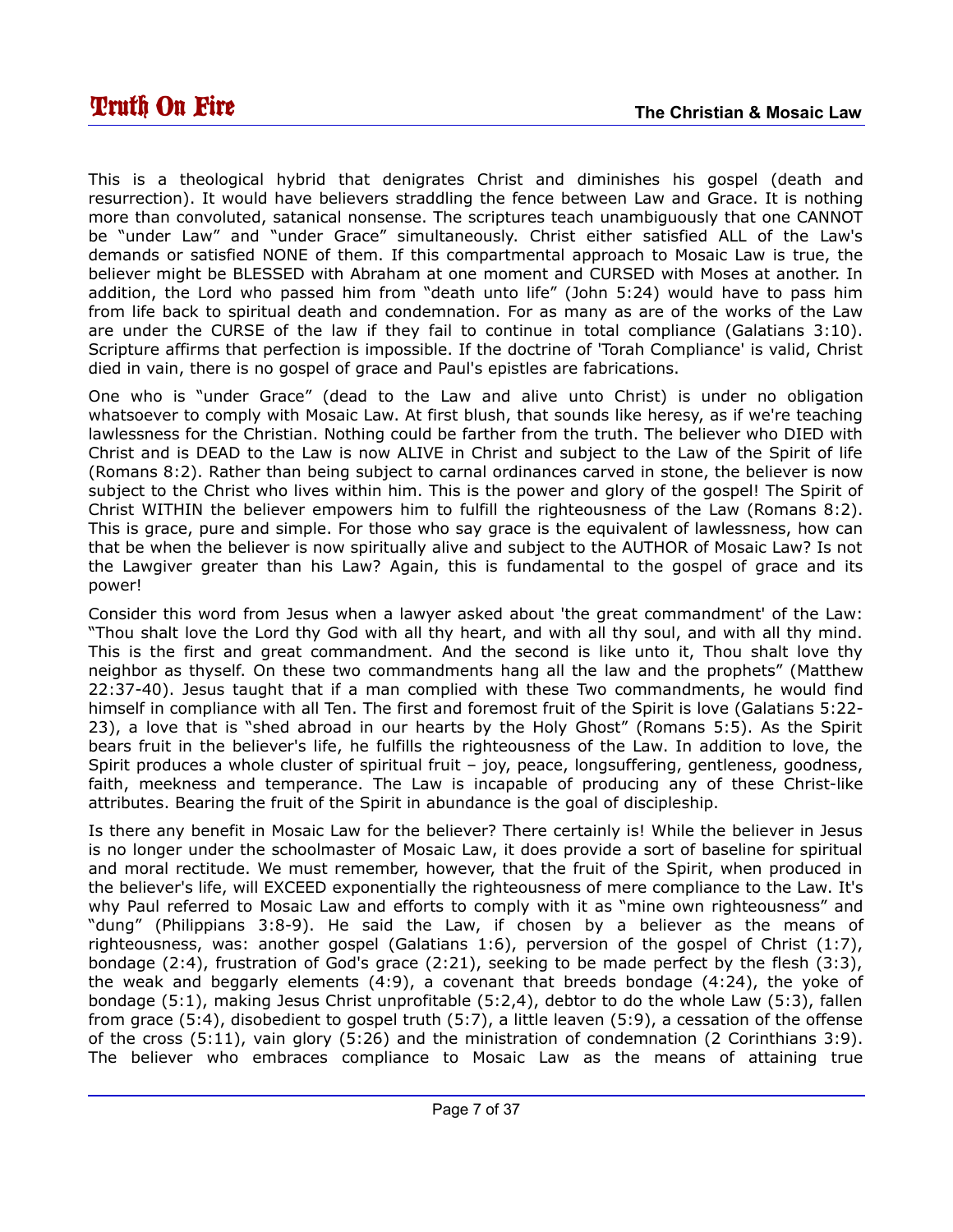righteousness is "bewitched" (3:1). As Paul articulated so well, there is a "righteousness which is of the Law." But it is nothing more than self-righteous "dung" (Philippians 3:8-9).

In contrast, scripture describes the work of the Spirit as: Christ formed in the believer (Galatians 4:19), putting on the Lord Jesus Christ (3:27; Romans 13:14), transformation into Christ's image by renewing of the mind (12:2), changed from glory to glory (2 Corinthians 3:18), filled with the Holy Ghost (Acts 2:4; 4:8,31; 9:17; 13:52), filled with the Spirit (Ephesians 5:18), being filled with all the fulness of God (3:19), filled with the fruits of righteousness (Philippians 1:11), filled with the knowledge of God's will (Colossians 1:9), Christ in me, the hope of glory (1:27), Christ living in me (Galatians 2:20), bringing every thought unto obedience to Christ (2 Corinthians 10:5). This is genuine, practical righteousness, which is of God by faith, also described as "wining" Christ (Philippians 3:9). The work of the Spirit in the believer is DYNAMIC whereas Mosaic Law is STATIC. The Spirit of God in the believer is insulted and grieved when the Mosaic Law is credited with producing holiness of life that only he has the power to produce.

In the interest of balance, let's consider what scripture says about Law. Paul wrote: "Wherefore the law is holy, and the commandment holy, and just, and good" (Romans 7:12). The law is holy, no admixture of error. It's just in every way, reflective of spiritual and moral rectitude. It is good, intrinsically as well as beneficially to those who observe it. But it CANNOT save a sinner by imparting spiritual life or producing righteousness simply because it is weak through the flesh  $(8:3)$ . For that reason, the Law is a sin exacerbator  $(7:13)$ . With the advent of Christ, the purpose of the Law is firmly established (3:1). In the same epistle, Paul said: "For whatsoever things were written aforetime were written for our learning, that we through patience and comfort of the scriptures might have hope" (15:4). Paul is referring to the entire OT – the Torah, Poetic Books and Prophets. What we learn from these writings are the origins of man, the consequences of sin, the nature of God, how God has dealt and does deal with men, the history of Israel, the covenants and prophetic glimpses of Messiah, many of them embodied in the Torah. Jesus told the Jews: "Search the scriptures; for in them ye think ye have eternal life: and they are they which testify of me" (John 5:39). That is why Christians do not observe the OT feasts. They were merely shadows that prefigured the glories of the coming Messiah. Once the believer is in possession of Jesus Christ, the substance of the shadows, there is no longer a need for the shadow. In Genesis through Malachi, we are afforded an encyclopedic look at the God of redemption, from which we derive patience, comfort and hope!

There are a few more advantages to the Mosaic Law. One of those is the Dietary Laws. There are many (e.g., Seventh-Day Adventists) who pattern their dietary habits after Mosaic Law, believing God gave these to Israel for their physical well-being. While the believer is under no obligation to adhere to the Dietary Law, the wisdom of so doing as it pertains to health benefits is indisputable. The NT balance to Mosaic Dietary Law is: (1) "nothing is unclean of itself" as it pertains to food (Romans 14:14), and (2) food "received with thanksgiving" passes spiritual muster (1 Timothy 4:3-4). The overriding principle between believers, however, is that no man judge another for following his or her conscience in terms of dietary intake (Romans 14:1-23). "For the kingdom of God is not meat and drink; but righteousness, and peace, and joy in the Holy Ghost (14:17). Whether weak or strong, no believer should do anything that causes his brother to stumble. A believer sins against Christ his Lord when he engages in conduct that either offends a brother or is done apart from a confidence that God is pleased with it (14:23).

Another advantage is the Sabbath. While the believer is under no obligation to observe the Sabbath (or Seventh) Day of the week, Jesus taught: "The Sabbath was made for man, and not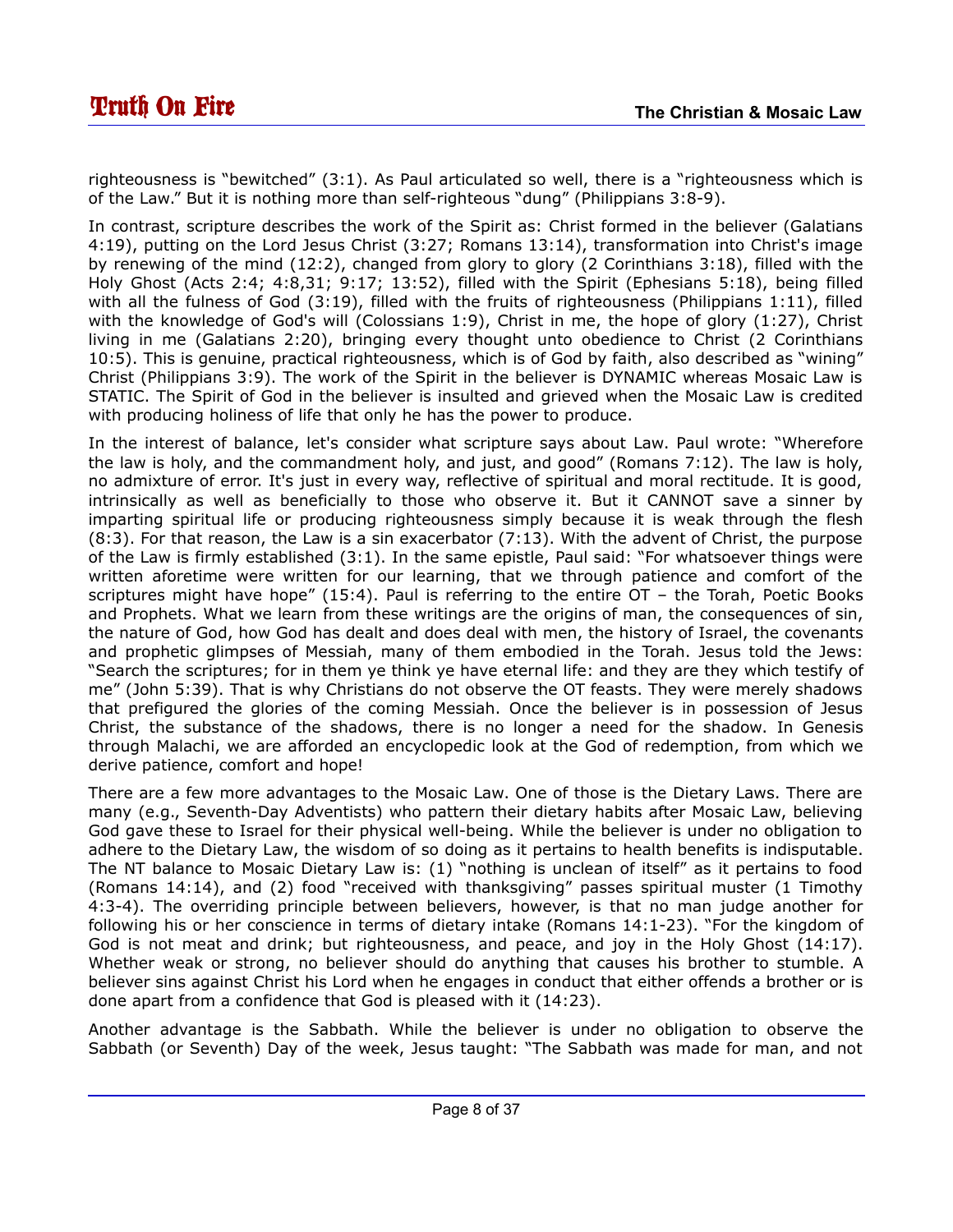man for the Sabbath (Mark 2:27). A man acts in his own best interests when he sets aside a day to rest from his labors, allowing the Sabbath to serve him, not him the Sabbath. It might well be the seventh day of the week (i.e., Saturday). But it could be the first day (i.e., Sunday). I don't like to think of Sunday as the Christian's Sabbath. If you examine the book of Acts, the early Church met "daily" in the temple and from "house to house" (Acts 2:46). But as time passed, the frequency of their gathering appears to have diminished. In the NT, one cannot find ANY instruction for the Church to meet on Sunday. The habit of Sunday assembling is probably due to several factors: the resurrection of Jesus on the first day of the week (Mark 16:9); a postresurrection appearance of Jesus to the disciples on "the first day of the week" as they were assembled together (John 20:19); the seven days Paul spent in Troas wherein the disciples had come together "upon the first day of the week" to break bread, receiving a preaching session that lasted until midnight (Acts 20:5-7); Paul's instruction to the Corinthian church to lay aside "upon the first day of the week" (a clear reference to their day of corporate assembly) an offering for his ministry (1 Corinthians 16:2). When John was in the spirit "on the Lord's day" and received the Revelation of Jesus Christ, it's clear to me it was Sunday, the first day of the week (Revelation 1:10). While there is no NT instruction for the disciples (local church) to assemble on Sunday, the preponderance of biblical evidence suggests that meeting on the first day of the week became the accepted practice. In the book of Hebrews, we are admonished not to forsake the assembling of ourselves together with a recommendation for assembling more often as we see the day of Christ approaching (Hebrews 10:25). In a technical sense, Sunday isn't the Sabbath for the Church. But if Christ's disciples can kill two birds with one stone, assembling plus resting, by meeting on Sunday, it would seem to be the perfect solution.

Let me briefly illustrate. In the summer of 1973, I traveled to Alaska for three weeks to help missionary Lindsey Williams, bush pilot and chaplain for the Alaska Pipeline, develop a youth camp. On a certain Sunday, we flew out from Kenai to Kalgin Island to attend Sunday services at a mission church. There were perhaps twelve people in the service, including the pastor's family and us. The work didn't seem to be too successful since the missionary had been there for years. Why the low attendance? We found out the main industry on the island was a salmon cannery. Roughly ninety percent of the village's adult population worked there. The cannery shut down one day a week – Saturday. When the missionary held services on Sunday, most adults in the village were at work. We marveled that this pastor was so locked into Sunday church that he couldn't do a church service on Saturday and expand opportunity for adults and their families to learn of Christ. It was a 'Sunday Sabbath' tradition that blinded this man to the full potential of his ministry. In the circumstances, having a church service on Saturday would have been a better option. If the cannery had been shut down on Thursdays, he could have done Thursday church.

We close by asking the question we asked previously: How many times does God have to say "DEAD TO THE LAW" in order to establish it as a spiritual fact? The Mosaic Law is a schoolmaster, a yoke of bondage. It was added to the Abrahamic covenant to exacerbate transgressions and lead men to saving faith in Jesus Christ. For the believer, who was crucified with Christ and in whom Christ now lives by the indwelling Holy Spirit, the Law of the Spirit of life in Christ Jesus is his new spiritual reality. The Lord replaces the old Mosaic covenant in his life with the new covenant in Christ's blood, which also connects him with the Abrahamic covenant inasmuch as Christ is the Promised Seed. As he walks by faith and bears the fruit of the Spirit, he pleases his Lord and grows in Christ-likeness. If he sins, he has an advocate with the Father, Jesus Christ the Righteous, who forgives his sin and cleanses him from all unrighteousness (1 John 1:7–2:2). This is NT gospel truth upon which every believer, both new and old alike, should have a firm grip.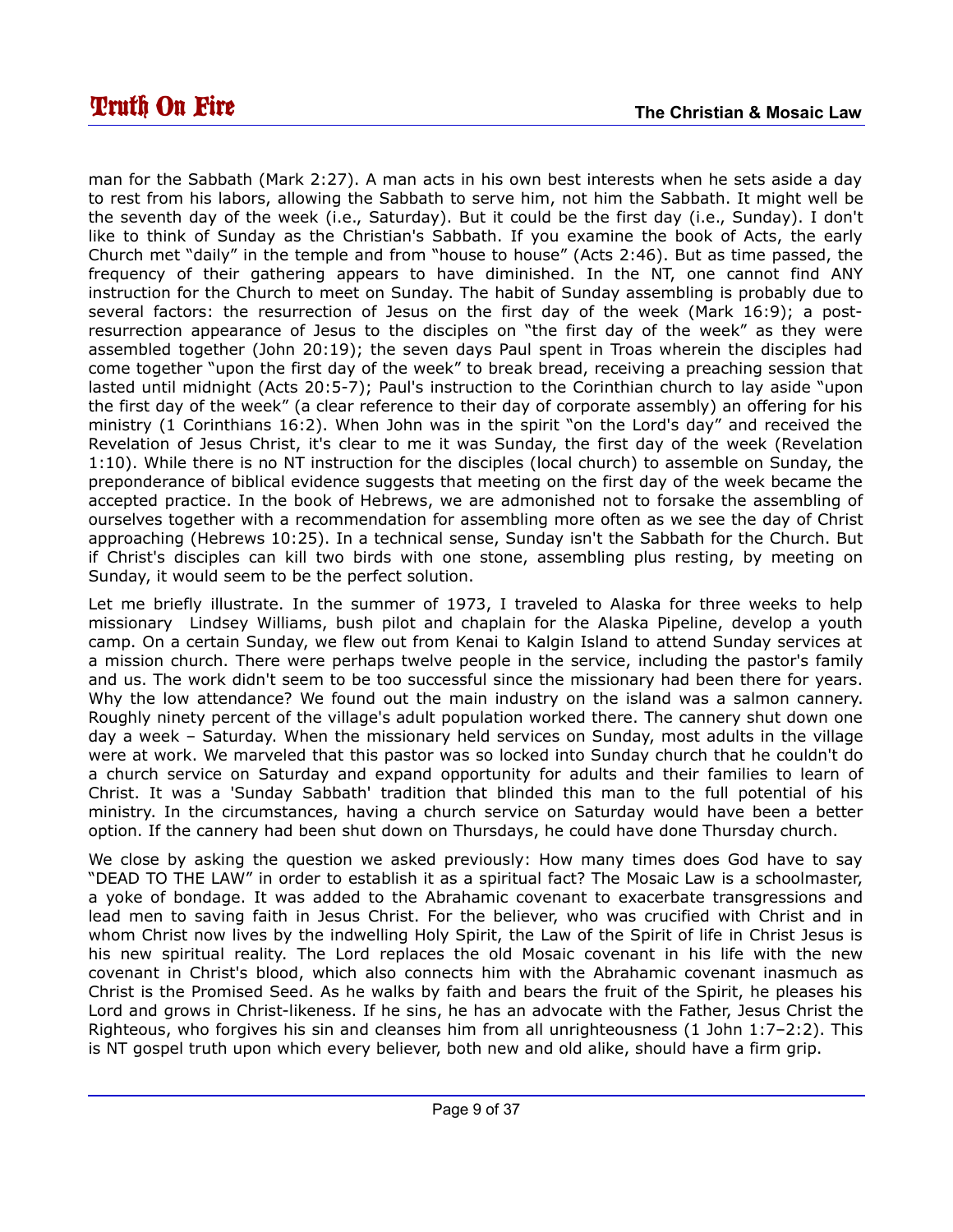## <span id="page-9-0"></span>**The Pauline View of Torah Compliance**

The apostle Paul, formerly Saul of Tarsus, perhaps more than any other man, lived and breathed Torah compliance. He was a Pharisee of the Pharisees by his own admission. So fervent was his disgust for fellow countrymen that embraced Jesus of Nazareth as the Messiah that he obtained legal authority to imprison and murder them. He gave consent to a Jewish mob to stone Stephen. Saul the Pharisee got the shock of his life when, on his way to Damascus to wreak havoc on the Lord's church, Jesus stopped him in his tracks with a blinding light. When he inquired as to who it was that had engaged him, he heard these words: "I am Jesus, whom thou persecutest!"

The confrontation of Saul by Jesus took place circa 35 A.D. Saul afterwards changed his name to Paul, became apostle to the Gentiles and inspired author of gospel and church truth. His thirteen epistles set forth by revelation the unique relationship between Law and Grace. In 64 A.D., thirty years later, Paul wrote his epistle to the church at Philippi, which was established circa 53 A.D. with the salvation of a jailor and his family. In that epistle, Paul disclosed his perspective on his former life as a Pharisee and how his faith in Jesus Christ had transformed his life (Philippians 3:2-14).

What exactly is meant by 'Torah Compliance'? The Torah consists of the first five books of the Bible, or Pentateuch--Genesis, Exodus, Leviticus, Numbers and Deuteronomy. Two of these, Genesis and Numbers, are primarily historical in nature. The other three--Exodus, Leviticus and Deuteronomy--consist of the Mosaic Law handed down to Israel by Moses. By 'Torah Compliance' we are referring to the Mosaic Covenant. The Torah itself contains four covenants--Adamic, Noahic, Abrahamic (revealed in Genesis) and Mosaic. We use the more general phrase 'Torah Compliance' as a specific reference to the Law of Moses even though the Torah itself includes multiple covenants.

One reason Paul shared his former thinking with Philippian believers was the constant opposition he and his converts endured from disciples of Moses, who felt that faith in Jesus neither precluded nor nullified the need for Torah observance. These 'Judaizers' were a problem for the church in Paul's day as they remain today. The mantra of 'Torah compliance' is not new. There are a number of publications and other media that advocate Torah compliance and the 'restoration' thereof as integral to a life that pleases God. The text of Philippians 3:2-14 is the death knell of the Torah compliance mentality.

Paul begins by juxtaposing the words "concision" (3:2) and "circumcision" (3:3). The word 'concision' means "to cut up, mutilate." It's a reference to physical circumcision, which disciples of Moses deemed a necessity for salvation. Paul clearly uses it here as a code word for those who embrace Mosaic Law. The word 'circumcision' is a reference to spiritual circumcision of the heart, a spiritual reality for the believer in Jesus without regard for physical circumcision or the lack thereof. In the church at Philippi, there were no doubt many uncircumcised Gentiles. But they were circumcised in heart. Paul identifies three characteristics of this group: they (1) worship God in the spirit as opposed to carnal ordinances, (2) rejoice in Christ Jesus as their total sufficiency, and (3) have no confidence in the flesh in terms of Torah compliance.

Paul continues with a list of 'in-the-flesh' credentials from his Saul of Tarsus days. He endured physical circumcision on the eighth day of his life. His parents saw to it he was Torah compliant before he even had a chance to consider it for himself. He was a Hebrew of the Hebrews, a Pharisee as touching the Law. In other words, he was a zealot for Torah compliance, who had few if any peers. As touching the righteousness which is in the law, he was blameless (fully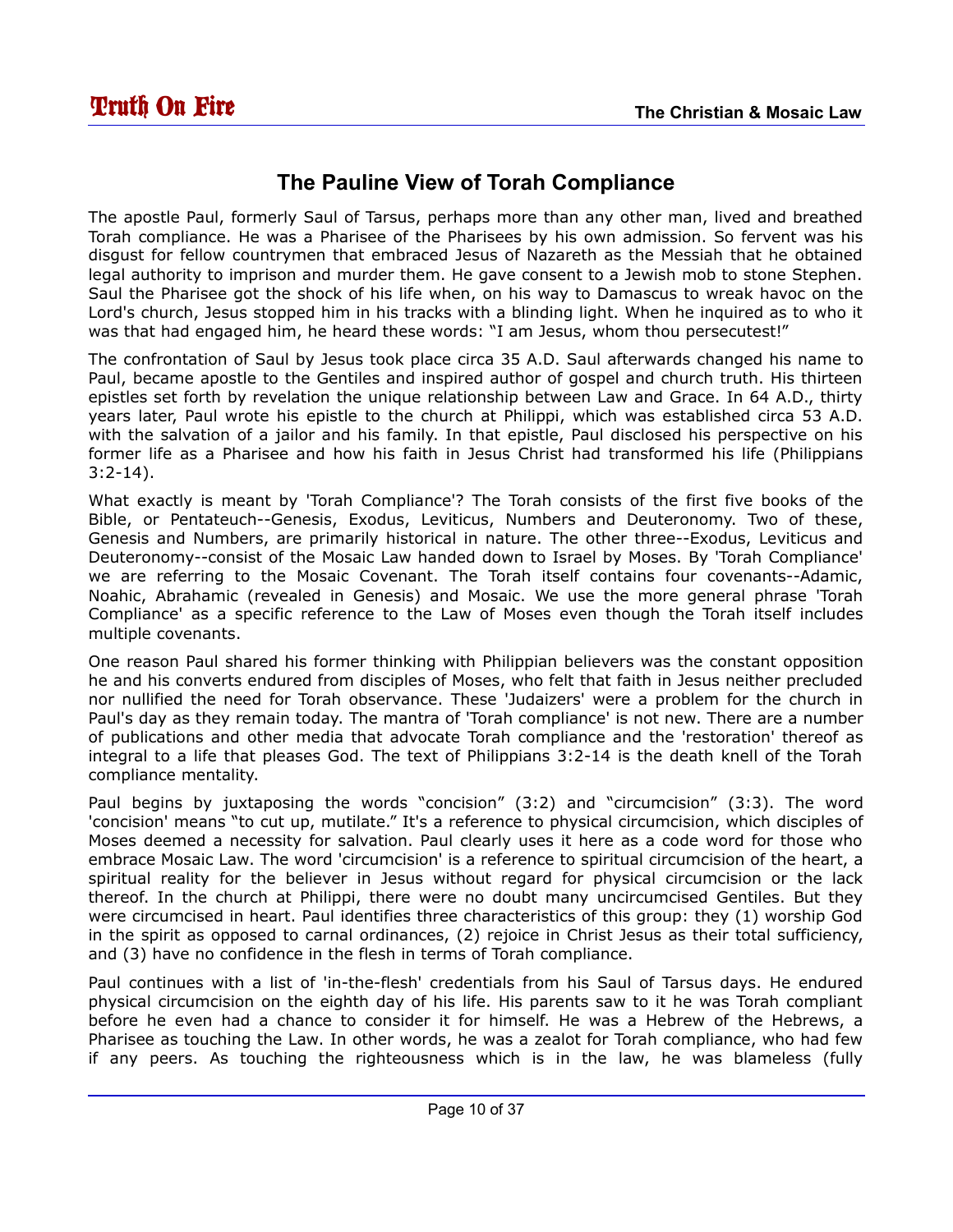compliant). As a Pharisee, Paul considered these credentials as "gain" (3:7). The word 'gain' is kerdos, signifying "lucre, advantage." Paul felt his religious credentials as a Torah-compliant Hebrew would produce an advantage Godward. But after he met Christ Jesus face-to-face, all of these gains turned into losses. The word 'loss' is zemia, signifying "damage" (as the result of violence). All of Paul's Torah-compliant credentials, in his thinking, became damaged goods. This is what the cross of Christ does to the works of the Law and human pride.

Paul uses the word "count" three times in 3:7-8. It's the Greek hegeomai. Its root means "to lead." But it can have a variety of meanings depending on contextual usage. In this context, it means "to account, deem or consider." In 3:7, Paul employs the perfect tense (completed action, abiding result). In 3:8, he uses the present tense twice (ongoing action). Paul had come to the settled conclusion that all his pre-conversion efforts at Torah compliance were damaged goods, and kept on considering that to be true.

What was it that replaced these damaged religious goods? It was "the excellency of the knowledge of Christ Jesus my Lord" (3:8). The word 'excellency' is huperecho (huper="above", echo="to have"). It means "to have above, to be superior in rank, to excel." Paul deemed the knowledge of Christ Jesus his Lord superior to his efforts at Torah compliance. Paul is referring to a personal, intimate knowledge of Jesus; heart knowledge as opposed to mere head knowledge. In comparison to his knowledge of the Lord Jesus, Paul considered his former efforts at Torah compliance no better than "dung" (refuse) that he might win Christ (i.e., a deeper knowledge of and conformity to the image of Christ). He continues: And be found in him, not having mine own righteousness, which is of the law, but that which is through the faith of Christ, the righteousness which is of God by faith" (3:9). Torah observance, at its very best, is self-righteousness—nothing more, nothing less—born of the Mosaic Law. And as such, it CANNOT please the God for whom it's allegedly rendered.

The righteousness with which God IS pleased is that which is produced in a believer's life by the Spirit of God as they walk in dependence upon Christ. When a man believes on Jesus, the Lord justifies him (makes, declares him righteous). This imputed righteousness becomes his permanent standing in Christ, never to be lost. When the believer walks in daily dependence on Jesus, God sanctifies him (builds IN him Christ's righteous character). This imparted righteousness (the fruit of discipleship) can vary according to one's steadfastness in faith or lapses thereof. Spiritual awakening, or revival, is the move of God's Spirit among his people to cleanse from sin, reignite faith and reinvigorate the sanctification process. Torah compliance has no power whatsoever to impart righteousness or build Christian character. That's the purview of the Spirit of Christ as the believer walks in humble dependence upon his Lord.

Paul reiterates his desire "to know him, and the power of his resurrection" (3:10). It is the power of the resurrection that produces the new birth. That same resurrection power, now WITHIN the believer and unleashed by faith, is what Paul and every other true disciple desires. Again, there is NO resurrection power available in Torah compliance. The schoolmaster is able to BRING a man to Christ, but is NOT able to SAVE the man or FORM Christ in the man (Galatians 3:24-25; 4:19). At the "resurrection of the dead" (3:11), God will transform believers in the twinkling of an eye to a state of perfect righteousness in a glorified body like unto Christ's. Paul desired to "attain" this state before the resurrection and thus "apprehend" that for which Christ had "apprehended" him (3:12). Perfection in righteousness was NOT something Paul had attained to or apprehended. But the "one thing" (3:13) that had become the focus of his life was to "press [chase, pursue] toward the mark [goal] for the prize [reward] of the high calling of God in Christ Jesus" (3:14). The high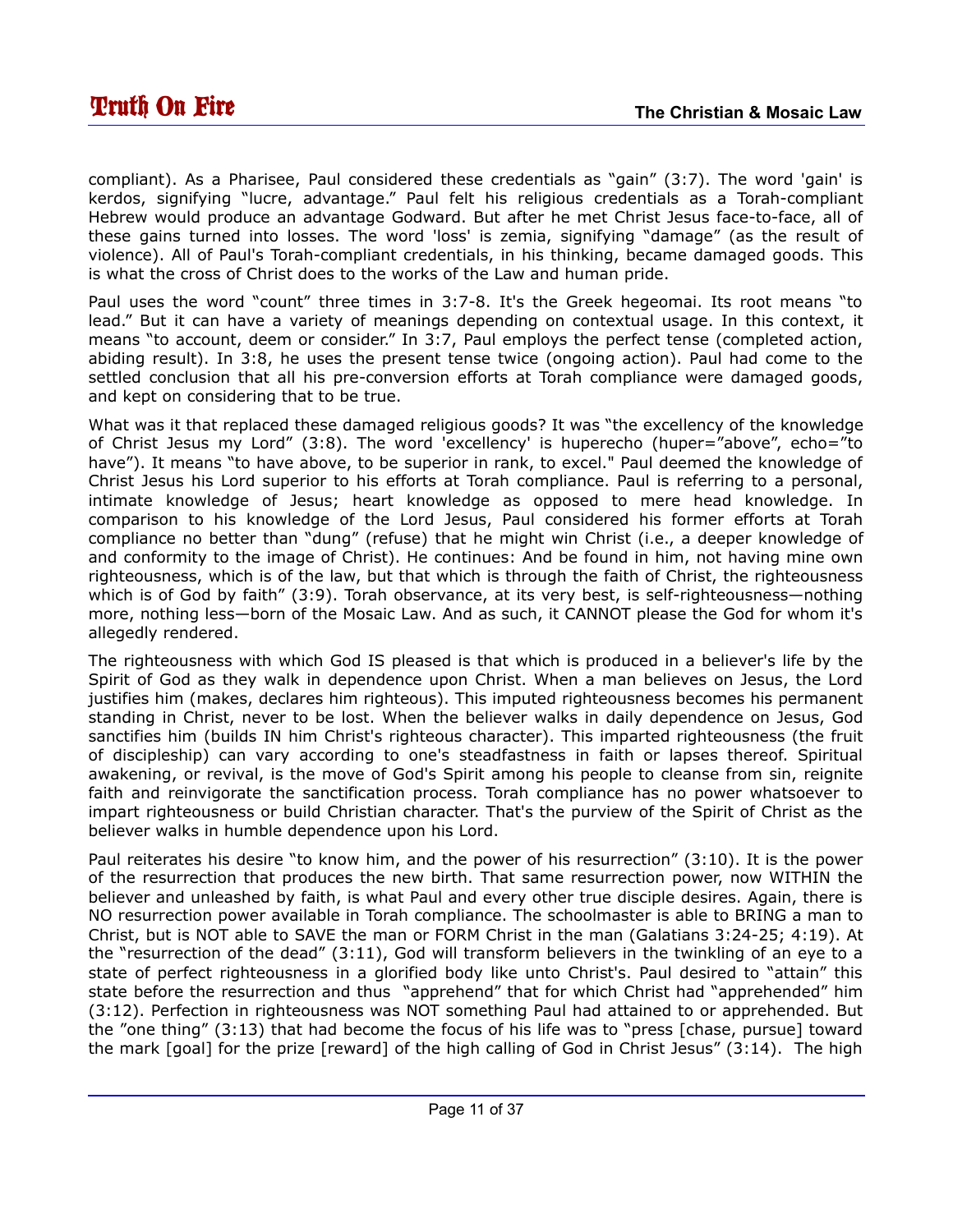calling of God is holiness, as in Christ-likeness, not something as rudimentary, weak and beggarly as Torah compliance! The verb 'press' is present tense, signifying an ongoing effort. The goal is Christ-like righteousness, which itself becomes the reward for a life of humble dependence upon Jesus.

The predicate 'I press' has two present participles in nominative case as modifiers. Paul lived his life both "forgetting" those things which were BEHIND (his past) and "reaching forth" to things that were BEFORE (his future). Paul was literally "one who kept on putting out of mind" the past and "one who kept on stretching himself out" toward the future. If there is a formula for success in pursuing Christ-likeness in this life, one would be hard pressed to improve upon these two activities. In forgetting the things of his past, Paul likely had in mind both his successes and failures. The context demands that we include in that past ALL his efforts as a Pharisee to be Torah compliant, which he later understood to be a futile exercise in self-righteousness.

The gospel of grace in Christ Jesus is the power of God unto salvation to everyone that believes it. The gospel believed puts the believer IN Christ and Christ IN the believer by the indwelling Holy Spirit. It is the enabling power of the Spirit—resurrection power—that makes for the formation of righteousness in the believer's life. It is God working IN a believer to will and to do of HIS good pleasure that allows that believer to work OUT his own salvation with fear and trembling (Philippians 2:12-13). The law of the Spirit of life in Christ Jesus has made him free from the law of sin and death so the righteousness of the law can be fulfilled IN him (Romans 8:2, 4). Torah compliance is external and can do NOTHING to improve the inner man. But faith in Christ Jesus causes the indwelling Spirit to write the Law of God in fleshy tables of the heart, resulting in righteous character-conduct from the INSIDE to the OUTSIDE of the believer's life (2 Corinthians 3:3).

The Christian is NOT lawless or without Law. He is "under the Law to Christ" (1 Corinthians 9:21). He is DEAD to the Mosaic Law, having died with Christ, so he can live by a superior, more excellent Law—the Law of the Spirit of life in Christ Jesus. Christ is resurrection power. Christ is our righteousness. Christ transforms the believer. It is Christ who apprehends the believer to attain to HIS righteousness. This living dynamic of grace is IMPOSSIBLE through Torah compliance. Paul discovered this truth after his encounter with Jesus Christ. It was transformative. All his achievements as a Torah-compliant Jew he counted as DUNG, that he might win Christ!

Let's step back for a moment. For those who insist upon Torah compliance, what is the goal? It cannot be for the purpose of eternal life, for "Christ is our life" (Colossians 3:4). It cannot be in the hope of future glory, for it is "Christ in you, the hope of glory" (Colossians 127). It cannot be for the purpose of being part of Christ's bride, for the believer is already married to Christ (Romans 7:1-4). It cannot be for the purpose of finding acceptance, for the believer is "accepted in the beloved" (Ephesians 1:6). It cannot be for redemption, for "Christ hath redeemed us from the curse of the law" (Galatians 3:13; 1 Peter 1:19; Revelation 5:9). It cannot be for the purpose of achieving righteousness, because the Law can bring neither righteousness nor spiritual life to those who seek to be compliant (Galatians 3:21). It cannot be for the purpose of finding peace with God, for the believer, having been justified by faith, has "peace with God" through the Lord Jesus Christ (Romans 5:1). Christ is made unto us who believe "righteousness" (1 Corinthians 1:30). He is the "end of the law for righteousness" to all who believe (Romans 1:4). The believer is "complete in him," which means Torah compliance can add NOTHING to a believer's standing before God (Colossians 2:10).

If one studies the NT phrase "in Christ," he will discover that the believer, by virtue of his position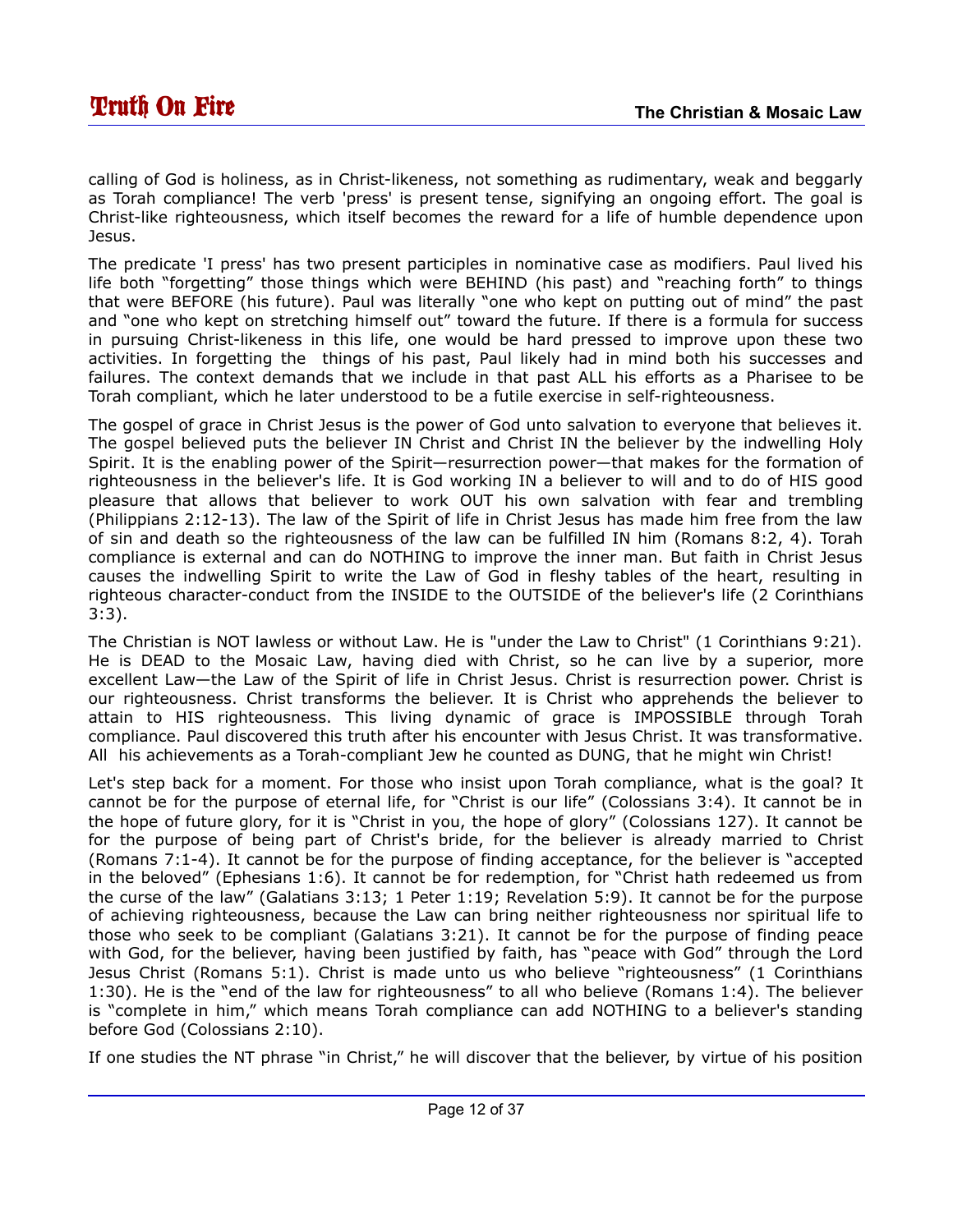"in Christ" and "Christ in him", enjoys a wealth of benefits—redemption, no condemnation, freedom from the law of sin and death, no separation from God's love, membership in Christ's body, sanctification, wisdom, hope, created unto good works, reconciliation, redemption, liberty, election, acceptance, predestination, a seat with the risen Christ in heavenly places, consolation, eternal security, fellowship, and many more. They are ALL part of ONE salvation package. NONE of them can be obtained through Torah compliance. God bestows them simultaneously upon a believer of the gospel, one who has been crucified and resurrected with Christ as well as passed from death unto life (John 5:24). So again we must ask: Why Torah compliance?

It's evident at this point that the huge problem with the Torah-compliance doctrine is its attack on Christ himself and the gospel. The NT teaches us that Christ is all-sufficient, that his death on the cross was a complete propitiation (satisfaction) for transgressions of the Law, that his death and resurrection provide a clear line of demarcation between Law and Grace. Those who embrace the doctrine of Torah compliance make themselves "enemies of the cross of Christ" (Philippians 3:18). The doctrine implies that (1) Christ's death on the cross was insufficient to atone for all of our transgressions, and (2) Christ's righteousness, which God the Father imputes to those who believe on his Son, is insufficient to give a sinner a righteous standing before God. It is the height of spiritual folly to believe that adding the filthy rags of "MINE OWN RIGHTEOUSNESS" (3:9) to Christ's righteousness can in any way improve my standing with the Father. But such is the spiritual folly of Torah compliance!

In fairness to some that may have drifted into a Torah observance mentality as the result of listening to silver-tongued false teachers with clever-sounding biblical arguments, they clearly don't understand what they've done. They may be well intentioned. But good intentions are no excuse for bad doctrine. One purpose of this article is to help them unentangle themselves from the yoke of bondage (Galatians 5:1).

Men pursue Torah compliance for one of two reasons. The first is due to a BLINDED mind, which Paul described in 2 Corinthians 4:4: "In whom the god of this world hath blinded the minds of them which believe not, lest the light of the glorious gospel of Christ, who is the image of God, should shine unto them." God created the FIRST Adam in his own image and likeness. Sin marred that image. Christ, the LAST Adam, is the image of God as well. The big difference is the LAST Adam was declared to be the Son of God with power by the resurrection. Whereas the FIRST Adam was created in innocence, the LAST Adam was raised in perfect righteousness. The "glorious gospel of Christ" is the good news that the risen Christ, in response to child-like faith, takes up permanent residence in the heart of a believer and becomes his Righteousness. Satan blinds the minds of unbelievers to this simple truth. That's why Torah compliance is so alluring to a carnal, unregenerate man. It allows self to think he is a contributor to his salvation rather than a humble recipient of God's saving grace.

The second is a CORRUPTED mind, as Paul warned believers at Corinth: "For I am jealous over you with godly jealousy: for I have espoused you to one husband, that I may present you as a chaste virgin to Christ. But I fear, lest by any means, as the serpent beguiled Eve through his subtilty, so your minds should be corrupted from the simplicity that is in Christ. For if he that cometh preacheth another Jesus, whom we have not preached, or if ye receive another spirit, which ye have not received, or another gospel, which ye have not accepted, ye might well bear with him" (2 Corinthians 11:2-4). The gospel is a straightforward proposition. It's the good news that (1) Jesus died (atoned) for our sins and rose again, and (2) faith in an all-sufficient Christ puts the believer IN Christ and Christ IN the believer.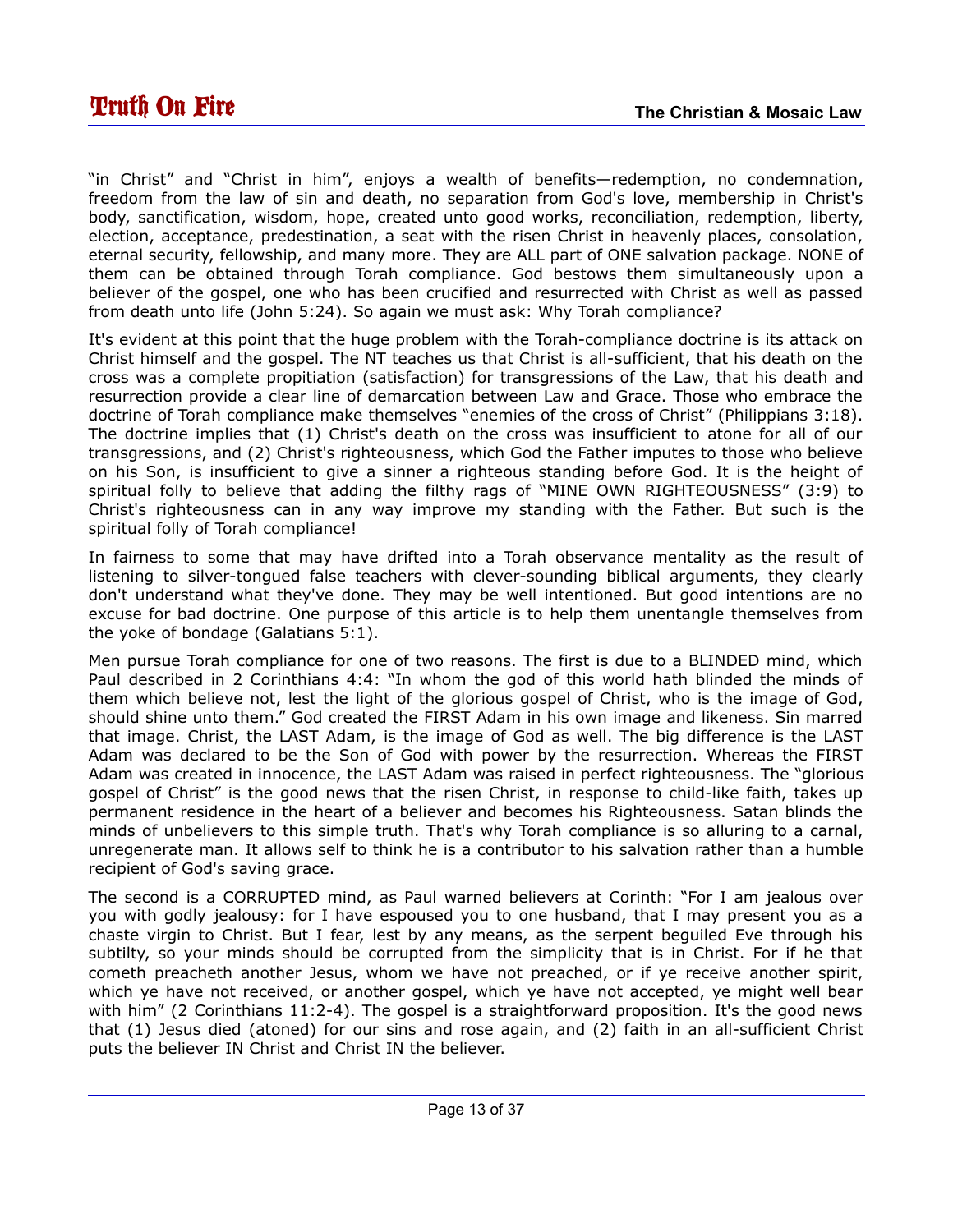The entire NT message can be summed up in three words: CHRIST IS ENOUGH! Torah compliance is just one satanic device among many to corrupt the believer's mind into behaving like Christ is NOT enough. Torah compliance is ANOTHER gospel promoted by ANOTHER spirit that presents ANOTHER Jesus other than the One who saved him in the first place. For the lost man with a blinded mind, the doctrine of Torah compliance will lead to the Lake of Fire. For a saved man, whose mind Satan has corrupted, Torah compliance leads to the frustration of God's grace and spiritual adultery. To use Paul's words, the person Satan deceives into Torah compliance, whether lost or saved, will live in a spiritual DUNG heap until they discover (or rediscover) grace and the all-sufficiency of Christ.

It's worth noting that Paul listed "zeal" in "persecuting the church" as one of his religious credentials. It is no surprise that those who have confidence in the flesh (Torah observers) persecute those who have no confidence in the flesh (Christ's disciples). It's the difference between those who mind "earthly things" and those whose "conversation is in heaven" (3:19-20). Those who have confidence in the flesh are the "enemies of the cross of Christ" (3:18). In my youth, Herbert W. and Garner Ted Armstrong were the most popular proponents of Torah compliance. In the current day, Torah Restoration Ministries led by Evangelist Daniel John Lee is a classic example. According his teachings, the apostle Paul will spend eternity in the Lake of Fire for disavowing Torah compliance as essential to salvation.

Salvation is in Christ and in Christ alone. Anything that seeks to replace or augment Christ, including Torah compliance, is pure DUNG! Early on in scripture we learn that there are only two basic types of religion: the way of Cain (works) and the way of Abel (faith). Torah compliance represents the way of Cain. Faith in Christ represents the way of Abel. God rejected the former and accepted the latter. Daniel John Lee is nothing more than a Dungmaster. One who visits his website will find all manner of high-sounding Hebrew lingo. But to those versed in the gospel of grace, they'll recognize Torah Restoration Ministries as a Dungheap, the religion of Cain on display. One wonders why he calls himself an evangelist since there is no gospel to be found on his website. Paul warned Timothy: "From which some having swerved have turned aside unto vain jangling; Desiring to be teachers of the law; understanding neither what they say, nor whereof they affirm" (1 Timothy 1:6-7). This is a perfect description of Daniel John Lee and every other advocate for Torah compliance, who have turned aside from the gospel of Christ to vain jangling. They are self-proclaimed teachers of the Law who have bastardized the gospel!

Let's review what the circumcised in heart, including Paul, have in common. They worship God in the spirit, rejoice in Christ Jesus, and have no confidence in the flesh. This is the heart and soul of the local NT church—one that truly represents Christ. At the risk of oversimplification, a genuine church can be found WORSHIPING God the Father and REJOICING in and WINNING Christ the Son. In that blessed mix, there is absolutely NO room whatsoever for confidence in the flesh. That's why you'll NEVER find a genuine NT church, one that pleases the Father and honors the Son, teaching Torah compliance as an essential to salvation. These kinds of God-honoring, Biblebased churches have been in existence since the days of the apostles even though they might not have been mainstream.

True Christianity is Christ living in his people through the power of the indwelling Spirit, who alone is the power behind true righteousness, holiness and godliness. Men can NEVER please the Father of the Lord Jesus Christ by their attempts to comply with the Torah. True Christianity operates by a higher Law, the Law of the Spirit of life. This is the Pauline view of Torah compliance.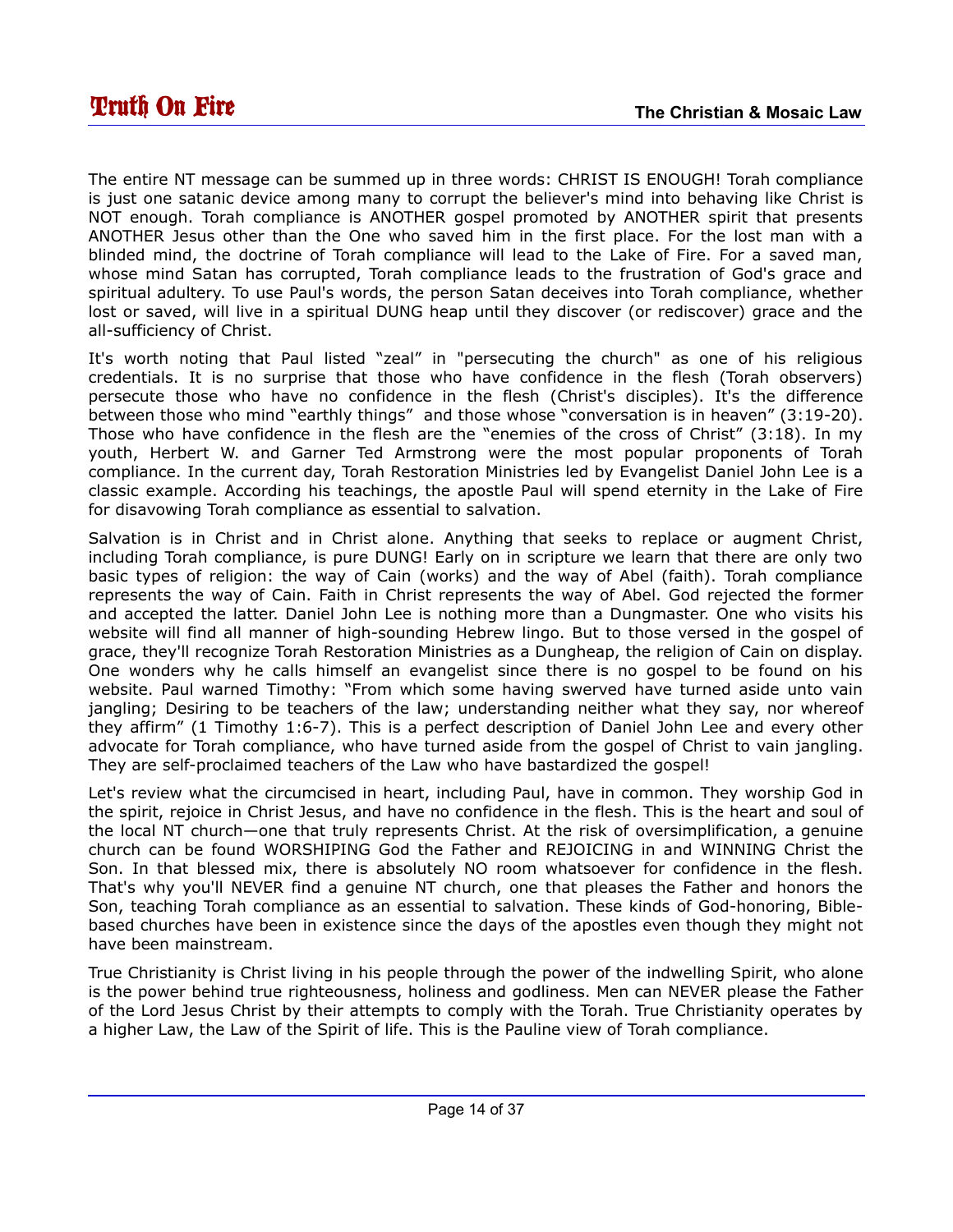# <span id="page-14-0"></span>**The Biblical Covenants**

Have you ever been involved in a covenant? Most all of us have at some point in life. If you're married, you entered into a covenant with your spouse. The words "until death do us part" make that covenant an unconditional one that only death can disannul. If you have ever purchased a home with a standard 30-year mortgage, you entered into a covenant with the lender to make regular payments until you paid off the loan. The mortgage covenant is conditional. In the event you fail to make payments on time, the lender has the right to repossess your home.

The Bible is a book defined by its covenants: Old Testament and New Testament. Within the pages of these testaments, scripture identifies several covenants. Some are conditional, others are unconditional. For the most part, they are not covenants between men and women, borrowers and lenders. They are covenants – sacred agreements – between a holy God and sinful men. The purpose of this document is to provide a high-level summary of these biblical covenants.

#### **Adamic Covenant**

The first of these is the Adamic covenant. The terms of this covenant between the LORD God and the first couple, Adam and Eve, were rather simple. They could "freely eat" of every tree except one. They would "surely die" if they transgressed that one prohibition (Genesis 2:16-17). The Adamic covenant was conditional in nature, contingent upon Adam and Eve walking in compliance with God's directive. The disobedience of Adam brought into play the "surely die" provision of the covenant. Spiritual death was immediate; physical death came 930 years later (5:5).

The Adamic covenant has a prominent place in the NT revelation. In Romans 5:12-14, scripture says: "Wherefore, as by one man sin entered into the world, and death by sin; and so death passed upon all men, for that all have sinned: (For until the law sin was in the world: but sin is not imputed when there is no law. Nevertheless death reigned from Adam to Moses, even over them that had not sinned after the similitude of Adam's transgression, who is the figure of him that was to come." The entire human race was in the loins of Adam when he sinned. Thus the whole human race sinned and died spiritually with Adam.

Paul made reference to the Adamic covenant in 1 Corinthians: "For since by man came death, by man came also the resurrection of the dead. For as in Adam all die, even so in Christ shall all be made alive" (15:21-22). As he concluded his resurrection argument, he added: "And so it is written, The first man Adam was made a living soul; the last Adam was made a quickening spirit: (15:45). Jesus Christ is the last Adam, single-handedly providing the life solution for the spiritual death incurred by the first man Adam and us his co-transgressors.

#### **Noahic Covenant**

The second is the Noahic covenant as recorded in Genesis 9:1-17. The post-flood world would bring a dread of man by the animal world (9:2) and the institutionalization of capital punishment (9:5-6). It included God's promise never again to flood the earth (9:11). As a token (sign) of his intent to honor this covenant, God set his bow in the cloud (9:13). The Noahic covenant was both "everlasting" (9:16) and unconditional. It was not contingent upon any future behavior in Noah, his sons or descendants. It was also universal, meaning that all men, whether saved or lost, would be benefactors of God's unconditional covenant. To this day, the rainbow is a reminder of God's faithfulness in honoring the Noahic covenant.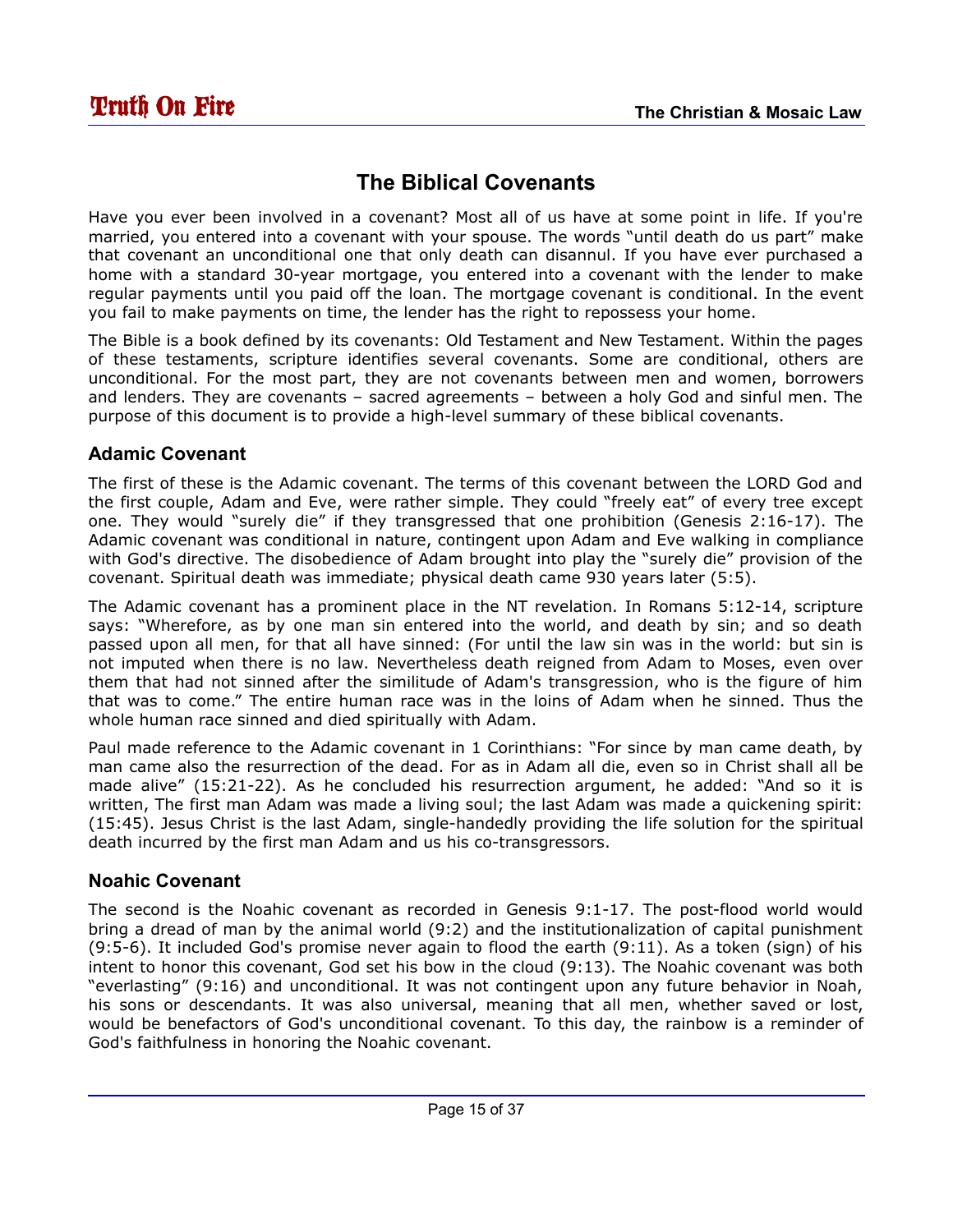#### **Abrahamic Covenant**

The third is the Abrahamic covenant as revealed in Genesis 12:2-3; 15:1-21. God promised to make of Abram a great nation with innumerable seed, including the Messianic seed, which was Christ (see Acts 13:23; Galatians 3:16, 19; Hebrews 2:16). Abraham "believed in the LORD; and he counted it unto him for righteousness" (Genesis 15:6). Abraham is the model for how God EVER saved a sinner – by faith! Paul wrote: "So then they which be of faith are blessed with faithful Abraham" (Galatians 3:9). If there is any OT covenant that directly impacts the NT believer, it's the Abrahamic covenant, because Christ is the seed of Abraham in whom all believers are justified. Paul explained this in detail in Romans 4:1-25 and Galatians 3:1-29. Every OT saint who has ever been justified (Abel, Noah, Samuel, David, Isaiah, etc.) had the righteousness of God imputed to them by faith. The Law of Moses has never saved and will never save anyone!

The Abrahamic covenant was unconditional in nature. It was not contingent upon the future behavior of Abraham or his descendants. Genesis 15:9-10 describes the manner in which Abraham prepared animal sacrifices to seal the covenant. After Abram had laid them out as God prescribed, a "deep sleep" fell on him (15:12). Then this transpired: "And it came to pass, that, when the sun went down, and it was dark, behold a smoking furnace, and a burning lamp that passed between those pieces. In the same day the LORD made a covenant with Abram, saying, Unto thy seed have I given this land, from the river of Egypt unto the great river, the river Euphrates" (15:17-18). The furnace and lamp were clearly God the Father and God the Son. They made an unconditional blood covenant with each other. The benefactors would be (1) Abram, (2) his seed, and (3) every believing sinner from all the nations of the earth who would follow Abram's example of faith. This covenant was made four-hundred thirty years before God gave his Law to Israel. In terms of NT salvation, the Abrahamic covenant is the model, not the Law.

#### **Mosaic Covenant**

The fourth is the Mosaic covenant as revealed in the Torah. The Ten Commandments are enumerated in Exodus 20:1-17, written with "the finger of God" on tablets of stone (31:18). In the books of Leviticus and Deuteronomy, the Lord added many ordinances, tabernacle instructions, priesthood and sacrificial requirements, etc. The Mosaic covenant was conditional in nature. If Israel complied with its statutes, they would experience God's blessing. If they forsook the Law, God would withhold his blessing.

The benefits of Law compliance were largely temporal, not spiritual. We know this from several NT statements. "Therefore by the deeds of the law there shall no flesh be justified in his sight: for by the law is the knowledge of sin" (Romans 3:20). "Knowing that a man is not justified by the works of the law, but by the faith of Jesus Christ, even we have believed in Jesus Christ, that we might be justified by the faith of Christ, and not by the works of the law: for by the works of the law shall no flesh be justified" (Galatians 2:16). And again: "Is the law then against the promises of God? God forbid: for if there had been a law given which could have given life, verily righteousness should have been by the law" (3:21). Law compliance CANNOT justify a sinner. It CANNOT produce a righteousness that God will accept. It CANNOT impart spiritual life to the compliant. But it can bring a better quality of life in temporal terms: "And the law is not of faith: but, The man that doeth them shall live in them" (3:12).

The context of Galatians 3 demands that the "life" the Law cannot give be interpreted as spiritual life and that the "live in them" reference be interpreted as a better quality of life. Otherwise we have Paul contradicting himself in the same context. Paul intertwined life and righteousness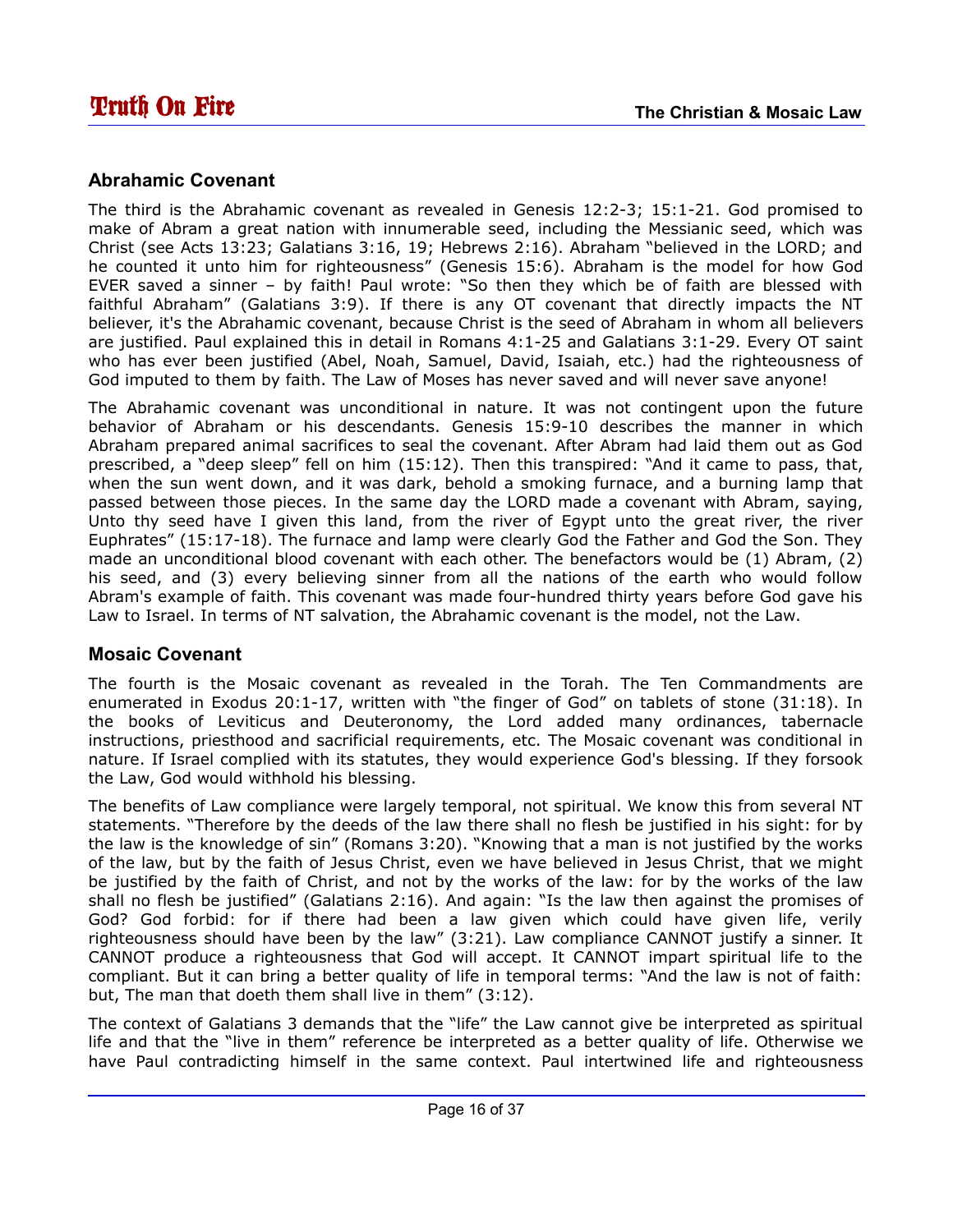(3:21). The source of both is faith in Christ rooted in God's promise to Abraham. The Law CANNOT disannul the Promise: "And this I say, that the covenant, that was confirmed before of God in Christ, the law, which was four hundred and thirty years after, cannot disannul, that it should make the promise of none effect" (3:17).

What then is the purpose of the Mosaic covenant if not to bring righteousness and impart spiritual life? First, it is a schoolmaster: "Wherefore the law was our schoolmaster to bring us unto Christ, that we might be justified by faith. But after that faith is come, we are no longer under a schoolmaster" (3:24-25). Saved men no longer need a schoolmaster. Secondly, it brings an awareness of sin: "Therefore by the deeds of the law there shall no flesh be justified in his sight: for by the law is the knowledge of sin" (Romans 3:20). Thirdly, it makes sin exceeding sinful: "Was then that which is good made death unto me? God forbid. But sin, that it might appear sin, working death in me by that which is good; that sin by the commandment might become exceeding sinful" (7:13). Paul summed it up this way: "Wherefore then serveth the law? It was ADDED because of transgressions, TILL the seed [Jesus of Nazareth] should come to whom the promise was made" (Galatians 3:19). The words "added...till" are the equivalent of a time stamp. The Law was an ad hoc provision, designed by God to lead sinners to Christ, the promised seed of the Abrahamic covenant. Believers who have come under law to Christ are no longer under Mosaic Law in any way, shape or form.

The Law is holy, just and good (7:12). It's purpose is not nullified by the law of faith, but established: "Do we then make void the law through faith? God forbid: yea, we establish the law" (3:21). When the Mosaic covenant accomplishes its established purpose in a lost man's life, causing him to embrace the promise of life and righteousness by faith in Christ, its work is done in that man's life. Paul painted this contrast: "Who also hath made us able ministers of the new testament; not of the letter, but of the spirit: for the letter killeth, but the spirit giveth life. But if the ministration of death, written and engraven in stones, was glorious, so that the children of Israel could not stedfastly behold the face of Moses for the glory of his countenance; which glory was to be done away: How shall not the ministration of the spirit be rather glorious?" (2 Corinthians 3:6-8).

Paul describes the Mosaic covenant as the letter that killeth, the ministration of death and as fading in glory. Contrariwise, Paul describes the new testament as a life-giving spirit, the ministration of the spirit and more glorious than the old. The words of Jesus are eminently applicable: "No man putteth a piece of new cloth unto an old garment, for that which is put in to fill it up taketh from the garment, and the rent is made worse. Neither do men put new wine into old bottles: else the bottles break, and the wine runneth out, and the bottles perish: but they put new wine into new bottles, and both are preserved" (Matthew 9:16-17). There is no mixing possible of the new testament in the blood of Christ and the old testament written in tables of stone, between the Spirit of life in Christ Jesus and the ministration of death. There is zero compatibility between them. The old and new testaments are mutually exclusive although God intended the old to point sinners to the new.

Paul taught that the believer in Christ is "dead to the law." But that didn't mean the Law had failed in its divine purpose: "For I through the law am dead to the law, that I might live unto God" (Galatians 2:19). Those two prepositional phrases modifying 'dead'–THROUGH the Law and TO the Law–encapsulate in six little words the whole relationship between the Law and the NT believer. He continued with: "I am crucified with Christ: nevertheless I live; yet not I, but Christ liveth in me: and the life which I now live in the flesh I live by the faith of the Son of God, who loved me,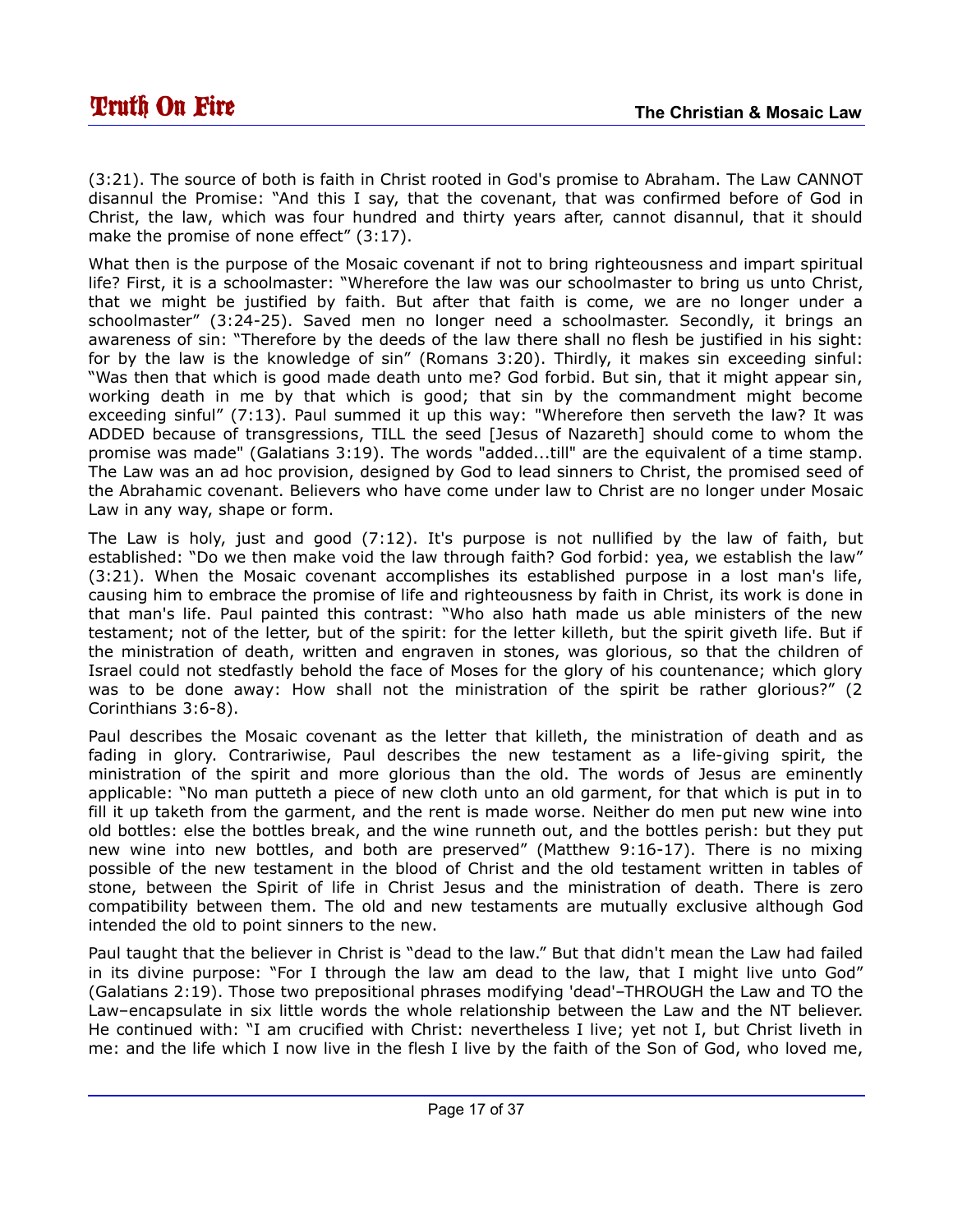and gave himself for me. I do not frustrate the grace of God: for if righteousness come by the law, then Christ is dead in vain" (2:20-21). The believer who has died with and lives in Christ is beyond the reach of the Mosaic covenant. "Wherefore, my brethren, ye also are become DEAD TO THE LAW by the body of Christ; that ye should be married to another, even to him who is raised from the dead, that we should bring forth fruit unto God" (Romans 7:4). Any believer that gets married to Christ by faith and subsequently mixes his faith in Christ Jesus with the Mosaic covenant is guilty of spiritual adultery.

#### **Davidic Covenant**

The fifth is the Davidic covenant. Isaiah stated it as follows: "For unto us a child is born, unto us a son is given: and the government shall be upon his shoulder: and his name shall be called Wonderful, Counsellor, The mighty God, The everlasting Father, The Prince of Peace. Of the increase of his government and peace there shall be no end, upon the throne of David, and upon his kingdom, to order it, and to establish it with judgment and with justice from henceforth even for ever. The zeal of the LORD of hosts will perform this" (Isaiah 9:6-7). The covenant is both unconditional and earthly in its scope. Jesus will one day reign as King from Jerusalem. Christ inherited the throne of David legally at birth and ultimately by his triumphant resurrection from the dead. The relevance for the NT believer is that we will one day rule and reign with him. O what grace to think the King of heaven and earth would share his authority with his servants!

#### **The New Covenant in Christ's Blood**

Our sixth covenant is the New Testament. During the Last Supper, Jesus said: "This cup is [represents] the new testament in my blood, which is shed for you" (Luke 22:20). Paul reiterated this truth: "After the same manner also he took the cup, when he had supped, saying, This cup is the new testament in my blood: this do ye, as oft as ye drink it, in remembrance of me" (1 Corinthians 11:25). The blood of Christ secured his role as Mediator: "And for this cause he is the mediator of the new testament, that by means of death, for the redemption of the transgressions that were under the first testament, they which are called might receive the promise of eternal inheritance" (Hebrews 9:15). In addition: "For there is one God, and one mediator between God and men, the man Christ Jesus" (1 Timothy2:5). In Galatians 3:20, we find this profound gospel truth: "Now a mediator is not a mediator of one, but God is one." In other words, the incarnation produced the God-Man, combining into one person a function that usually required two. Moses (party  $#2$ ) was a mediator between Yahweh (party  $#1$ ) and Israel (party  $#3$ ). Jesus the God-Man became the mediator of the new testament by virtue of his own blood, uniting the roles of Yahweh and Moses in himself. When a sinful man (party  $#2$ ) comes to Christ (party  $#1$ ), he finds both God and Mediator in one person. Christ is all a sinner needs!

How important is the blood of Christ? Jesus purchased the church of God with his blood (Acts 20:28). The blood was a propitiation Godward for our sins (Romans 3:25). God justifies believing sinners by the blood (5:9). We have redemption and forgiveness through Jesus' blood (Ephesians 1:7; Colossians 1:14). His blood made peace and reconciliation possible (Colossians 1:20). The blood of Jesus has the power to purge the conscience from dead works to serve the living God (Hebrews 9:14). The blood of Jesus affords the believer boldness to enter into the holiest (10:19). The blood cleanses believers from all sin as they walk in the light (1 John 1:7). The blood of Jesus will be an eternal theme of praise for the redeemed in heaven (Revelation 5:9). Hebrews 9:12 sums it up: "Neither by the blood of goats and calves, but by his own blood he entered in once into the holy place, having obtained eternal redemption for us." The ONLY Old Testament covenant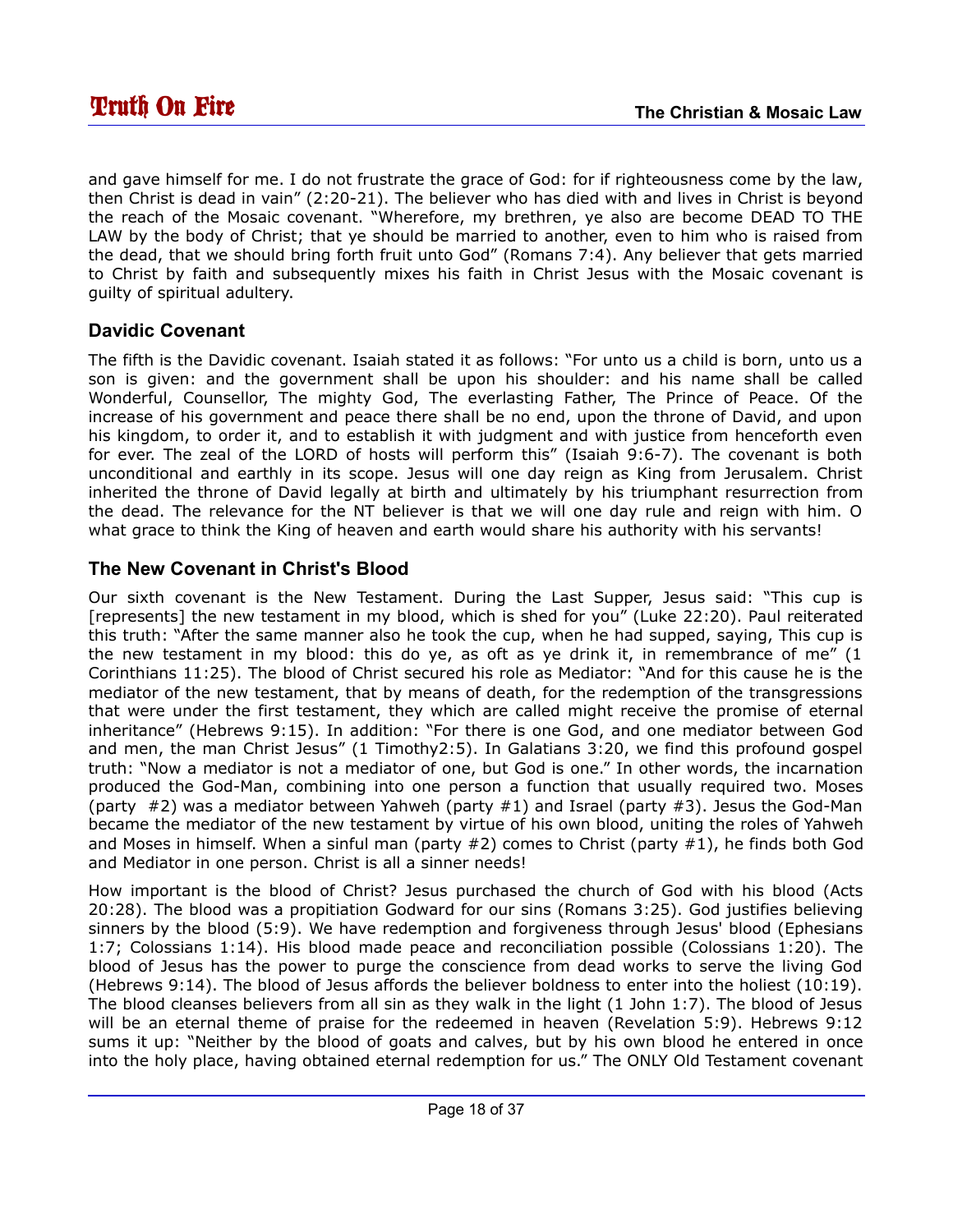that has any working relationship to the New Testament in the blood of Christ is the Abrahamic covenant inasmuch as Christ is the promised Seed.

There are some who think the Law (Mosaic covenant) is still applicable to the NT believer. There are several problems with this doctrine. First, one CANNOT be 'under Law' and 'under Grace' at the same time (Romans 6:14). They are mutually exclusive. Calling it 'covenant + grace' rather than 'law + grace' is an intellectually-dishonest distinction. Secondly, it requires putting new wine in old wine skins; theological disaster! Thirdly, it's a fatal exercise that mixes the ministration of life with the ministration of death. Fourthly, it deludes the practitioners into believing they can compartmentalize the Law. If ANY part of the Mosaic covenant is applicable, then ALL parts are applicable. One CANNOT chose which parts of the Mosaic covenant he wants to embrace. If one thinks the Ten Commandments are still applicable as a means of winning the favor of Yahweh, he should be prepared to arrange for a Levitical priesthood and animal sacrifices. Paul said: "For I testify again to every man that is circumcised, that he is a debtor to do the WHOLE law" (Galatians 5:3). In doing so, he must remember that all his efforts to comply with the Decalogue will NOT result in spiritual life or righteousness. Fifthly, the idea that observance of the Law is able to generate a single spiritual benefit Godward defies a 3,500-year track record of abject failure. Sixth, it fails to take into account the new testament dynamic whereby the indwelling Spirit writes the Law of God in fleshy tables of the heart and transforms believers into living epistles of Christ (2 Corinthians 3:3). Lastly, and perhaps most importantly, it counts the blood of Jesus, the believer's path into the holiest, as inadequate and Christ himself as insufficient.

#### **Dealing with a False Accusation**

The next logical topic of discussion is the false charge Satan and his cohorts have leveled against the proponents of NT grace for the last two thousand years. The LIE goes like this. One who believes he or she is no longer 'under Law', but 'under Grace', is lawless by default. This LIE is called antinomianism; that is, one who is 'against' Mosaic Law lives without law. Nothing could be further from the truth. The proponents of grace live under a higher law. Paul identified it as "the LAW of the Spirit of life in Christ Jesus" that makes the born-again believer "FREE from the law of sin and death" (Romans 8:2). Paul continues: "For what the law could not do, in that it was weak through the flesh, God sending his own Son in the likeness of sinful flesh, and for sin, condemned sin in the flesh: That the righteousness of the law might be fulfilled in us, who walk not after the flesh, but after the Spirit" (8:3-4). What the Law CANNOT do is provide freedom from sin! Why? Because the flesh is weak, unable to comply in total with the Law's demands. God's design for the NT believer is fulfillment of the Law IN US by the power of the indwelling Spirit. The Law of the Spirit of life supersedes the Mosaic Law. I heard a little rhyme years ago that goes like this: '"Do this and live that Law commands, but gives me neither feet nor hands. A better word the Gospel brings, it bids me fly and gives me wings!"

The believer in Jesus Christ LOVES God's Law because it is a reflection of his holy character. Grace does NOT give him a license to sin, that grace may abound. He desires to please his heavenly Father by obedience. The born-again believer who operates in Spirit power will find himself complying with the Law of God PLUS bearing the fruit of the Spirit–love, joy, peace, longsuffering, gentleness, goodness, faith, meekness and temperance–against which there is no Law (Galatians 5:22-23). This is why Paul admonished the Galatians against turning back to the "weak and beggarly [powerless] elements" of the Mosaic Law, which engenders to bondage (4:9). The Law is holy, just and good, but has no power at all to produce fulfillment of the Law. The Law of the Spirit of life in Christ Jesus, the Law that supersedes the Mosaic, is God's solution for producing IN US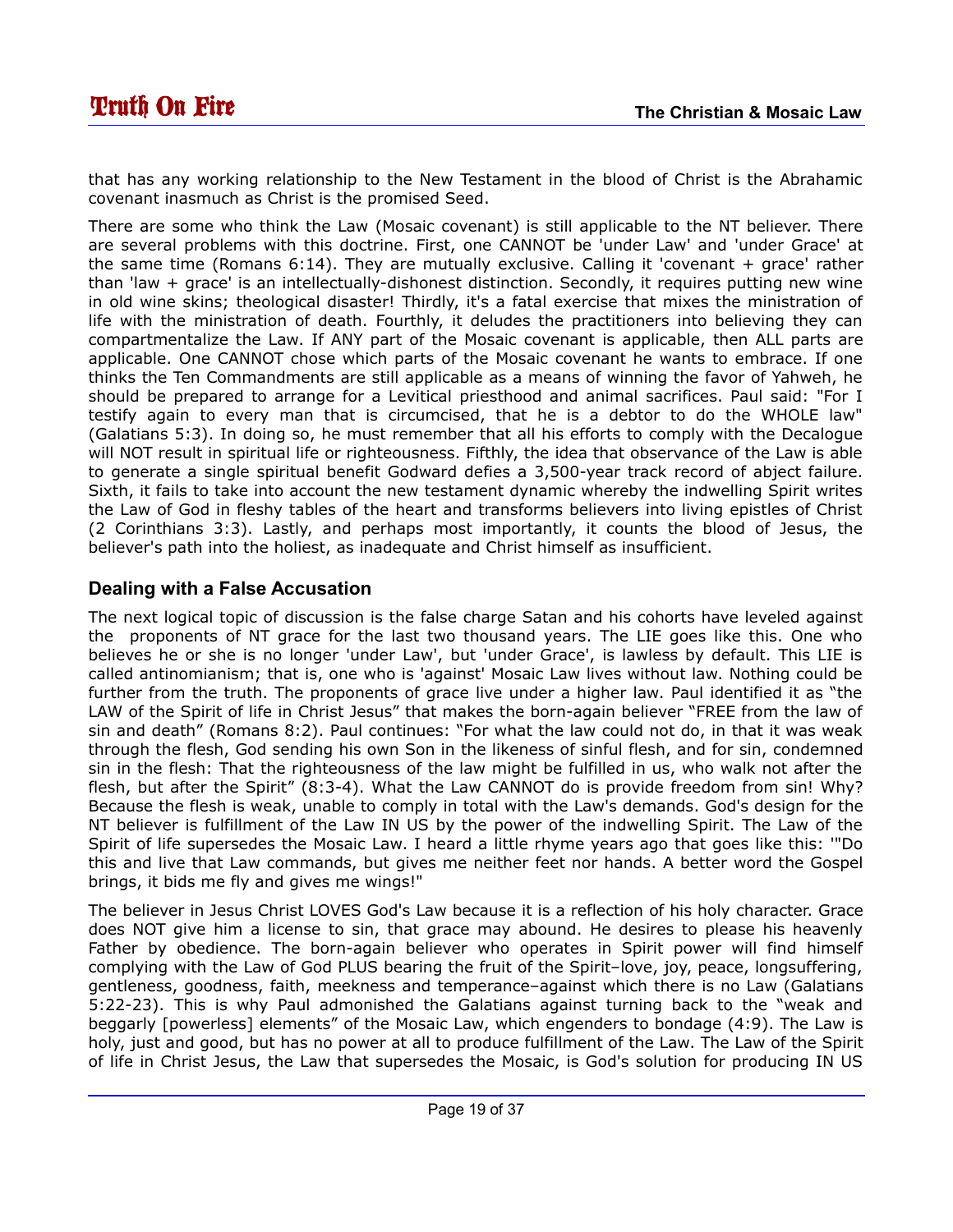the righteousness of God's Law. The man who has experienced the saving grace of God has no problem understanding the doctrine of grace. It is the unregenerate crowd who never seems to 'get it' because they've never experienced it.

#### **The Issue of Guilt**

Now a final word regarding guilt. If and when a man takes upon himself Torah compliance as a means of winning God's favor, he is obligated to live in sinless perfection. No man since God gave the Law through Moses, including Moses himself, has ever accomplished that feat. Being 'Under the Law' carries with it serious consequences. Paul wrote: "Now we know that what things soever the law saith, it saith to them who are under the law: that every mouth may be stopped, and all the world may become GUILTY before God" (Romans 3:19). James adds: "For whosoever shall keep the whole law, and yet offend in one point, he is GUILTY of all (James 2:10). The glory of grace through faith in Christ is that Jesus, who DID live a sinlessly perfect life, bore our guilt on the Cross. He offers the guilty sinner who believes in him the forgiveness of sins, imputation of Christ's righteousness and eternal life! God reckons the believer as having done the whole law inasmuch as he is clothed in Christ's righteousness and accepted in the Beloved. This is the glory of the gospel. It is impossible to be 'under Grace' and 'under Law' at the same time. Moreover, a life of sinless Torah compliance, even if possible, CANNOT get a man to heaven. He would still lack God's righteousness and eternal life, which are ONLY obtainable through faith in Christ Jesus, the promised Seed of the Abrahamic covenant.

#### **Conclusion**

A document of this length cannot possibly deal with all aspects of covenant. But it is my prayer that it has been sufficiently informative to provide a healthy perspective on God's dealings with men. As we have seen, there are many covenants with unique applicability. Some are conditional, like the Adamic and Mosaic covenants. Others are unconditional-eternal—the Noahic, Abrahamic and Davidic. The New Covenant in the blood of Christ is also unconditional and eternal. The one condition upon which it rests is faith in the Lord Jesus Christ, who is able to save to the uttermost those who come unto God by him (Hebrews 7:25). Once a man is in Christ and Christ is in the man, the new covenant in his blood is irrevocable!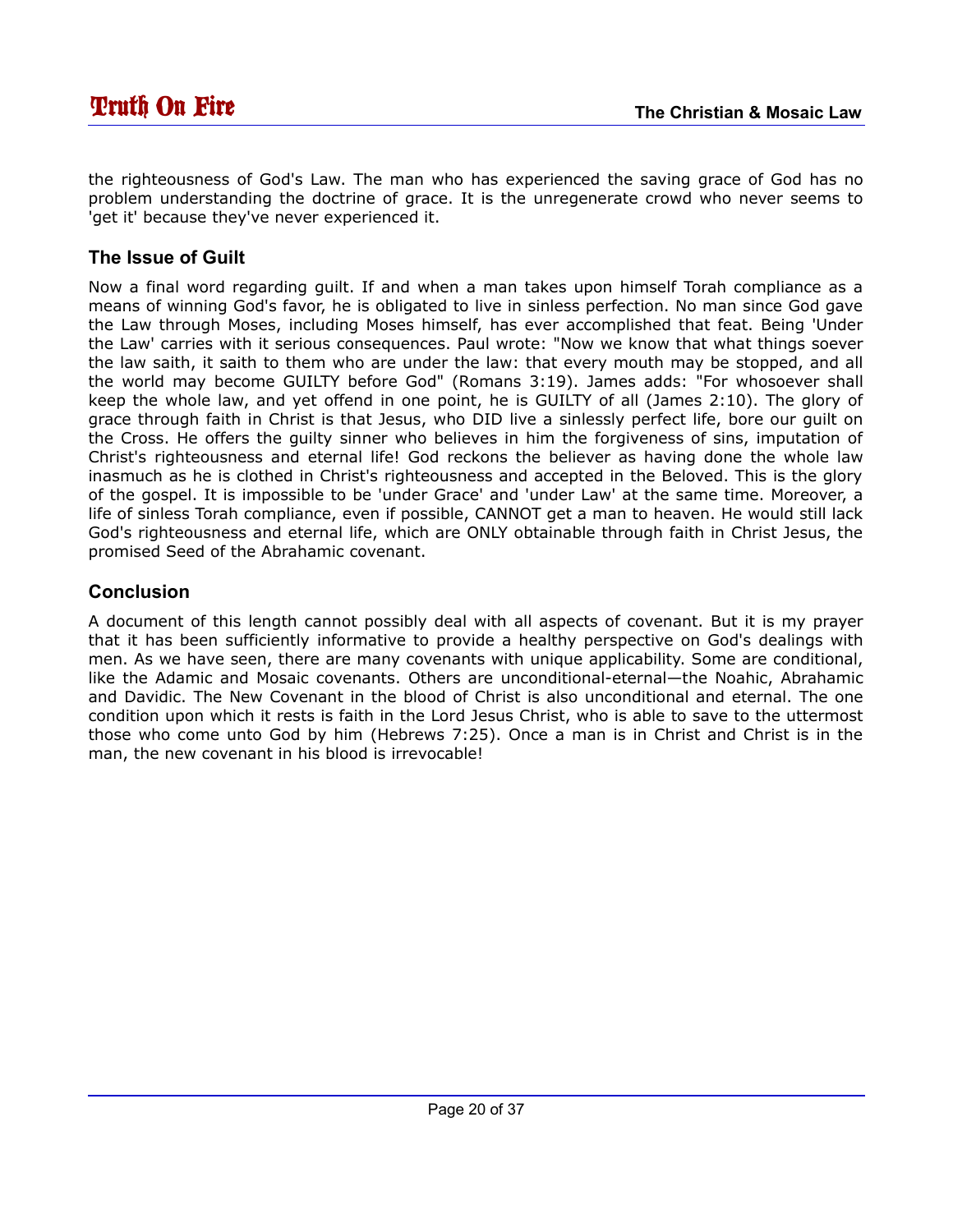# <span id="page-20-0"></span>**Subjection to Ordinances**

Have you ever found yourself in violation of or in conflict with a city ordinance? An ordinance is any law, regulation or directive put in place by a municipality for compliance by both government officials and citizens. An ordinance can cover anything from using parking meters to wearing seat belts to hiring practices for city contracts to posted speed limits. Ordinances are enacted for the public welfare. Those who live in compliance with local ordinances are considered good citizens.

Ordinances were and are part of God's kingdom with both Israel and the Church. In the Old Testament, the word "ordinance" is the Hebrew choq, meaning "statute, limit, something prescribed." In the KJV, it is variously translated, the most common being "statute" (87x). Its first usage is Exodus 18:20: "And thou shalt teach them ordinances and laws, and shalt shew them the way wherein they must walk, and the work that they must do." These were the words of Moses' father-in-law Jethro, the priest of Midian, which he spoke to Moses regarding his leadership of Israel.

The Mosaic Law is an amalgam of ordinances, consisting of the Ten Commandments, the Passover and prescribed sacrifices, Sabbath days, feast days, festivals et al. The Lord directed Israel, custodians of that Law, as follows: "Ye shall do my judgments, and keep mine ordinances, to walk therein: I am the LORD your God" (Leviticus 18:4). These ordinances applied as well to divine service rendered in the Tabernacle (Hebrews 9:1). They were also "carnal" ordinances (Hebrews 9:10), which means they were fleshly, earthly, natural as opposed to supernatural.

It was the Lord's sovereign prerogative as Israel's Redeemer to demand compliance to his ordinances. When Israel was in compliance, they experienced God's blessing and protection. When they deviated from and forsook the ordinances, God brought his chastening hand. Every OT prophet brought stern and often cataclysmic messages for a non-compliant Israel. God's last prophet delivered these words: "Even from the days of your fathers ye have gone away from mine ordinances, and have not kept them. Return unto me, and I will return unto you, saith the Lord of hosts" (Malachi 3:7).

No matter how bad things got on a national level, there was always a fellowship of the compliant. Four hundred years after Malachi concluded OT prophecy, Luke said this about Zacharias and Elizabeth, the parents of John the Baptist: "They were both righteous before God, walking in all the commandments and ordinances of the Lord blameless" (Luke 1:6). Elizabeth was the cousin of Mary, who would bear Jesus the Christ. It's safe to say that Mary and Joseph were in that compliant fellowship as well. It's not within the scope of this article to discuss parenthood. But suffice it to say that parents who desire for their children to walk in God's paths must first walk aright themselves. Zacharias, Elizabeth, Mary and Joseph were justified by faith as was Abraham. God imputed righteousness to them in response to faith. Compliance to God's ordinances was an outgrowth of that faith.

This distinction is critical because the Mosaic Law could bestow neither forgiveness nor life (Galatians 3:21). Even if we assume that the natural man could one day achieve perfect compliance to the Law, he would still be spiritually dead and in need of forgiveness for sins past. The Law was our schoolmaster, to bring us to Christ (Galatians 3:24-25). Its divine design is to expose our spiritual destitution, prompt us to look outside ourselves, come to Jesus Christ by faith with empty hands and trust the Lord to save us. This is the lawful use of the Law (1 Timothy 1:8). The Law is holy, just and good (Romans 7:12).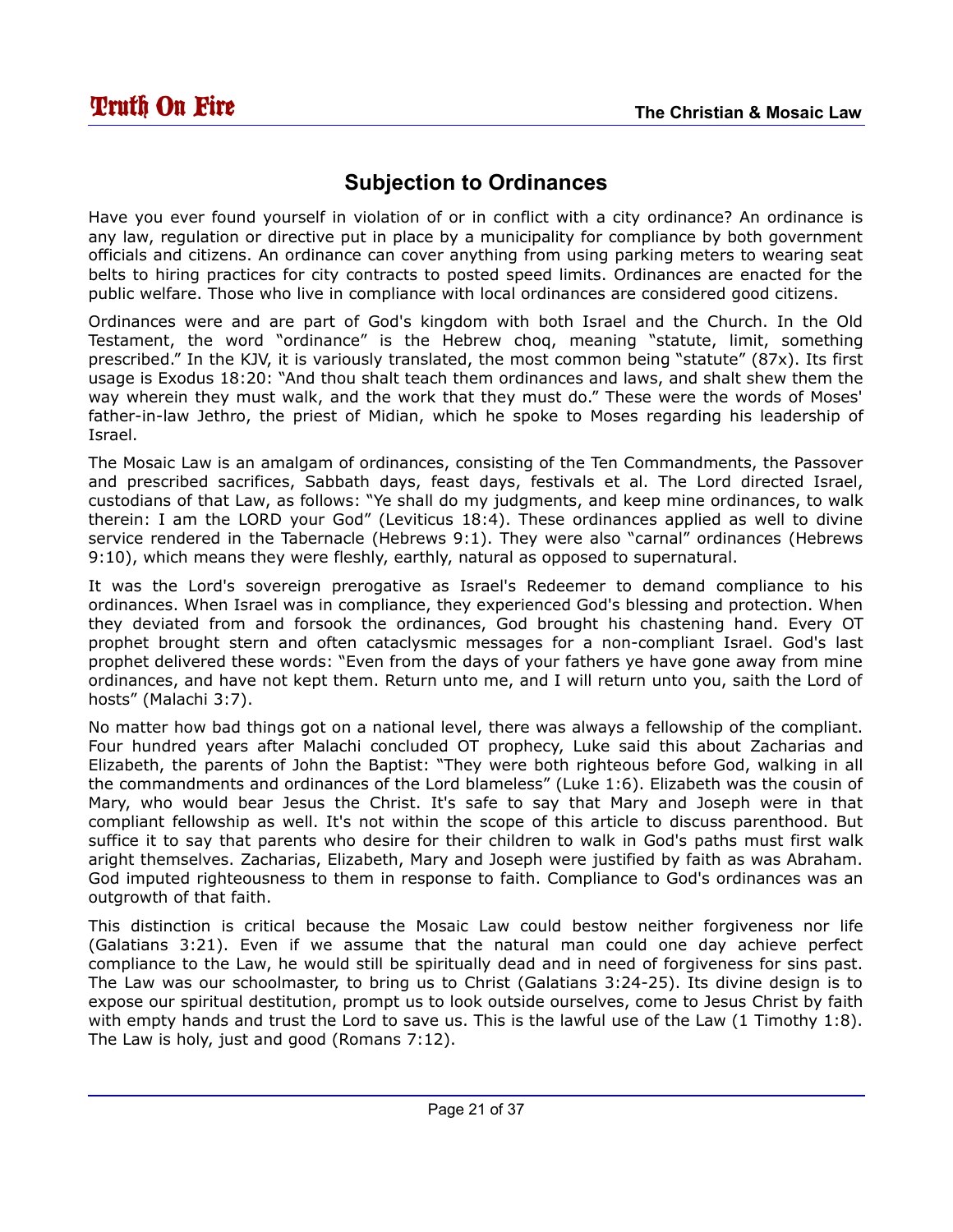Jesus came into this world to fulfill the Law. He lived a life of perfect righteousness and compliance to every ordinance. As the God-Man, he went to the Cross as the perfect satisfaction (propitiation) for our sins. In Ephesians 2:15, the apostle Paul wrote: "Having abolished in his flesh the enmity, even the law of commandments contained in ordinances, for to make in himself of twain one new man, so making peace." The word "ordinances" is the Greek dogma (Eng. 'dogma', a degree, doctrine, judgment). The 'dogma' of the Law was abolished by Jesus in the process of bringing Jew and Gentile into one body. The verb "having abolished" is an aorist active participle of katargeo, meaning "to render useless, to cause a person or thing to have no further efficacy, abolish"). Literal translation: "One having rendered the Law useless."

The theme of the epistle to the Colossians is the total sufficiency of Christ for the believer. As Paul traveled throughout Asia Minor, he constantly encountered Judaizers, some of whom followed him from city to city, who sought to ill-affect the minds of believers regarding salvation. Their contention was that the Law was still binding, that faith in Jesus was not enough for a righteous standing before God. While Paul encountered these loyalists to Moses in nearly every place, he took the occasion of writing to the Colossians to address the problem directly with inspired text.

In Colossians 2:16, we find some clues about what the Judaizers thought were essential ordinances that believers at Colosse were NOT observing (ordinances concerning food, drink, holy days, new moons and sabbaths). An alarming trend in Christendom today is a renewed compliance to Torah ordinances by some as an expression of righteousness. It's Colosse all over again. God nailed every OT ordinance to the Cross of Jesus Christ, including sabbaths (2:14). The trio of verbs is instructive. "Took it out of the way" is a perfect tense, indicating permanent results. It's modified by two past participles: "Having blotted out (erased) the handwriting of ordinances" and (2) "having nailed it to his cross." Notice the "it" is singular. The "it" represents the totality of Mosaic Law as one unit. Paul said all the ordinances as outlined in the Torah are a "shadow" or mere shade (2:17). Spiritual nourishment and increase come as a result of "holding the Head" (2:19), NOT the shadow. There is neither spiritual substance nor sustenance to be found in Torah shadows. Paul NEVER intended a co-mingling of Christ and shadows.

In Colossians 2:20, Paul asks a rhetorical question: "Why are you subject to ordinances when you died with Christ and to everything God nailed to his Cross?" This is the relevant question for every person who tries to make Torah compliance ancillary to Christ. The believer is "complete" in Christ (2:10), his head. This was Paul's whole purpose in writing this epistle. Interpreting the judgment of 2:16 as proof that the Colossian believers were being criticized for observing shadows is a total misread of the verse in its context. The Colossians, in accordance with Paul's teaching, left the shadow (Torah) on the Cross, where God nailed it. Judaizers criticized them for it. Why then resurrect what God erased in Christ, and call it righteousness? Being subject to Christ and subject to ordinances (shadows) at the same time is spiritual duplicity and a departure from apostolic doctrine. What is a Torah follower expecting to get from a shadow that he cannot get from Christ?

Another verse needs clarification. In 1 Corinthians 11:2, Paul wrote: "Now I praise you, brethren, that ye remember me in all things, and keep the ordinances, as I delivered them to you." "Ordinances" here is the Greek paradosis (a giving over, tradition handed over from one person to another, either orally or in writing). What were these ordinances delivered by Paul? In comparing scripture with scripture, we can conclude with certainty that NONE of them pertained to the Torah. They probably included water baptism by immersion, the Lord's Supper (11:23-31), use of spiritual gifts (12:1-31) and the gathering of offerings on the first day of the week, the post-Pentecostal standard for Church worship (16:1-2).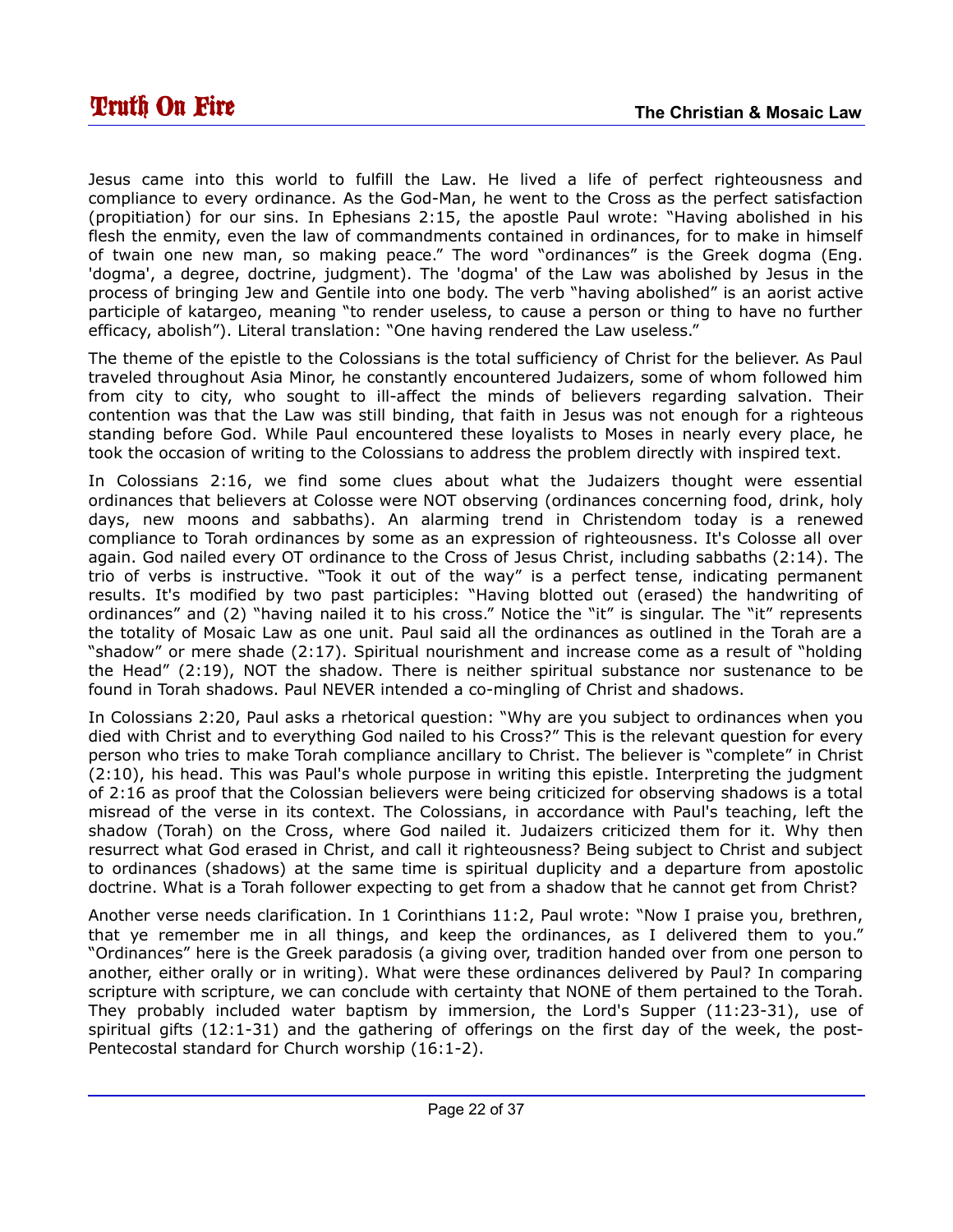A false doctrine floating around these days is Replacement Theology, which teaches that the Church inherited from Israel all its privileges because of its rejection of Christ. This may or may not be a factor in worship driven by the Torah. That doctrine is false on its face. God has two distinct programs: Israel and the Church. When the Church Age ends with Christ catching away his Church, his program with Israel will resume (Daniel's Seventieth Week). One of God's major purposes for the Great Tribulation will be to draw Israel to himself in advance of his kingdom on earth. Failure to make this distinction between Israel and the Church opens the door to all manner of biblical error.

Consider Hebrews 10:19, which reads: "Having therefore, brethren, boldness to enter into the holiest by the blood of Jesus." Entrance into the holiest, the very presence of God once reserved for the high priest alone behind the veil of the tabernacle/temple, is now the reality for every believer by the blood of Jesus Christ. This is the highest and holiest privilege for a believer, and ONLY the blood of Jesus makes this access possible. It's what the Cross of Christ was all about. Question: Does reaching back into the Torah and augmenting the Christian experience with OT sabbaths and holy days (shadows) improve or better facilitate entry into the holiest? Absolutely not! What then does a believer think he or she gains by adherence to OT ordinances? When a believer adopts the shadows that God nailed to the Cross of Christ as part of their Christian experience, he or she is like the owner of a Rolls Royce with gold-plated bumpers purchasing a \$1.00 bumper sticker, affixing it to gold plating and thinking the bumper sticker has improved the value of their Rolls Royce. It's an insult to the blood of Christ.

Finally, the scripture proclaims: "For Christ is the end of the law for righteousness to every one that believeth" (Romans 10:4). The word "end" is telos ("termination, the limit at which a thing ceases to be, that by which a thing is finished"). As far as scripture is concerned, at the moment God clothes a believer with the righteousness of Christ, the law ceases to have ANY relevance whatsoever other than for instructive purposes. For a believer to add Torah-based practices (sabbaths, feasts, et al) to his or her life as a way of 'fulfilling righteousness' is in fact a practical denial of Christ's sufficiency.

For the believer who thinks he or she is really on to something with compliance to Torah ordinances, including worship on the Sabbath, they MUST be prepared to answer the following questions: (1) Why are you subjecting yourself to the ordinances that God nailed to the Cross? (2) What do you as a believer expect to get from a shadow that you cannot get from the blood and righteousness of Christ? (3) What part of "end" don't you understand?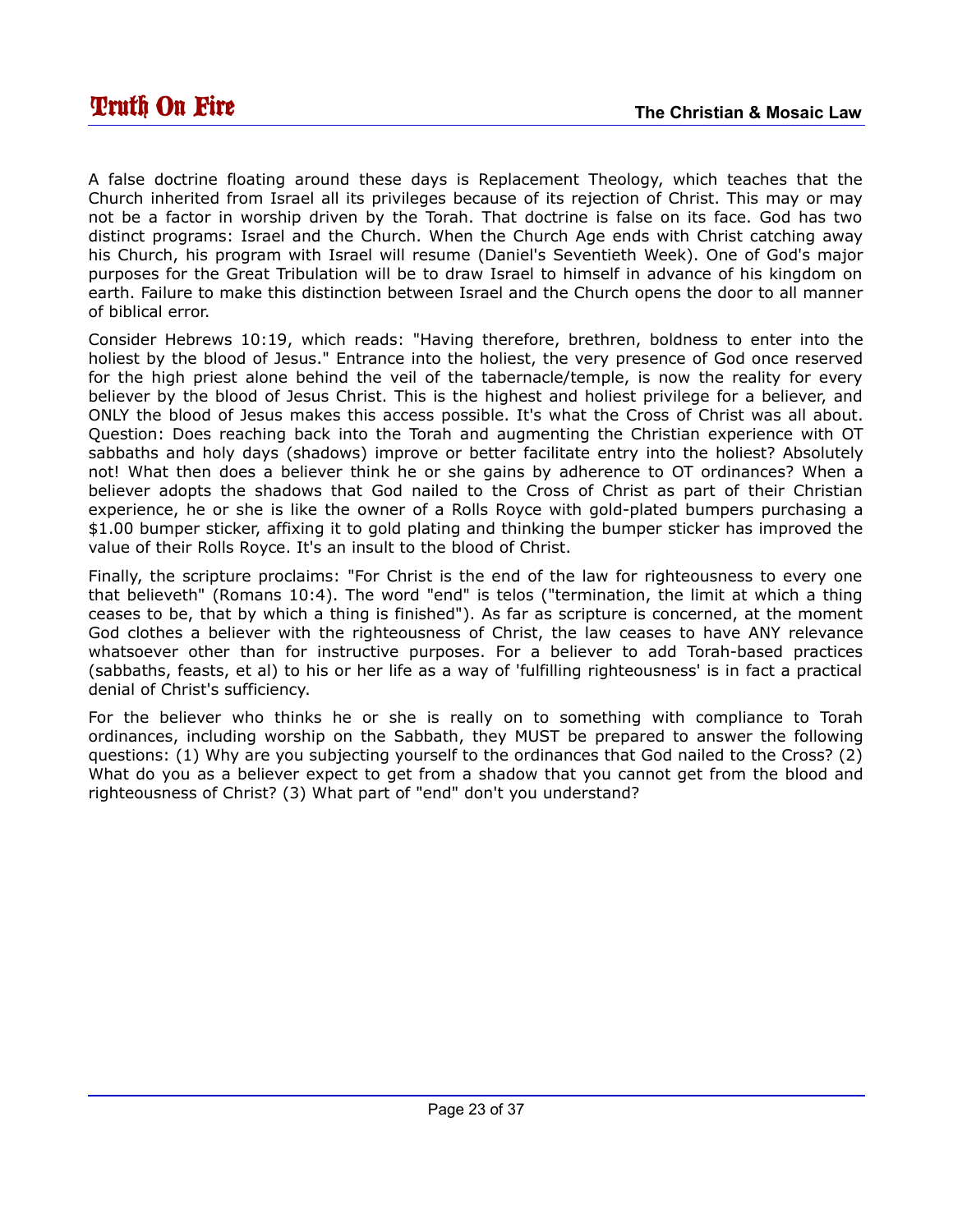## <span id="page-23-0"></span>**An Apostolic Conference Call**

The conference call is a staple of American business. It serves as a means whereby different company entities, often separated by hundreds or thousands of miles, stay on the same page in terms of company policies and projects. It's where the right hand stays up to speed on what the left hand is doing. Without the same-page communication that the conference call provides, businesses would be preoccupied with fixing mistakes rather than selling products and services.

The apostles did not have the conference call technology we have today. Yet there were occasions when a meeting of minds was required to get them on the 'same page' and maintain gospel integrity. Such an occasion is recorded in Acts 15, a record of the Jerusalem Council. It took place circa 50-51 A.D. and closely approximates Paul's authorship of Galatians. Some scholars believe Galatians was the first NT book written. If one compares the text of Acts 15 with Galatians 2, an argument could be made that (1) Galatians was written shortly after the Jerusalem Council, and (2) the Jerusalem Council precipitated the writing of Galatians to codify, in a manner of speaking, what the Council had concluded. In the first twenty years of Church history, Jerusalem had become the Jewish center of Christianity while Antioch of Syria had become the same for Gentiles. The Jerusalem Council was crucial for getting both Jewish and Gentile believers on the 'same gospel page' as the Kingdom of God expanded.

Chapter 15 begins: "And certain men which came down from Judaea taught the brethren, and said, 'Except ye be circumcised after the manner of Moses, ye cannot be saved'" (15:1). Why was this even an issue? These men were operating in a gospel vacuum. God introduced circumcision with Abraham, not Moses. The practice was carried over into the Mosaic Law several hundred years after. Abraham was a saved man, having been justified (made righteous) by faith before he was circumcised (Genesis 15:6; Romans 4:10-12). God introduced circumcision as a 'sign' or 'seal' of the faith Abraham had while being uncircumcised. God's order of salvation with Abraham was justification first, then circumcision as a 'sign' of saving faith. This was a matter of biblical record that every Jew should have understood. But they were blinded by tradition. These disciples of Moses took a position that was biblically untenable. The rite of male circumcision never guaranteed the salvation of a single recipient. If it did, how could Jewish females ever be saved?

The Holy Ghost had separated Paul and Barnabas in the church at Antioch of Syria to embark upon the first missionary journey. This took place circa of 44 A.D. (Spring). After a time of prayer, fasting and laying on of hands, the church sent them on their way (Acts 13:1-3). Chapters 13-14 record the cities they visited, their preaching activities and some key journey events, including the stoning of Paul in Lystra (Acts 14:19). Historians set the time of their return to Antioch circa 46 A.D. (Fall), making the duration of the first missionary journey about 2-2½ years. Scripture adds: "And when they were come, and had gathered the church together, they rehearsed all that God had done with them, and how he had opened the door of faith unto the Gentiles. And there they abode long time with the disciples" (14:27-28). The "long time" they spent with the church at Antioch would be 2-3 years.

It is important for us to establish this historical perspective. It tells us the gospel of grace, as preached by Paul, was thoroughly embedded in and understood by the church at Antioch as well as every church he and Barnabas planted. It is no wonder Paul and Barnabas had "no small dissension and disputation" with these men (15:2), because "the truth of the gospel" was at stake (Galatians 2:5; 2:14; Colossians 1:5), a truth for which they had hazarded their lives! Defending the gospel of grace can be and often is a life and death proposition!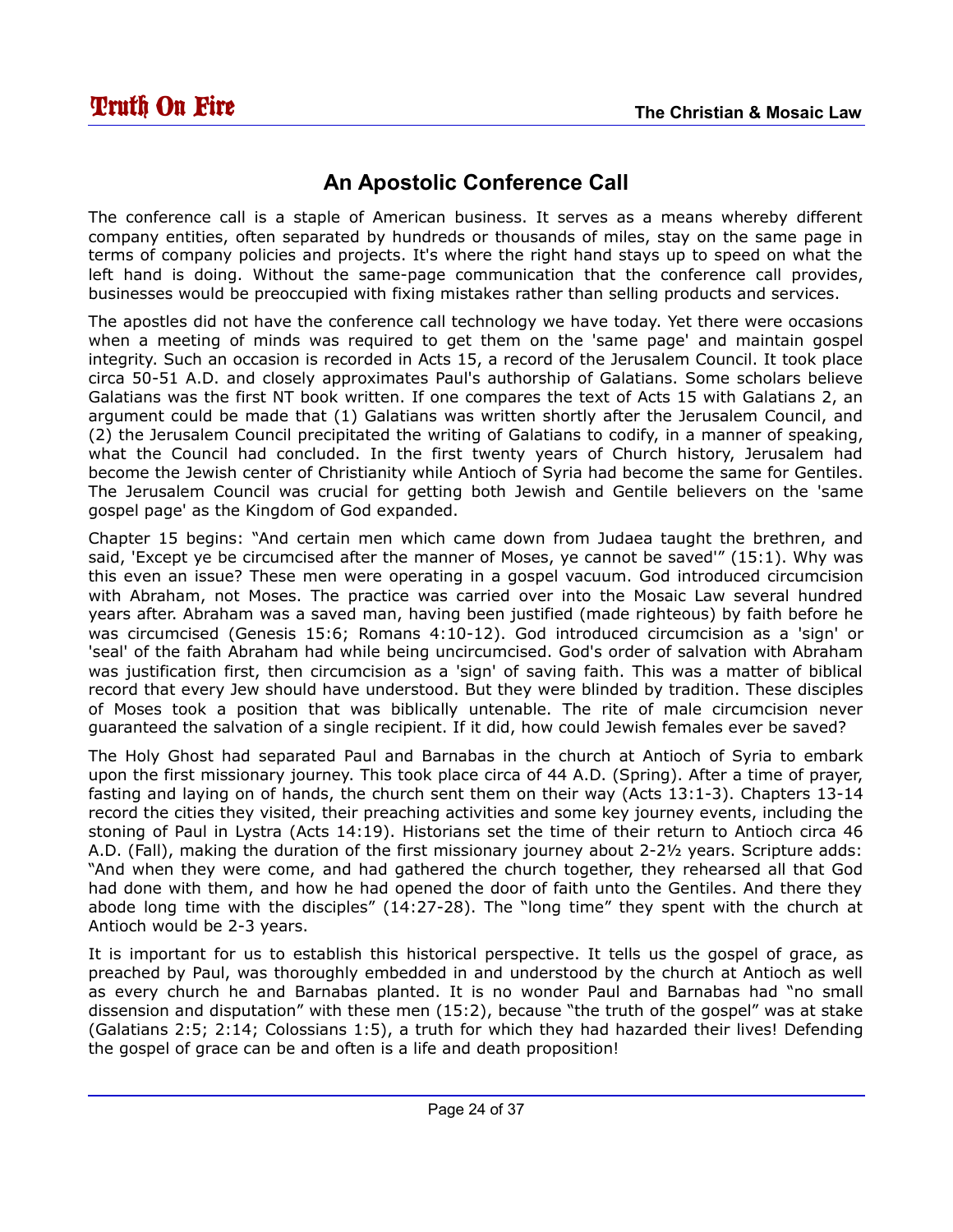The church at Antioch, which sent Paul and Barnabas on the first missionary journey, was now minded to send them and "certain other of them" (15:2) to Jerusalem for the purpose of resolving this question. One of those others was Titus, an uncircumcised Gentile (Galatians 2:3), who was likely brought along to make a point about the gospel, a living illustration of it. The church at Antioch funded their 300-mile trip to Jerusalem. Based upon a calculation of 24-30 miles as a day's journey, it would have taken about 10-12 days to make the journey plus the time spent with churches in Phenice and Samaria to declare the conversion of the Gentiles—a cause for "great joy" (15:3). After 2-3 weeks of travel southward, they arrived in Jerusalem where the apostles and elders received them (15:4). It was time for the conference call to begin.

It didn't take long for the "question" of mandatory circumcision to take center stage. Certain of the sect of the Pharisees made their position known: " That it was needful to circumcise them, and to command them to keep the law of Moses" (15:5). Our text says these Pharisees had "believed." But in comparing the reference to "false brethren" in Galatians 2:4, we must ask whether these Pharisees were born again believers or just nominal believers with no real comprehension of grace. In any case, it's clear the early church had its challenges with the transition from Law to Grace and comprehending the relationship, if any, between Mosaic Law and the Church. The primary purpose of this conference call was to define that relationship, once and for all. For a house divided against itself would not be able to stand!

The apostles and elders came together to consider the matter (15:6). There was the same "disputing" in Jerusalem as took place in Antioch. The word "disputing" signifies a mutual questioning, a discussion based on reasoned arguments. It was no doubt a visceral exchange of thought, not necessarily what we might call a knock down drag out affair. What I find interesting is that Paul, the apostle to the Gentiles, seems to have deferred to Peter, the apostle to the Jews (Galatians 2:7-8). After a season of disputation, Peter took control of the conversation and addressed the brethren (15:7).

Peter reminded them of his experience with the centurion Cornelius, a Gentile, circa 41 A.D., some 9 years earlier (Acts 10:1ff). It reminds us once again that the question of circumcision should have long since been resolved based on what God did in Caeserea. It was an historical milestone in the life of the Church. Cornelius heard the gospel of Christ, and believed. God validated the faith of Cornelius and his associates by "giving them the Holy Ghost" as he did Peter and the disciples at Pentecost (15:8). It was a faith whereby God purified their hearts (forgave their sins), a display of divine approval that signified "no difference" between Jew and Gentile (15:9). The Lord granting forgiveness of sins and giving his Spirit to both Jew and Gentile alike on the same basis—faith in Jesus—had no connection with Mosaic Law. This was Peter's argument...an argument that was unassailable!

Peter furthermore concluded that putting a yoke—an unbearable yoke—upon the neck of the disciples, including circumcision or any other aspect of Mosaic Law, would constitute a tempting of God (15:10). The word "tempt" means to try or put to the test. Depending on its context, the word "tempt" can have an positive connotation (an ascertainment of quality) or negative connotation (provocation or malicious distrust). Acts 15 is a context that demands a negative meaning. Peter's use of "tempt" is both strategic and brilliant. The mention of "tempting God" would have brought to the mind of every biblically astute Jew in that Council the many OT references to Israel "tempting God" (Exodus 17:7; Numbers 14:22; Deuteronomy 6:16; Psalm 78:18; 106:14, et al). How did Israel provoke the Holy One? Psalm 78:41 provides light: "Yea, they turned back and tempted God, and limited the Holy One of Israel." Israel "limited" their God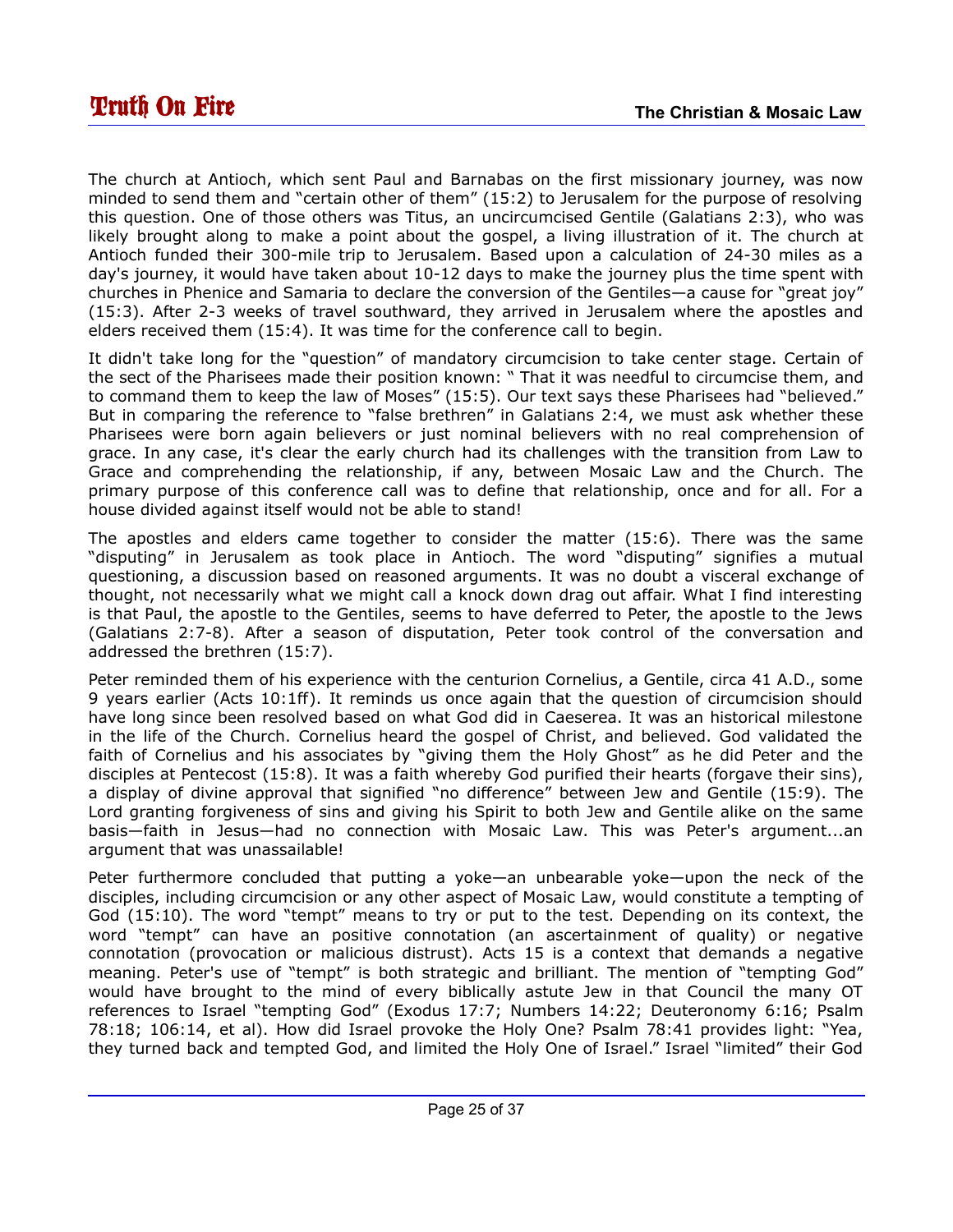doubting (maliciously distrusting) his sufficiency to provide for them according to his promises. For Israel to exhibit such disbelief in the Lord's ability to deliver on his promises was a provocation, a malicious distrust.

In terms of the gospel and total sufficiency of Christ, attempting to place the yoke of Mosaic Law upon the necks of believers, according to Peter, would be a malicious distrust of Christ and his sufficiency to save to the uttermost and by his grace all who believe (15:11). In writing to the church at Corinth, Paul issued this warning: "Neither let us tempt [maliciously distrust] Christ, as some of them also tempted, and were destroyed of serpents (1 Corinthians 10:9). Teachers of Mosaic Law (Torah) compliance for believers in the present age have either rejected or failed to learn the truth of Acts 15. Their insistence on Mosaic Law compliance is nothing more than a provocation—a malicious distrust—of Christ. Yet they seem to have no clue as to the seriousness of their error!

Paul and Barnabas then took the floor, declaring the miracles and wonders God had wrought among the Gentiles by them (15:12). It goes without saying that the demonstrations of Holy Ghost power through Paul and Barnabas had nothing to do with Mosaic Law. Their experience was consistent with that of Peter and Cornelius, both of which involved God giving of his Spirit. When the Spirit of God attests to the gospel of grace in Christ Jesus without Mosaic Law, no other opinion matters! James then arose and added some prophetic insight. His comments were similar to that of a trial lawyer delivering his closing arguments to a jury (15:13-21). James affirms that Peter's testimony about God taking out from among the Gentiles a people for his name was in agreement with OT prophecy (15:14-15).

James shared a bit of keen prophetic insight. He said: "After this I will return, and will build again the tabernacle of David, which is fallen down; and I will build again the ruins thereof, and I will set it up" (15:16). There are a few OT texts to which James could have been referring, such as Isaiah 16:5, Amos 9:11. What exactly was the tabernacle of David to which James referred? It could NOT have been the tabernacle in the wilderness, for Christ on the cross ended any further need for a sin offering. It could NOT have been the temple that Solomon built for the same reason. The tabernacle of David refers to the temporary structure David constructed for the Ark of the Covenant when moving it from the house of Obed-edom back to Jerusalem (2 Samuel 6:17). Now, if the Lord was to build again the tabernacle of David—James argues he did—how would that rebuilding manifest itself? James cited the salvation of Gentiles as evidence it had happened (15:17). This assertion by James can lead to only one conclusion. The tabernacle of David was a foreshadowing of Christ, who was made flesh and dwelt (tabernacled) among us (John 1:14). He was "fallen down" in his death, "built again" with his resurrection and "set up" with his ascension to the right hand of the Father, where he is now the one Mediator between God and men (1 Timothy 2:4). The "tabernacle of David" of 15:16 is "the Lord" of 15:17.

James introduced his verdict as follows: "Wherefore my sentence is, that we trouble not them, which from among the Gentiles are turned to God" (15:19). The word "trouble" means "to disturb, annoy or further harass." This is what Mosaic Law—an unbearable yoke of bondage–does when placed upon the neck of a believer. It sounds familiar to the "trouble" Paul said Galatians believers were experiencing at the hands Law teachers. The word "troubled" in Galatians 1:7 is a different word, meaning "to agitate, cause inward commotion, render anxious or distressed." In either case, the Mosaic Law, when imposed upon believers as a requirement for either life or righteousness, is double trouble. The recommendations of James in 15:20 were practical measures for their testimony's sake, not soteriological. They were: (1) avoidance of things connected with idolatry,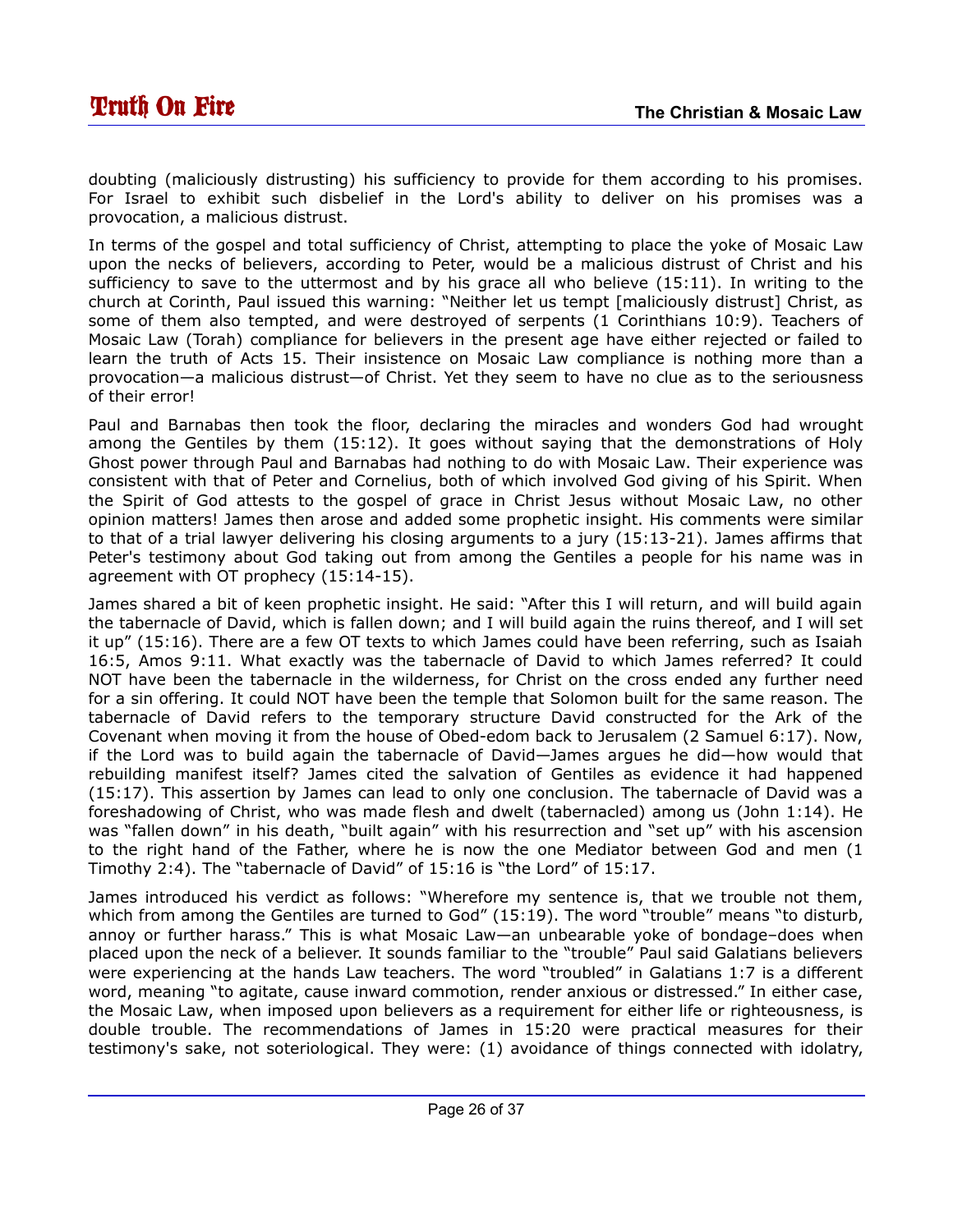(2) avoidance of all sexual impurity, and (3) avoidance of meats from strangled animals and improperly drained blood. In keeping themselves from these things, they would "do well" (15:29). These guidelines would come under the larger testimonial umbrella of 1 Thessalonians 5:22: "Abstain from all appearance of evil."

James gave his reason for these measures: "For Moses of old time hath in every city them that preach him, being read in the synagogues every Sabbath day" (15:21). The Gentiles that experience the saving grace of God bear a responsibility to evangelize Jews and live a life that places no cause of stumbling in their path. The guidelines of James—less than a handful—would help to avoid accusations from lost Jews that Christianity was lawless or disrespectful. It was a matter of testimony, not a partial imposition of the Mosaic Law. His judgment "seemed good" to every member of the Council as well as the Spirit of God (15:25, 28). They agreed to compose and circulate an open letter to Gentile churches in Antioch, Syria and Cilicia that set forth these handful of recommendations (15:23).

In 15:24, the apostolic letter employed the words "troubled" and "subverting" in describing the effects of these Mosaic Law teachers. The word "troubled" is the same Greek word Paul used in Galatians 1:7. The believer who imposes Mosaic Law upon himself or attempts to do so with others is setting himself against Christ, the Holy Spirit and apostolic doctrine. He is an instigator of malicious distrust in Christ and the gospel of grace. The word "subverting" is the Greek anaskeuazo. It literally means "to pack up baggage in order to carry it away to another place." Figuratively, it means "to turn away violently from a right state." The imposition of Mosaic Law upon a believer is an act of subversion. James attests that a commandment for Gentile believers to keep (comply with) Mosaic Law did NOT originate with the apostles. In other words, there is NO APOSTOLIC AUTHORITY behind any attempt to bring Mosaic Law to bear upon the Church! Acts 15 puts to rest the Satanic falsehood that the Church should have carried Mosaic Law over into Church life and, as a result, has gotten it wrong for the last two thousand years. The Jerusalem Council got the gospel right! If Mosaic Law has no ability to save a sinner, then it has no wherewithal whatsoever to grow a believer in grace...EXCEPT as it reveals the truth of Christ's glorious Person and character, a truth that the indwelling Holy Spirit can now build into the life.

A few observations are in order. First, Peter's mention of Mosaic Law as a "yoke" that neither they nor their fathers were able to bear (15:10) proves that "my yoke" of Matthew 11:29-30, which Jesus invited his hearers to take upon themselves, could NOT have been a reference to Mosaic Law as some heretics claim. Jesus himself is the yoke of rest, redeeming believers from the curse of the Law. There are fewer bastardizations of scripture more flagrant than interpreting Jesus' "yoke" in Matthew 11:29-30, a yoke he said was an "easy" and "light" burden, as a reference to Mosaic Law. They were already under the Mosaic Law. In comparing scripture with scripture, one can only conclude that those that "labored" and were "heavy laden" were under the same 'unbearable' yoke that Peter cited. Think about it! If Jesus was offering Torah compliance as his yoke, he was essentially inviting his hearers to lay down the yoke of Mosaic Law, then turn right around and pick up the same yoke. Does this make sense? If Jesus saw the "heavy laden" as those laboring under sin's bondage, which means they HAD to be under Mosaic Law already, then what ability would Torah compliance—which has no power to deliver from sin—have to relieve them from the burden of sin?

Secondly, there are voices in the religious world that claim the Church was 'hijacked' way back when by failing to bring Mosaic Law into Church life as a matter of discipleship (Sabbaths, Feasts, etc.). If that bogus allegation is true, the apostles in concert with the Holy Ghost were the ones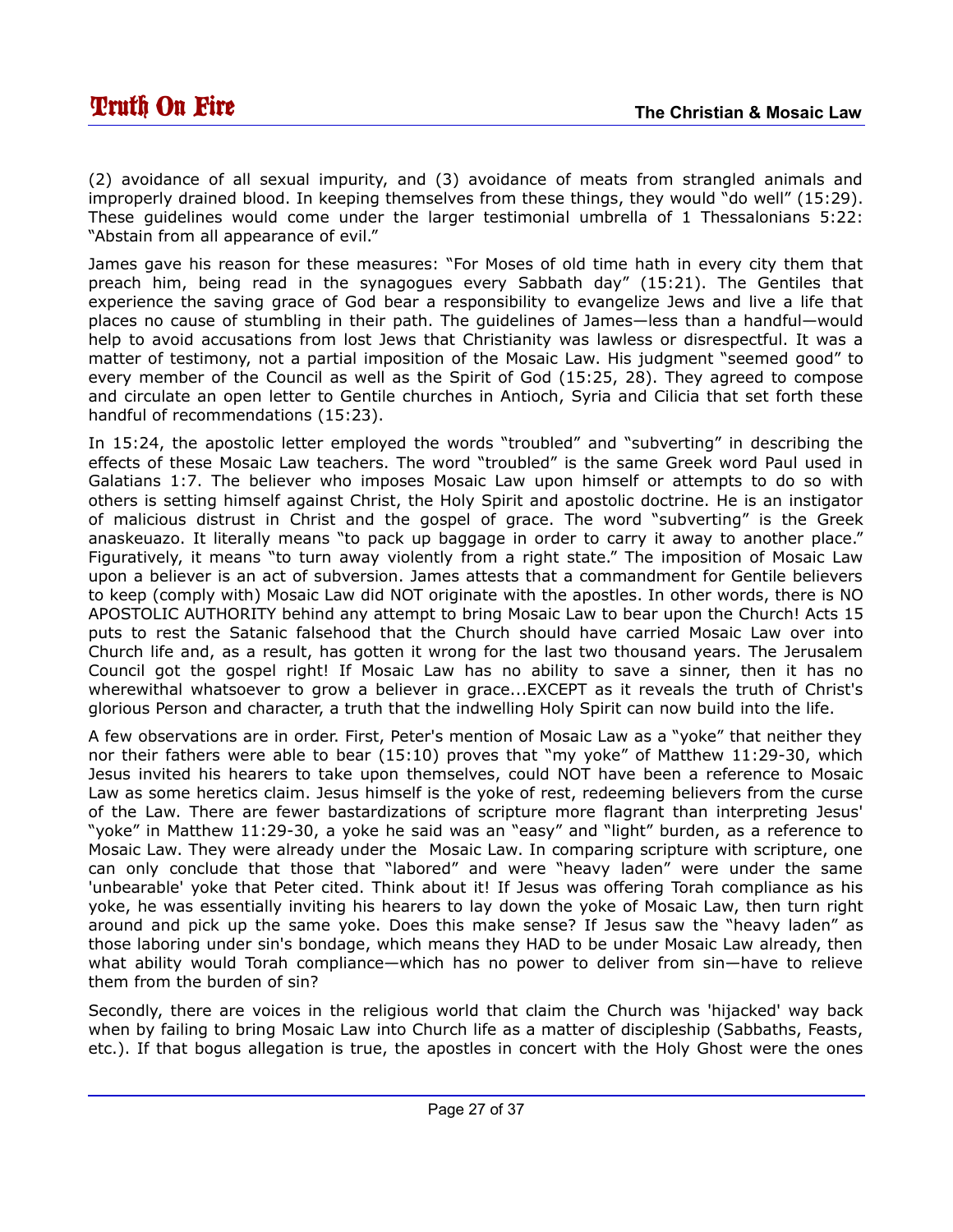who hijacked it. These same heretical voices claim to be on mission to 'retake' Christian churches by convincing them of their historic error and 'teach' Torah compliance as an essential part of Church life. Question: How should we who know the truth describe efforts on the part of Lawmongering heretics to reinstitute in Church life what God soundly rejected? Answer: A FOOL'S ERRAND! If God the Father intended for Mosaic Law to play ANY part in the life of a Christian or the Church, the Jerusalem Council in Acts 15 would have been the perfect time to set the record straight. But the verdict of the apostles in agreement with the Holy Spirit was: THE GRACE OF THE LORD JESUS CHRIST IS SUFFICIENT TO SAVE A SINNER TO THE UTTERMOST, whether Jew or Gentile!

Thirdly, Law-mongering heretics allege the Church makes a huge error by focusing on New Testament truth (the 'back of the book') and neglecting Old Testament truth (the 'front of the book'). This is clearly NOT the case. It is the New Testament that reveals the new covenant in Christ's blood and explains the Old Testament. One cannot fully appreciate the Old Testament without knowing the New Testament. It is the New that puts the Old in proper perspective. Imposition of the Old upon the New, commingling the Law and Grace, is a disastrous hermeneutical approach to scripture. It is the seedbed for all manner of antichristian heresy.

Fourthly, there is NO evidence that ANY of the apostles either observed Mosaic Law after Pentecost or taught others to do so. It is abundantly clear that God NEVER inspired Paul to write ANY instruction to ANY church where he recommended Torah compliance of ANY kind as an integral part of discipleship or growth in grace. Colossians 2:16-17 is clear evidence that Paul taught churches they were under NO obligation to observe Sabbaths and Holy Days. He said they were "shadows" of things to come. In Acts 18:18, Paul shaved his head because of a vow. Whatever reason Paul had for doing this, it was strictly personal, not a pattern for the churches. In Acts 12:3, Luke makes historical reference to "the days of unleavened bread." But citing this reference as proof Peter observed the feast as a Torah-compliant act is an untenable stretch. Even if he and other believers were observing it, it's clear the apostles NEVER codified it as Church doctrine or practice. This is what happens when one attempts to find 'proof texts' to support his heresy. It inevitably involves a 'reading into' the text a meaning the writer never intended.

Fifthly, the Law-mongering heretics of our day, who insist on Torah compliance, are the ones attempting to 'hijack' the Church as did the sect of the Pharisees at Jerusalem and the false teachers at Antioch of Syria. They were defeated in A.D. 51. They will ALWAYS be rejected by the Spirit of God and those who know gospel truth!

The apostolic conference call of Acts 15 definitely put the predominantly Jewish and Gentile churches respectively on the same gospel page. It reaffirmed Paul's contention that the believer is COMPLETE in Christ, having been justified by faith, clothed with HIS righteousness and spared the need for ANY embellishments of Mosaic Law. It's the gospel of grace in Jesus Christ that the Jerusalem Council clarified unambiguously in their historic conference call!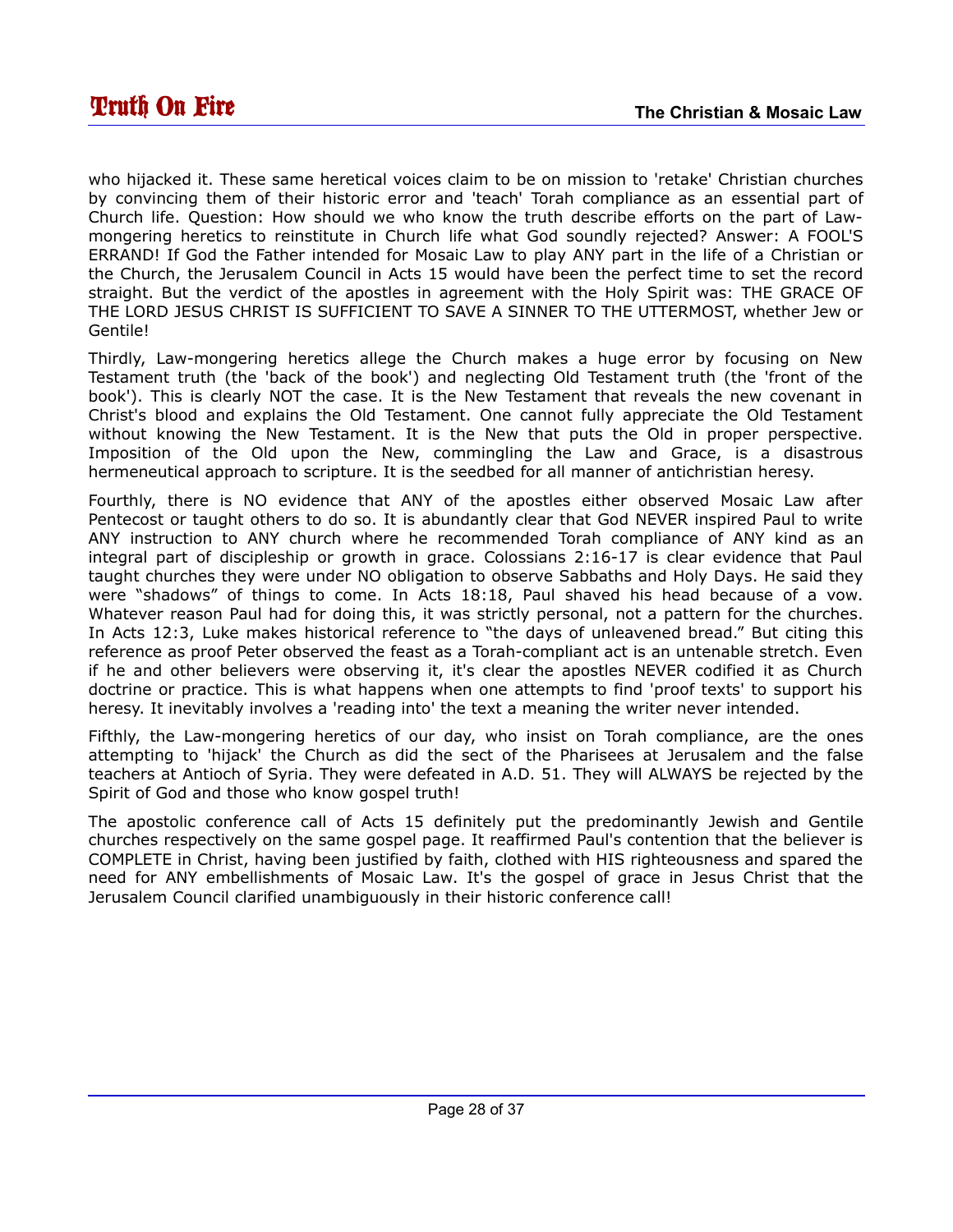# <span id="page-28-0"></span>**The Simplicity in Christ Jesus**

Most of us like things that are simple, easy to understand, easy to use. Inventors and entrepreneurs have made billions of dollars developing products that make simple the complex. The Microsoft empire, for example, was built upon an Excel program, which allowed corporations and small businesses alike to develop spreadsheets with built-in formulas that could perform complex financial computations with the simple entry of numerical data into a spreadsheet. The Excel program itself is extremely complex, requiring years of development by software engineers. On the user side, that complexity is harnessed by a simple act of data entry. The WD40 product is another example. 'WD' stands for 'Water Displacement'. It took forty attempts by its developers to get the formula right; hence WD40. The complex chemical formula of WD40, which displaces moisture and applies penetrating lubricant in its place, is harnessed by the user with the simple push of a spray nozzle.

In 2 Corinthians 11:3, Paul wrote: "But I fear, lest by any means, as the serpent beguiled Eve through his subtilty, so your minds should be corrupted from the simplicity that is in Christ." One of the prime objectives of Satan is to complicate gospel simplicity in the minds of sinners. He successfully corrupts a mind when he convinces a sinner that something more than Christ is required for salvation. Satan is not primarily about ALTERNATIVES to Christ, even though he'll gladly take it. Satan is all about ADDITIVES to Christ (i.e., 'Jesus plus something'). The word "simplicity" is haplotes ("singleness, sincerity, mental honesty"). The name 'Jesus' means salvation. Salvation is in Christ alone, plus nothing, minus nothing! Satan corrupts this simplicity by adding something to Christ (e.g., baptism, works, church membership and attendance; OT Law, Ordinances and Covenants; sacraments, etc.). Satan really doesn't care WHAT he gets men to add to Christ as long as he adds something. In doing so, he corrupts the mind from the simplicity that is in Christ Jesus.

The verb "beguiled" is **exapatao** (**ek**=out + **hapatao**=to seduce). The prefix **ek** intensifies the verb. The first temptation was out-and-out seduction. The word "subtilty" signifies cleverness, craftiness. The point of Satan's pitch to Eve was: "There's more to the simple 'Thou shalt not eat!' prohibition than meets the eye. There is something good to be gained from violating the prohibition. God is withholding that good thing from you!" The devil uses the same cleverness with sinners today, not only where the pleasures of sin are concerned, but where the gospel is concerned. He convinces them there's got to be MORE to full salvation than Christ alone through faith alone. Once he corrupts the mind of a man, he cares not what 'something' a man adds to Christ to blur the simplicity of the gospel.

As with our Microsoft and WD40 examples, the simplicity of salvation in Christ on the sinner's side is based on an infinitely complex operation on God's part. Consider the many genealogical requirements and the providential preservation of life from Abraham to David, culminating with Joseph and Mary. In the womb of that virgin maiden, the Spirit of God fused the eternal Son of God with an embryo, which began the process of Incarnation. From his miraculous birth to vicarious death, the God-Man traversed this earth in sinless perfection. His resurrection from the grave validated every word he ever uttered as true and every promise he ever made as certain of fulfillment. Perhaps the greatest promise where the sinner is concerned is the promise of forgiveness and eternal life for a simple look of faith to the One who died for them and rose again (John 3:14-15). All the complexity of the gospel took place on God's part. On the sinner's part, it is as simple as "believe on the Lord Jesus Christ, and thou shalt be saved" (Acts 16:31).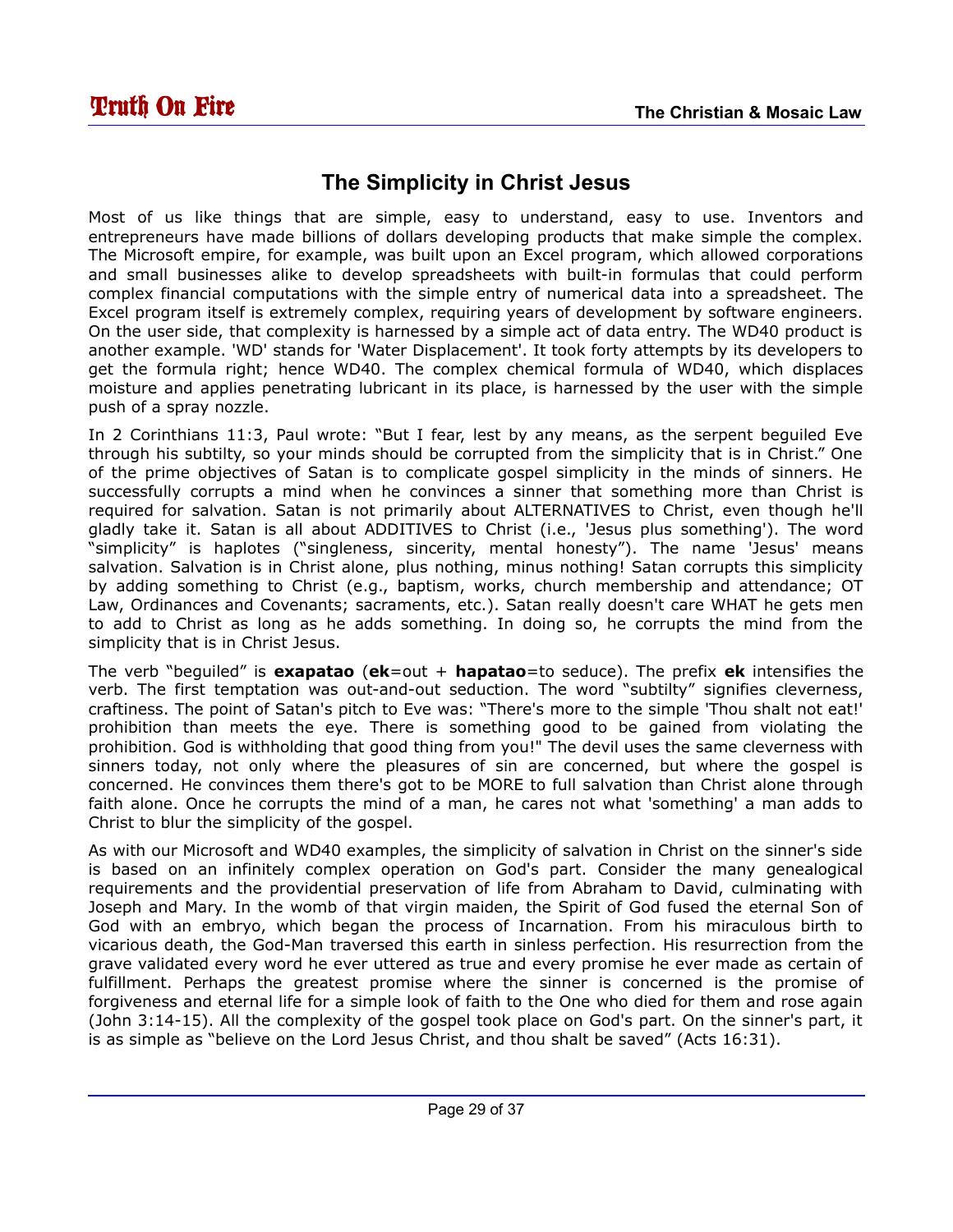Let's lay a little groundwork. At the root of gospel simplicity is the role of God as Creator. "All things were MADE by him; and without him was not any thing MADE that was MADE" (John 1:3). John attributes the creation to Christ. "But when the fulness of the time was come, God sent forth his Son, MADE of a woman, MADE under the law" (Galatians 4:4). "For he hath MADE him to be sin for us, who knew no sin; that we might be MADE the righteousness of God in him" (2 Corinthians 5:21). We believers are MADE the righteousness of God because Christ was MADE sin for us. The righteousness of God is NEVER earned. "To the praise of the glory of his grace, wherein he hath MADE us accepted in the beloved" (Ephesians 1:6). "But of him are ye in Christ Jesus, who of God is MADE unto us wisdom, and righteousness, and sanctification, and redemption" (1 Corinthians 1:30). Even David of old understood this truth: "Know ye that the LORD he is God: it is he that hath MADE us, and not we ourselves; we are his people, and the sheep of his pasture" (Psalm 100:3). Can you see the pattern?

For the believer in Jesus Christ, God reckons to his account the merits of Christ, including complete compliance to EVERY OT law, sacrifice and ordinance. God nailed them ALL to the Cross of Christ. We are therefore COMPLETE in him (Colossians 2:10, 14). That's why there's not a single NT scripture requiring a believer in Christ to obey OT ordinances of any kind. Christ is the believer's wisdom. Christ is the believer's righteousness. Christ is the believer's sanctification and redemption. Christ is become the believer's Sabbath rest! The corruption of the mind that Satan seeks is 'Christ plus something' to make a believer wise, righteous, sanctified, redeemed and accepted. Satan corrupts the mind when he successfully convinces a man of salvation's complexity (i.e., 'Christ plus something'). But salvation, in all its biblical simplicity, is 'Christ plus nothing'. When a man adds ANYTHYING to Christ and simple faith in him as the way of salvation and acceptance, his mind is corrupted.

Paul wrote two inspired epistles, Galatians and Colossians, to combat this error. In almost every place where he planted a church, Paul and the congregations he established were harassed by Judaizers who insisted that faith in Jesus did not preclude obedience to Moses. Paul claimed it did! According to Paul, Christ was the END of the Law for righteousness to everyone that believes (Romans 10:4). Whether one prefers the word 'Covenant' to 'Law' is irrelevant. If it's OT in nature, Christ fulfilled it. A believer needs nothing more than Christ to be reckoned 'complete' in the sight of God! When the believer embellishes his life with OT ordinances to attain what he thinks is a greater degree of righteousness, he insults the Christ whose righteousness is sufficient! Paul wrote to Timothy regarding such teachers who had "swerved" from the faith unto "vain jangling; desiring to be teachers of the law; understanding neither what they say, nor whereof they affirm" (1 Timothy 1:6-7). Even so today there are articulate false teachers who corrupt the minds of believers with persuasive arguments about mixing the grace in Christ Jesus with some level of OT covenant compliance. These modern-day Judaizers are NOT the ministers of Christ. For why would an all-sufficient Christ need to add anything to himself?

In Galatians 5:4, Paul wrote these words: "Christ is become of no effect unto you, whosoever of you are justified by the law; ye are fallen from grace." Many have misinterpreted Paul's words here to teach that a believer would-could lose salvation by reverting back to OT Law with a view to being justified. A believer, once justified, can NEVER be unjustified! The phrase "fallen from grace" means to remove oneself from grace as an operating principle. For the lost man who seeks to be justified by keeping the Law, it means he will never experience the saving grace of God. He will remain lost. For a saved man, whose mind Satan has corrupted from the simplicity that is in Christ, it means he has forfeited grace as an operational principle in his spiritual life and growth. Nothing quenches and grieves the Spirit of God in a believer's life more than the embrace (or 're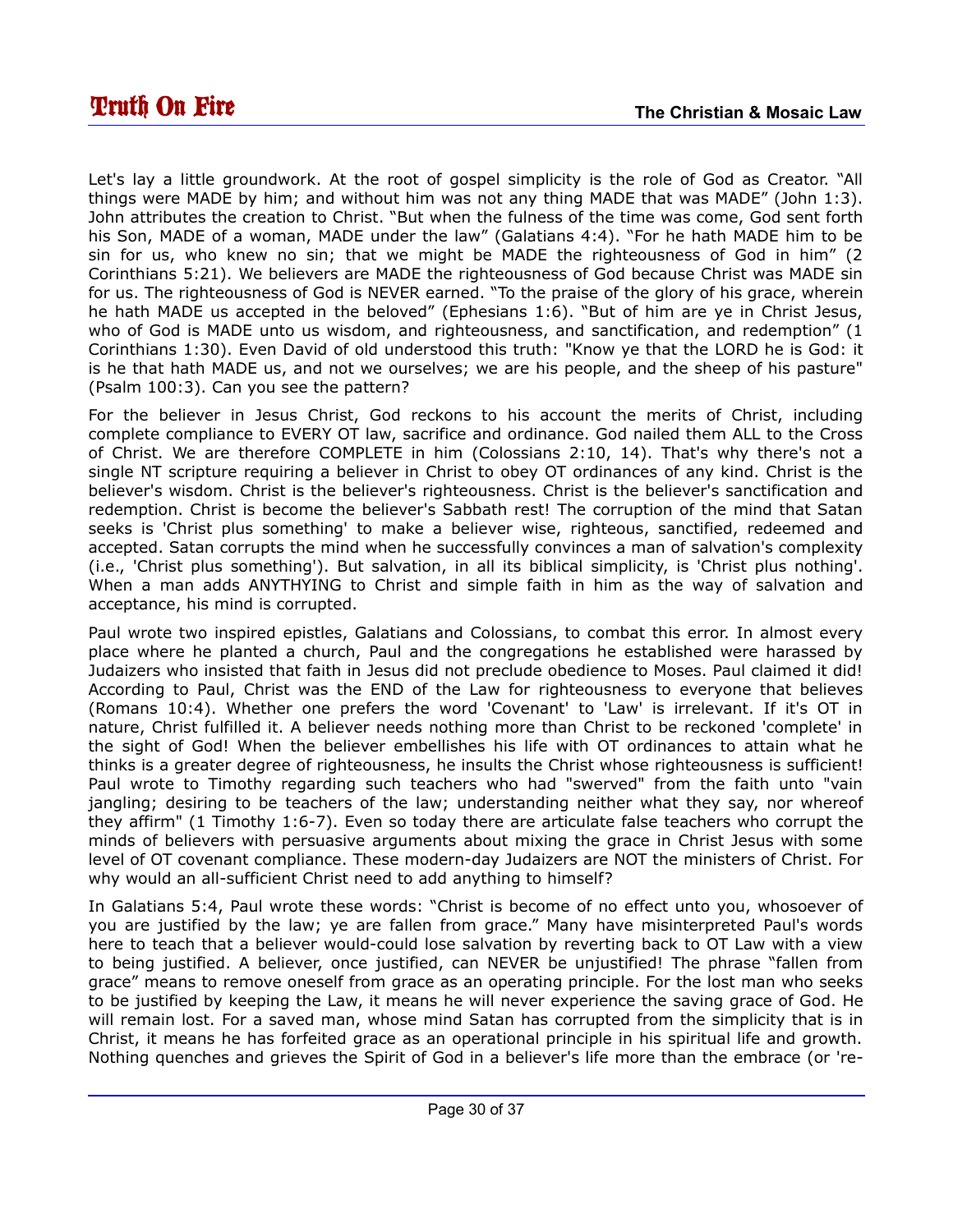embrace') of 'Christ plus something' as the means of finding favor with the Father. That's why Paul wrote to the Colossians: "As ye have therefore received Christ Jesus the Lord, so walk ye in him"  $(2:6).$ 

The simplicity that is in Christ Jesus is apostolic doctrine. The early church embraced it as did EVERY local church Paul ever planted. The Catholic church corrupted it, but the Reformation rediscovered it. Every church I have ever belonged to or pastored has believed it. The colleges and seminary I attended taught that simplicity. The church we now attend believes it in like fashion as did the Jerusalem church of Acts 2. Such is the gospel simplicity that is in Christ Jesus. Please do not complicate it!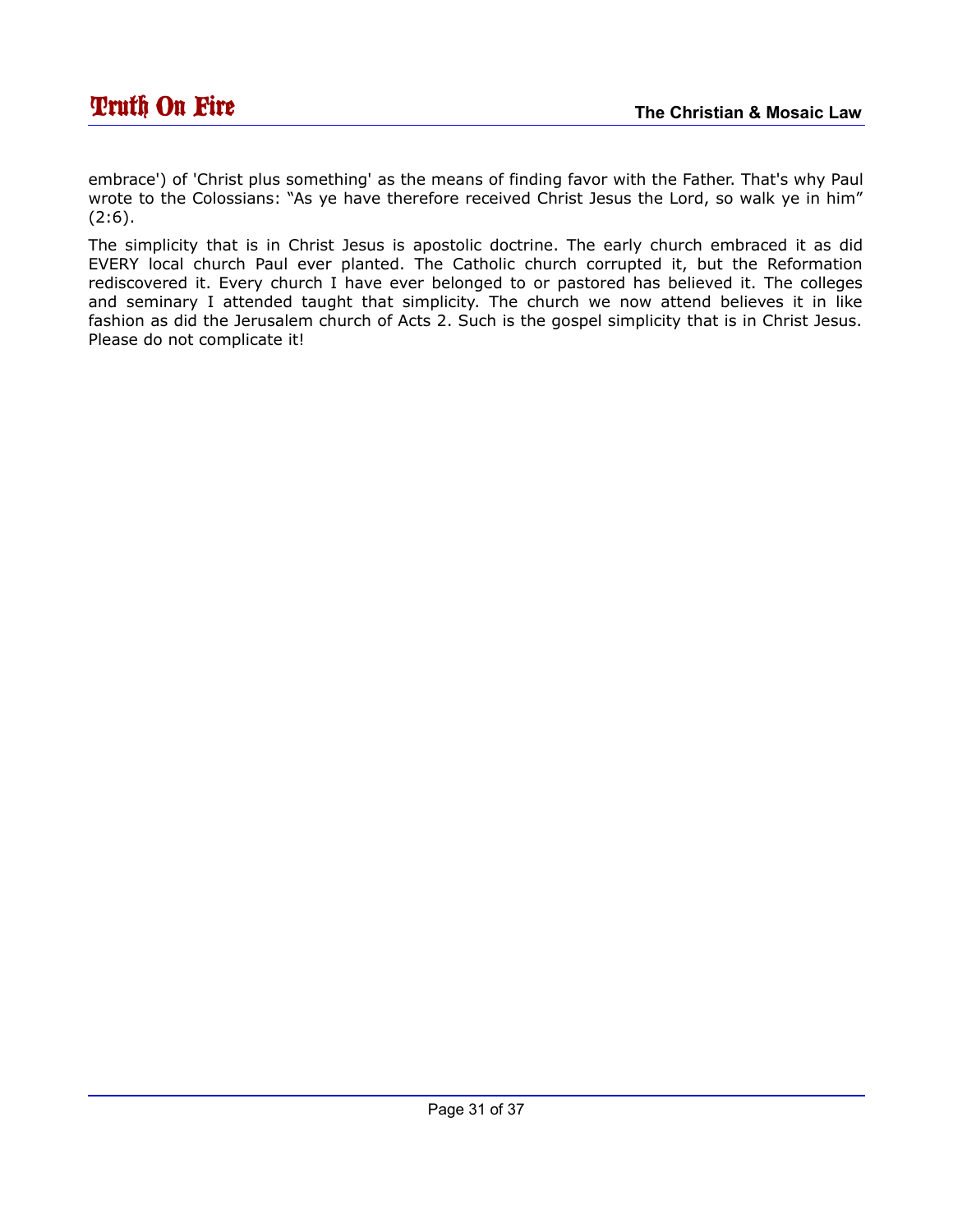## <span id="page-31-0"></span>**A New Creation in Christ Jesus**

It is critical for the growth of a new believer to understand what happened to him when he believed on the Lord Jesus Christ. The gospel is "the power of God unto salvation" to all who believe it (Romans 1:16). But exactly what kind of power is it that saves a believer? Jesus taught that the man or woman who believes in him is passed from death unto life (John 5:24). The kind of power to do that, as we learn from the gospel, is resurrection power! It's the same power that breathed the breath of life into Adam's nostrils (Genesis 2:7) and the same power that made something out of nothing when God said: "Let there be light!" (1:3). The creative power of Omnipotent God doubles as resurrection power! It is nothing less than the power that brought the heavens and earth into existence and raised Jesus from the dead that passes the believer from spiritual death unto eternal life.

The verb "passed" is the perfect tense of the Greek **metabaino** (**meta**="across" + **baino**="to go"). It means "to pass over from one place to another." The perfect tense signifies a permanent transfer. Once a believer moves from spiritual death to spiritual life, he enjoys eternal life in Christ, never again to see death. The apostle Paul stated it like this: "Who [God the Father] hath delivered [rescued] us from the power [authority] of darkness, and hath translated [transported, transferred] us into the kingdom of his dear Son" (Colossians 1:13). The verbs "passed" and "translated" both speak of a fundamental transfer of existence from death to life, from a kingdom of darkness to the kingdom of light. God accomplishes this great creative work in response to heart-felt faith in Jesus, not mere mental assent to a set of facts.

It is no surprise to find the new birth in scripture associated with God's creative power. When a man is born again, and passed from death unto life, God's creative power performs it. As the Spirit of God, the agent of regeneration (new birth), applies the effects of Christ's death (dead to the Law, crucified with Christ) and resurrection (Christ liveth in me) to a believer, a NEW MAN is created. The creative power of the gospel changes a believer at his core. The apostle Paul said: "And that ye put on the NEW MAN, which after God is CREATED in righteousness and true holiness" (Ephesians 4:24). The Lord's saving grace clothes the believer with the righteousness and holiness of Christ. Again: "And have put on the NEW MAN, which is renewed in knowledge after the image of him that CREATED him" (Colossians 3:10). Jesus exercises creative power in regeneration, creating a new man fashioned in his own image inasmuch as he now lives in the believer.

Paul also wrote these familiar words: "Therefore if any man be in Christ, he is a new CREATURE: old things are passed away; behold, all things are become new" (2 Corinthians 5:17). In the context, the fact that Christ died for ALL who were spiritually dead means ALL who are reconciled to God by the death of his Son and made alive by the gospel are new creatures in Christ. Old things are passed away! One of the 'old things' that passes away is the relationship to Mosaic Law. He's no longer under its dominion because he died to the Law and is now married to Christ (Romans 7:1-4). He now lives under Kingdom authority where he is clothed with Christ's righteousness and subject only to Christ. Some protest here, arguing that a man who is no longer 'under Law' can no longer sin since "sin is the transgression of the Law." The problem with this objection is that being 'dead to the Law' does NOT mean that a believer is without law to God. He is "under the law to Christ" (1 Corinthians 9:21). The believer who lives under the Law to Christ is under a higher standard than Mosaic Law. When he violates the righteousness and holiness of Christ, whether by attitude or act, he sins against his Lord. It is perfectly conceivable that a believer could sin against Christ and still be in compliance with Mosaic Law.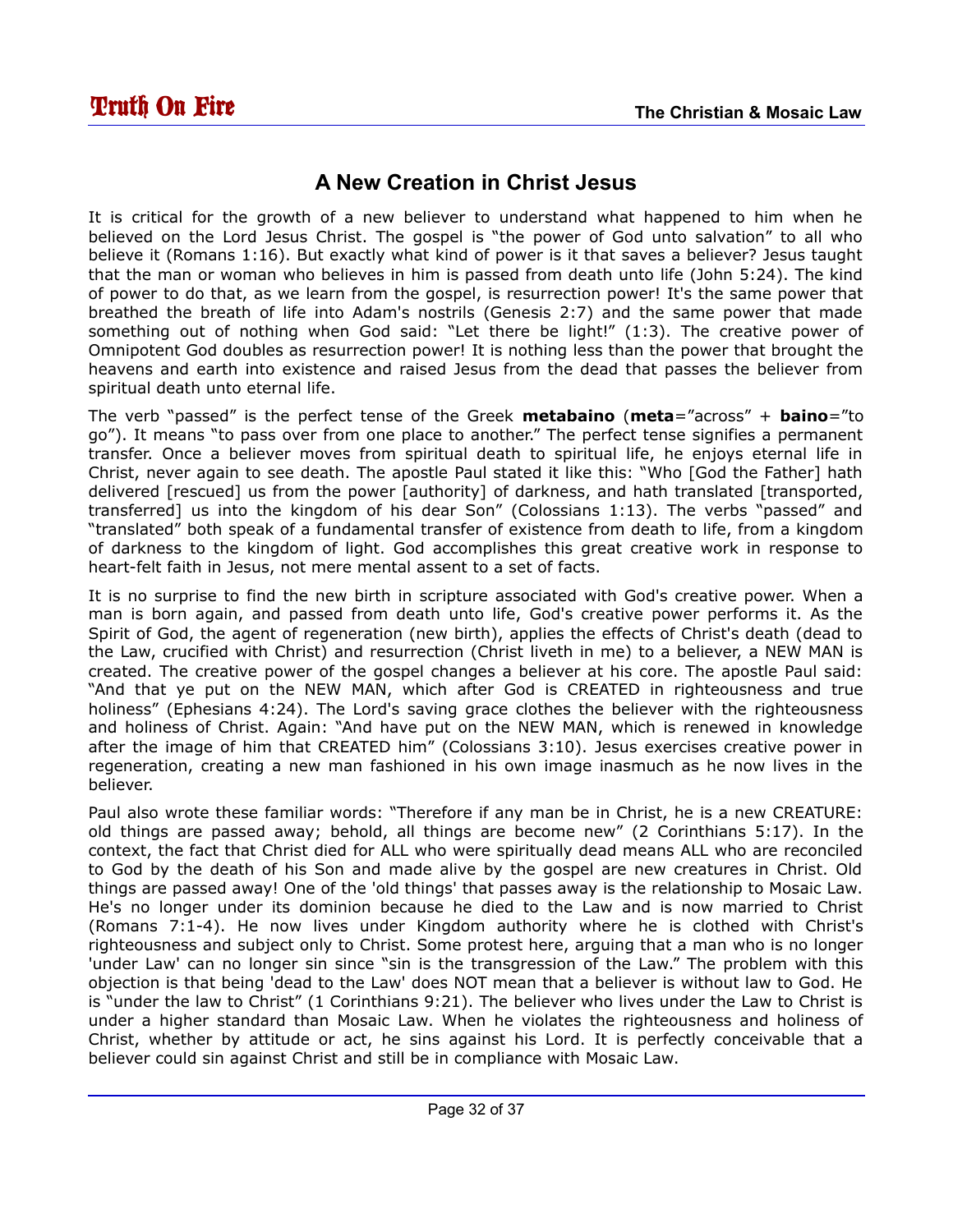Believers are said to be "in Christ" as well as Christ being "in them." For those who are IN CHRIST, the following is a spiritual principle: "For in Christ Jesus neither circumcision availeth any thing, nor uncircumcision, but a new CREATURE" (Galatians 6:15). The Church of Jesus Christ, the habitation of God through the Spirit, consists of both Jews (circumcision) and Gentiles (uncircumcision), who've been born again. In Christ Jesus, the Jew is not advantaged; nor is the Gentile disadvantaged. The only thing that "avails" (exerts force or power) in Christ is the fact that every one who is in Christ has been made a new creature through the creative power of the risen Christ. It is that level of power that avails for the believer.

God created the heavens and the earth for a purpose. Revelation 4:11 declares: "For thy pleasure they are and were created." The 'pleasure' principle applies to born again believers as well. But we are given additional specifics: "For we are his workmanship, CREATED in Christ Jesus unto good works, which God hath before ordained that we should walk in them" (Ephesians 2:10). An obvious observation here is that good works are goal of God's creative work, not the cause of it. That's grace. But these good works were "before ordained." Some would cite these good works to be a reference to Mosaic Law. I would agree to the extent the Ten Commandments represent a baseline for spiritual and moral rectitude. But since we're in a context involving the new birth with creation and resurrection power in play, the good works are more likely to be representative of Christ's character and conduct--the behavior of God--as the Spirit forms Christ-likeness in the believer's life. A believer can learn what these good works are by saturating his mind with scripture, learning of Christ from Genesis to Revelation! In like manner as being under the law to Christ is a far higher standard than being under Mosaic Law, so also do the good works that proceed from the Spirit of Christ far exceed those of mere compliance to Mosaic Law.

The Law demands no gods other than the true God, no sacrilege, keeping of the Sabbath, honoring of parents, no murder, no adultery, no lying, no stealing and no lust. But can the avoidance of evil works be considered the doing of good works? The indwelling Holy Spirit, in contrast to the prohibitions of the Law, enables the believer to love God and his fellow man—the two great commandments upon which the entire Law rests. In addition, the Spirit empowers the believer to offer unadulterated worship, praise and thanksgiving to his Lord, avoid every form of sacrilege, love and honor parents, respect the sanctity of life, maintain sexual purity, speak the truth at all times, respect the property of others and be content with what God gives him. To this basic 'good works' profile we can add the tangibles of Holy Spirit fruit—JOY in the Lord's salvation, being at PEACE with God, himself and his fellow man, LONGSUFFERING (even-temperedness) and GENTLENESS (kindness) in relationships with others, GOODNESS (displays of benevolence), FAITH (life lived in confidence), MEEKNESS (operating under Christ's rule) and TEMPERANCE (self-control in all aspects of life). This is what it means to be like Jesus, the believer's primary objective in life! We must always remember that the goal of the Holy Spirit in discipleship is Christ Conformance, NOT Torah Compliance.

These are the kinds of good works God predestinated a new creature in Christ to produce—a life littered with spiritual fruit that reflects the image of Christ (Romans 8:29). Good works serve as light to lost men so they might glorify the Father in heaven (Matthew 5:16; 1 Peter 2:12). Paul exhorted rich believers to be rich in good works (1 Timothy 6:18). Paul admonished Timothy, a young preacher, to be thoroughly furnished unto all good works (2 Timothy 3:17). Paul instructed Titus, another of his young proteges, to show a pattern of good works (Titus 2:7). Jesus redeemed believers to be a peculiar people, zealous of good works (2:14). Those who have believed in God should be careful to maintain good works (3:8; 3:14). God's people are admonished to consider one another so as to provoke unto love and good works (Hebrews 10:24).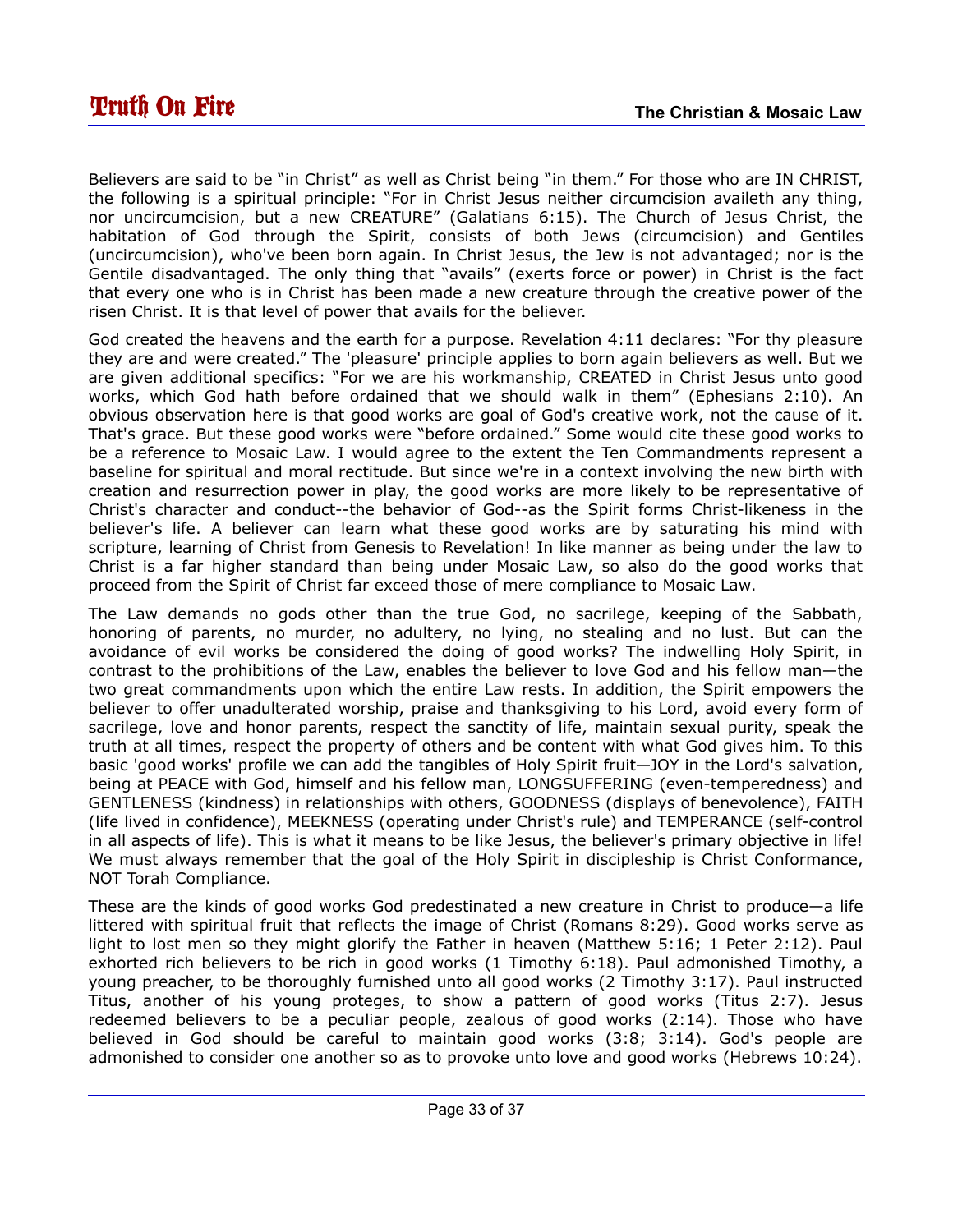The source of godliness in a believer as it manifests itself in good works is Christ living in his people through the enabling power—creation and resurrection power—of the Spirit. David understood the need for God's creative power as he prayed for restoration of fellowship after the sins of adultery and conspiracy to commit murder. He prayed: "Create in me a clean heart, O God; and renew a right spirit within me" (Psalm 51:10). The resurrection power of Christ which makes the believer a new creation is the same power required to live a godly life filled with good works. It's a fool's errand to believe that the letter of Mosaic Law has a single iota of power to produce Christ-likeness. It is the Spirit of life in Christ Jesus that avails for a believer as he now lives in his new kingdom realm—dead to the Law and created anew IN CHRIST JESUS!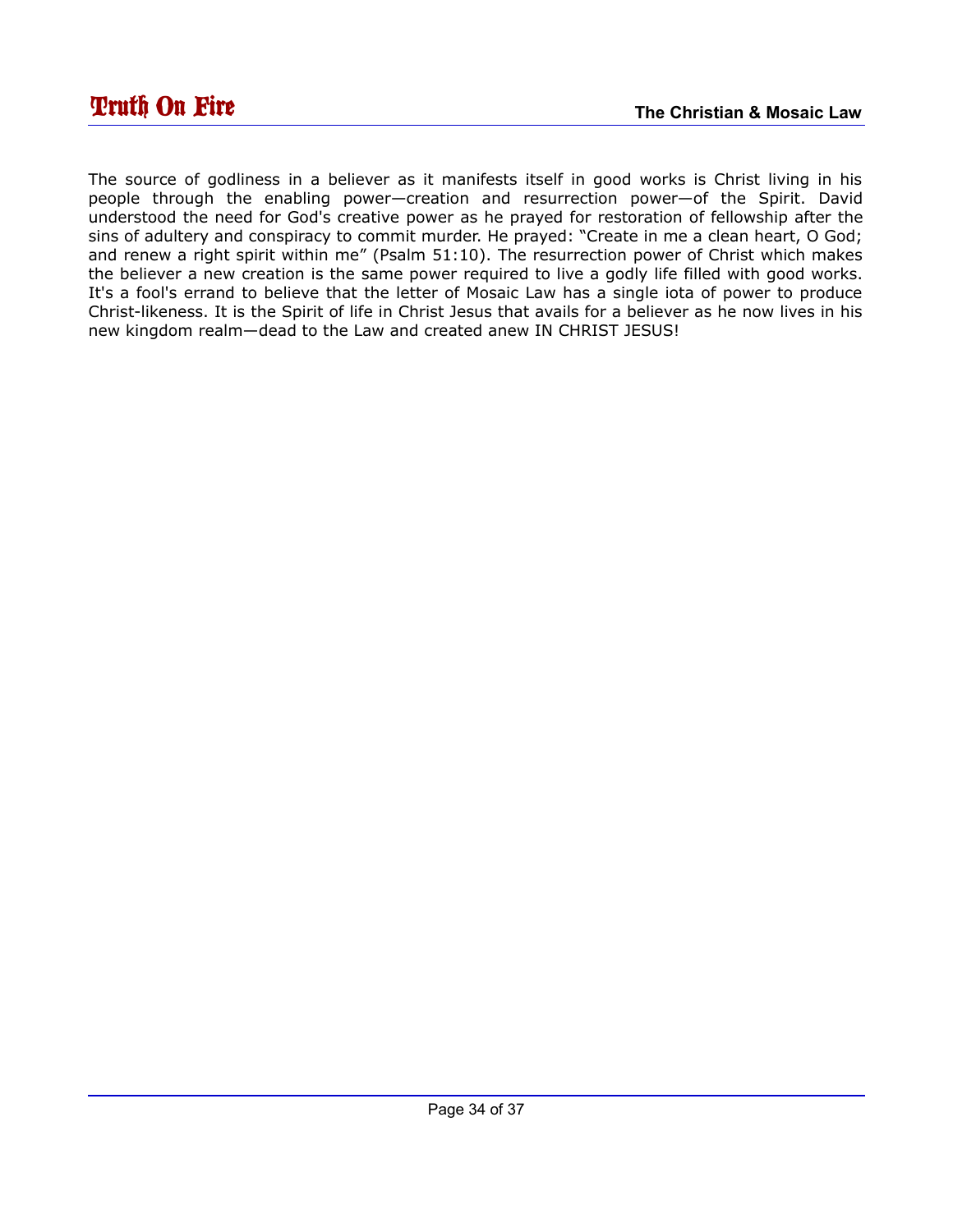# <span id="page-34-0"></span>**The Synagogue of Satan**

The historical setting is the reign of Roman emperor Domitian (81-96 A.D.). The apostle John has been banished to the Isle of Patmos. If we estimate the writing of Revelation to be circa 90 A.D., the apostle Paul has been dead for twenty-five years. While the churches Paul planted in Asia Minor are still alive and well, they've been impacted by various heresies, many of which Paul wrote to combat and correct.

In Chapters 2-3, the Lord Jesus delivers individual messages to seven churches. In each message, Jesus informs them he has full knowledge of their spiritual condition (good and bad), what they're enduring, what actions they should take and a promise to the faithful. It's encouraging to see that while NONE of the churches passed muster in terms of a clean bill of spiritual health, all seven are LOVED by the Lord Jesus. There is nothing more precious to Jesus than local churches that assemble in HIS name and proclaim HIS gospel.

The churches at Smyrna and Philadelphia shared a common malady: the "synagogue of Satan." To the church at Smyrna, he said: "And I know the blasphemy of them which say they are Jews, and are not, but are the synagogue of Satan" (Revelation 2:9). To the church at Philadelphia, he reiterated: "Behold, I will make them of the synagogue of Satan, which say they are Jews, and are not, but do lie; behold, I will make them to come and worship before thy feet, and to know that I have loved thee" (3:9). It is not clear whether members of this satanic group had infiltrated the church or were just a local presence in the city whose influence was felt by the church.

Before we seek to identify who these folks were and whether there is a modern-day equivalent, let us examine the words of Jesus to ascertain what we DO know to be true. The term "synagogue" sounds a little sarcastic but is, in fact, a statement of reality. These folks obviously claimed to have Jewish roots and practices. But Jesus said they were a synagogue with Satan at the helm. Perhaps they had a Jewish pedigree (physical component) but lacked the faith of Abraham (spiritual component). But I'm not sure that would constitute blasphemy. They were more likely to have been Gentiles who believed the Church was the new Israel and therefore considered themselves to be Jews with an obligation to bring elements of Mosaic Law into church life. Whatever they may have THOUGHT they were, Jesus said they were BLASPHEMERS and LIARS!

The overriding message here is our Lord's seriousness about his gospel and his divine indignation with those who augment it in any way. The apostle Paul taught that Mosaic Law had no capacity whatsoever to bring spiritual life or God's righteousness to a sinner dead in trespasses and sins (Galatians 3:21). He also affirmed that Christ becomes the believer's righteousness and life when he calls upon Jesus' name, believing he died for their sins and rose again the third day. This is the message of the gospel! Activity that seeks to alter this message—adding to or taking from–is satanic activity. The synagogue of Satan was no doubt engaged in the modification of the gospel with Jewish (Mosaic) elements.

The charge of blasphemy is a serious one. But how does one commit blasphemy? One blasphemes when he treats sacred things with contempt. Where the gospel is concerned, it all boils down to the doctrine of redemption and the blood of Christ. The shed blood of Jesus, the Seed of Abraham, is the basis for the new covenant that fulfills the Abrahamic covenant and connects the believer to the promises made to Abraham. The Mosaic covenant, which God added alongside the Abrahamic covenant to exacerbate the knowledge of sin, is the old covenant from which Christ redeems the believer. God has not done away with the old covenant. By virtue of his death with Christ, the believer dies to the old covenant and is made alive by the new covenant in Christ's blood. When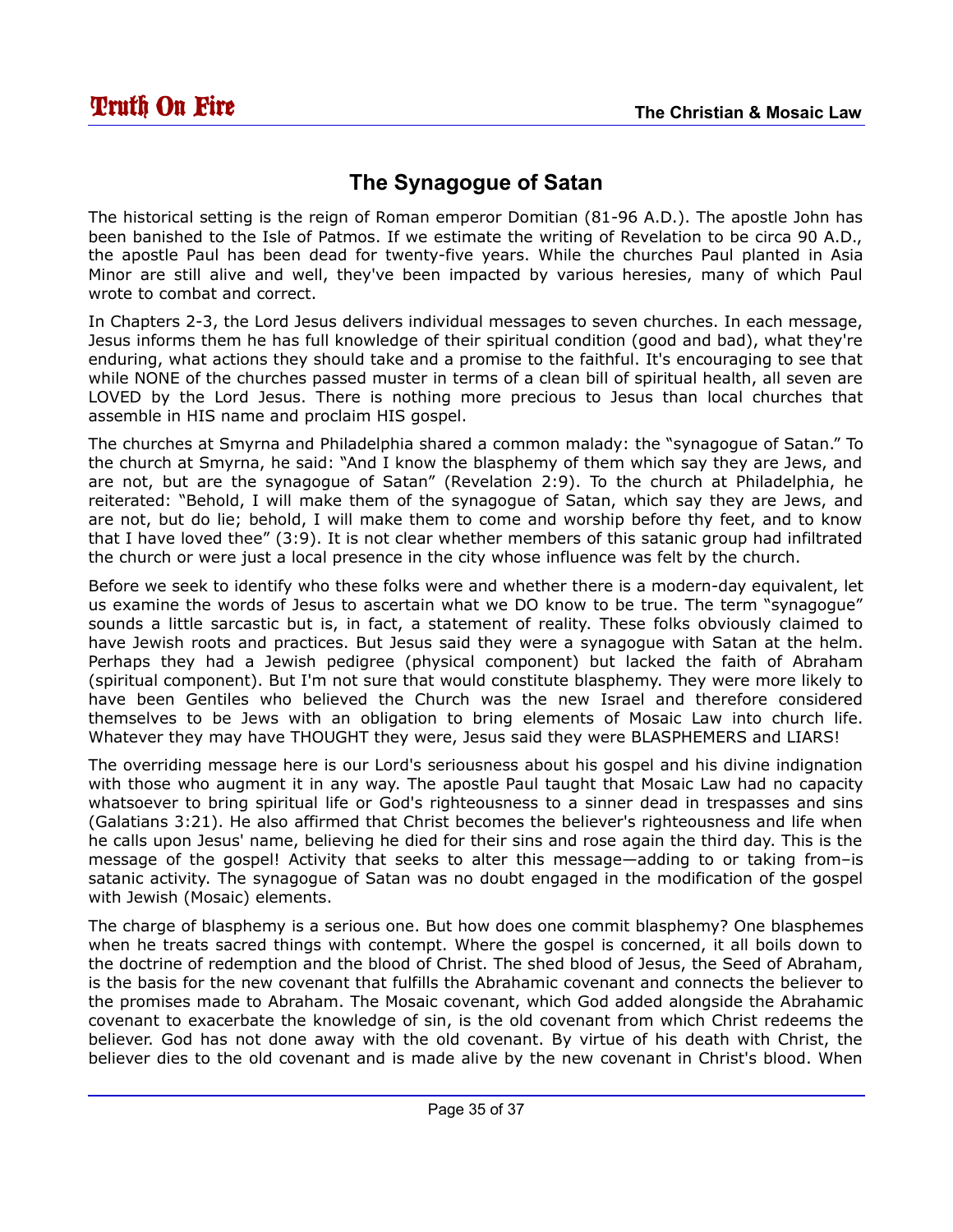men mix the old and new covenants in some sort of gospel hybrid, they show contempt for the blood of Christ, deeming it unable, in and of itself, to secure our eternal redemption. In doing so, they become blasphemers and Jesus calls them exactly that!

In addition to the charge of blasphemy, Jesus accused the synagogue of Satan of lying! A lie is a false statement made with the intent to deceive. It misrepresents the truth. What exactly was the synagogue of Satan lying about? The gospel affirms the death of Christ on the Cross was the total satisfaction for our sins and the demands of the Law. It affirms that the blood of Christ was sufficient to redeem them that were under the Law from the curse of the Law. It affirms the believer of the gospel to be dead to the Law and alive unto the Lawgiver. The lie was likely twofold in nature. First, Gentiles who claim to be Jews misrepresent the facts. Secondly, the risen Christ considers their claim the Church is Israel and therefore obligated to continue observing Mosaic Law to be a deliberate misrepresentation of gospel truth and the value of his Cross. It misrepresents the doctrine of redemption! Jesus is the final Judge. When he levels charges of blasphemy and lying against any people, there exists no higher court to which they can appeal their conviction!

Satan is in the business of blinding the minds of unbelievers to the glorious gospel of Christ, who is the image of God (2 Corinthians 3:14; 4:4). He uses his subtilty to corrupt the minds of believers from the simplicity that is in Christ (11:3). It is expected that his 'synagogue' would be engaged in both of these activities—blinding and corrupting minds. His ultimate objective is to persuade the unsaved and saved alike that the death of Jesus, his precious blood and his resurrection (the gospel) is insufficient, in and of itself, to secure eternal redemption on behalf of those who believe. The argument a synagogue of Satan propagates usually takes the form of old 'covenant' plus new 'covenant'—a mix of Law and Grace. The NT, however, affirms that unbelievers are 'under Law' and believers 'under Grace' and that no man can be 'under' both at the same time. Those who mix Law and Grace essentially despise the blood of Jesus and incur his displeasure in the form of a two-fold indictment—blasphemers and liars!

These synagogues of Satan were apparently claiming the higher 'gospel' ground. They considered their allegiance to Mosaic Law and their attempt to meld it with Christianity as the superior position. But the Lord said he would ultimately make the synagogue of Satan worship at the feet of the Church and know how much Jesus loves those who champion the gospel of grace and his precious blood. The synagogues of Satan were likely akin to the Judaizers against whom Paul warned the Galatians and Colossians. If a man believes and teaches that Mosaic Law can, in any way, contribute to life or righteousness, he is a Judaizer, a member of the synagogue of Satan. He may have a quiver full of bastardized proof texts he claims prove that Mosaic Law was always intended to be part of Church life. But in the final analysis, salvation hinges upon the efficaciousness of the blood of Christ to secure our eternal redemption, clothe us in Christ's righteousness and provide us a way into the holiest. The offering of the body of Christ—his death and precious blood—perfects forever the believer who is sanctified by faith in him (Hebrews 10:14). Adding so much as one requirement to the blood of Christ as necessary to achieve these ends is blasphemy and lying!

The synagogue of Satan through the ages has taken on different forms. But in the final analysis, it has at its core an alternative to redemption by the blood of Jesus Christ. A modern-day illustration is alleged Pastor Apollo Quiboloy, the self-appointed leader of the Kingdom of Jesus Christ. He claims, however, to be "The Appointed Son of God." His ministry is one of the most blasphemous I've ever seen. I have taken the time to watch an entire TV broadcast. I heard him claim to be